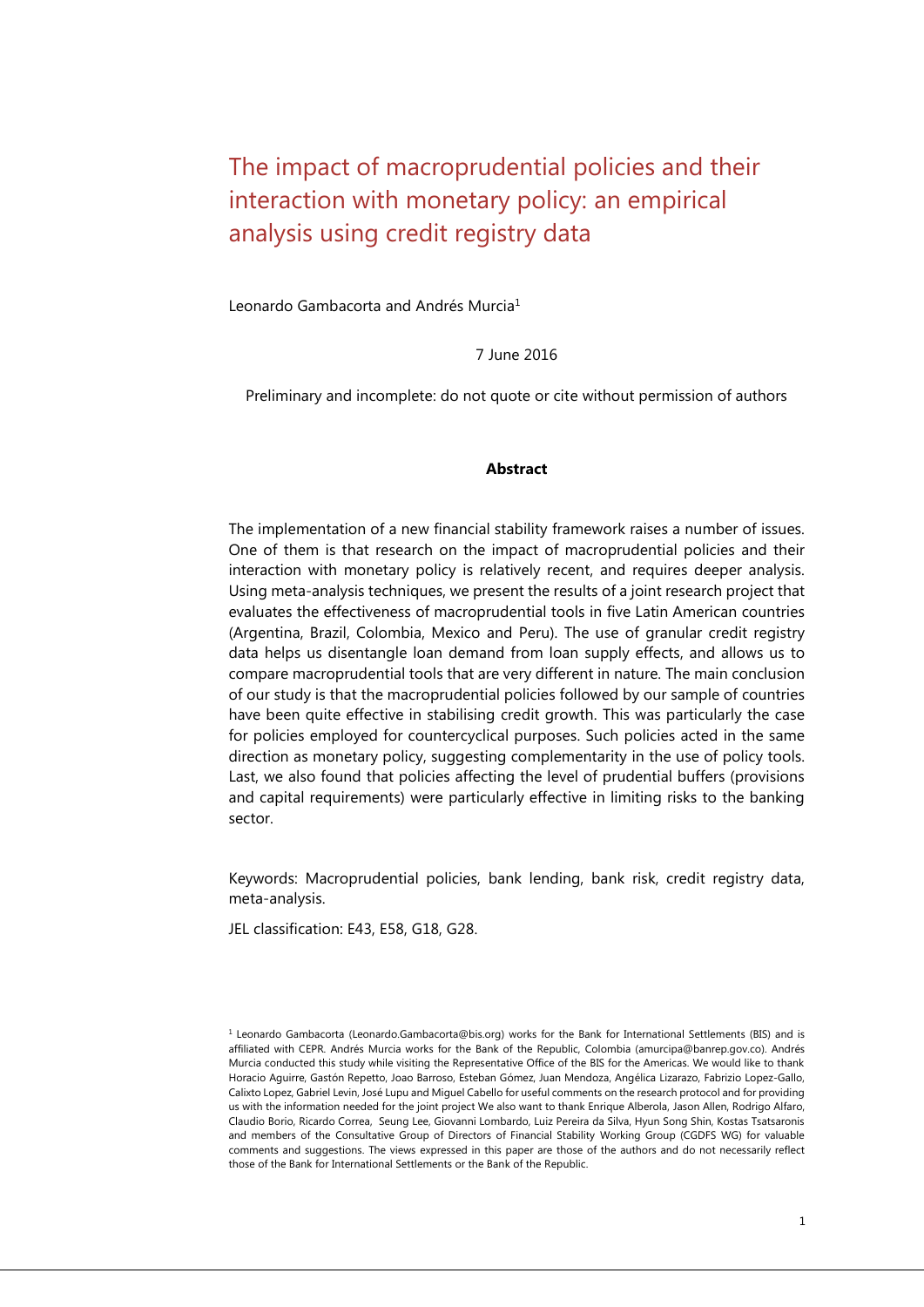## 1. Introduction

The recent Global Financial Crisis (GFC) has made it clear that the macroprudential or systemic dimension in financial stability cannot be ignored. Treating the financial system as merely the sum of its parts leads one to overlook the historical tendency for credit to swing from boom to bust. Many countries have gained valuable experience in the use of macroprudential policies but their implementation still raises a number of issues. One is the evaluation of the impact of macroprudential policies, especially when more than one tool is activated. Bearing that in mind, effectiveness should be analysed with respect to the specific goal macroprudential policies are designed to achieve, that is, to increasing the resilience of the financial system or, more ambitiously, taming financial booms and busts.

At the moment, the evidence on the impact of macroprudential policies is mixed and additional work is required before one can reach solid conclusions. For instance, recent evidence suggests that debt-to-income ratios and, probably to a lesser extent, loan-to-value ratios are relatively more effective than capital requirements as tools for containing asset growth (Claessens et al (2013)). Indeed, the recent activation of the Basel III countercyclical capital buffer on risk-weighted domestic residential mortgages in Switzerland seems to have had little impact on credit extension (Basten and Koch (2015)), although it had some effect on mortgage pricing. But the main goal of the Basel III buffers is to increase the banking sector's resilience, not to smooth the credit cycle. Restraining the boom is perhaps no more than a welcome side effect of capital-related macroprudential tools (Drehmann and Gambacorta (2012)). Similarly Cohen and Scatigna (2016) show that banks met higher capital requirements in the aftermath of the global financial crisis through accumulation of retained earnings without sharply adjusting credit growth.

A second issue pertains to the varied nature of macroprudential objectives and instruments. In this area, there is no one-size-fits-all approach. Which tools to use, how to calibrate them and when to deploy them will depend on how the authorities view the vulnerabilities involved, and how confident they are in their analysis. The legal and institutional setup will also be relevant. Moreover, a given instrument's effects will depend on a variety of other factors that have to be assessed against the chosen objective. Some instruments may work better in achieving the narrow objective of strengthening financial system resilience rather than the broader one of constraining the cycle. For instance, countercyclical capital buffers aim at building cushions against banks' total credit exposures, whereas loan-to-value ratio caps only affect new borrowers (and usually only those that are highly leveraged). This argues in favour of capital buffers when the objective is to improve overall resilience. But loan-to-value ratios may work better if the aim is to curb specific types of credit extension.

The literature suggests that some instruments may work better to achieve the narrow aim of increasing financial system resilience than the broader aim of constraining the cycle. Some studies point to their effectiveness in limiting excessive credit growth (Cerutti et al (2015), Bruno et al (2015)), especially in the housing sector (Akinci and Olmstead-Rumsey (2015)). There is also evidence that the effects appear to be smaller in financially more developed and open economies (Cerutti et al (2015)). Nevertheless, most of the evidence gathered so far has been obtained using aggregate data at country level or bank-level data (mostly from BankScope). Very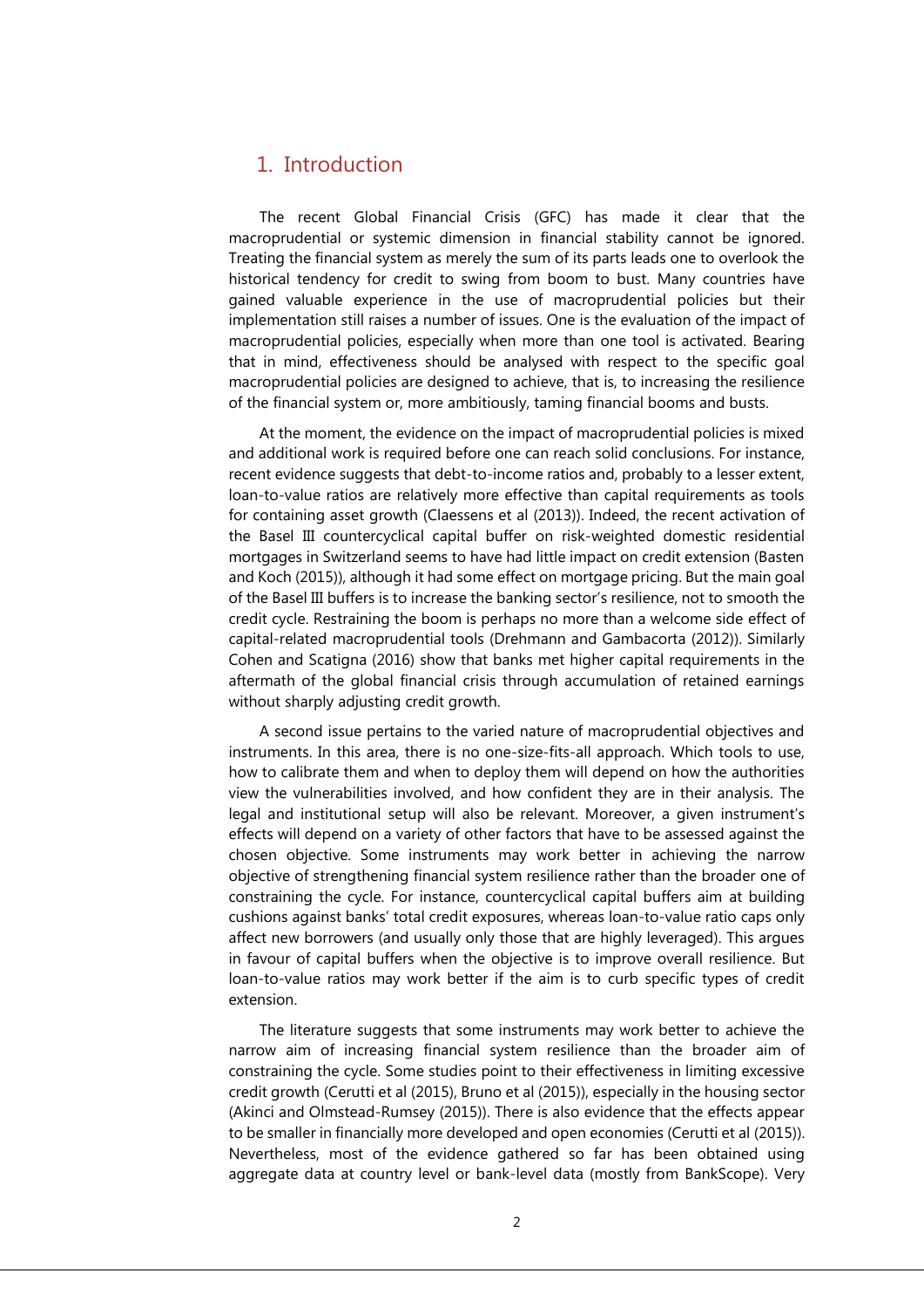limited use has been made of credit registry data with the notable exceptions of a study on the activation of dynamic provisioning in Spain (Jimenez et al (2012)) and a study on the effects of reserve requirements in Uruguay (Dassatti and Peydro, 2014). Our paper tries to fill this gap by using in a comprehensive way loan level data, that are very helpful to disentangle loan demand from loan supply effects.

There is also a need to shed more light on the interaction between monetary and macroprudential policies. For example, there is considerable, although not undisputed, evidence supporting the view that the search for yield in a low interest rate environment contributed to the build-up of the GFC through the so-called risktaking channel of monetary policy (Borio and Zhu (2012), Adrian and Shin (2014), Altunbas et al (2014)). This channel could be particularly relevant when economic agents anticipate that low rates will persist or that monetary policy will always be eased in case of market turmoil – a type of put option offered by the central bank to financial markets. But macroprudential policies could also influence the transmission of monetary policy. For example, changes in loan-to-value or debt-to-income ratios could alter lending conditions and, therefore, consumption decisions. Moreover, by influencing credit conditions, macroprudential policies could also affect real interest rates, indirectly modifying the monetary policy stance, even in the absence of any direct changes to policy rates.

The interaction between these kinds of policy could have additional implications, especially in emerging market economies (EMEs), in which credit behaviour is often strongly correlated with international capital inflows. An increase in monetary policy rates in reaction to financial stability concerns could have the adverse effect of a sudden increase in capital inflows which could exacerbate domestic credit and asset price bubbles. In this case, the use of macroprudential policies would be critical (Freixas et al (2015)).

Another question that has not been fully answered is whether macroprudential and monetary policy instruments are complements or substitutes. On this issue, evidence obtained from the use of DSGE models<sup>2</sup> and empirical analysis suggests that monetary and macroprudential policies are complements rather than substitutes, although the results obtained vary by types of shock. Some of these models predict that, in the wake of a financial shock, even if the reaction in terms of macroprudential policy should be larger, both types of policy should work in the same direction (Agénor et al (2012)). In the presence of productivity and demand shocks, the policy responses could differ depending on the size and nature of the shocks (IMF (2013a)). In particular, according to some models with endogenous financial distortions, macroprudential policies must react to credit cycles and the optimal monetary policy response will depend on the size of the respective shocks and the riskiness of balance sheets, including capital buffers and banking leverage (Brunnermeier and Sannikov (2014)).

Recent empirical evidence for Asian economies suggests that macroprudential policies tend to be more successful when they complement monetary policy by reinforcing monetary tightening rather than when they act in the opposite direction (Bruno at al (2016)). IMF (2013b) discusses a number of experiences in which macroprudential tools have been used in conjunction with monetary policy to produce successful results in terms of financial and monetary stability objectives. In

 $2$  See, for instance, Angelini et al (2012), Alpanda et al (2014) and Lambertini et al (2013).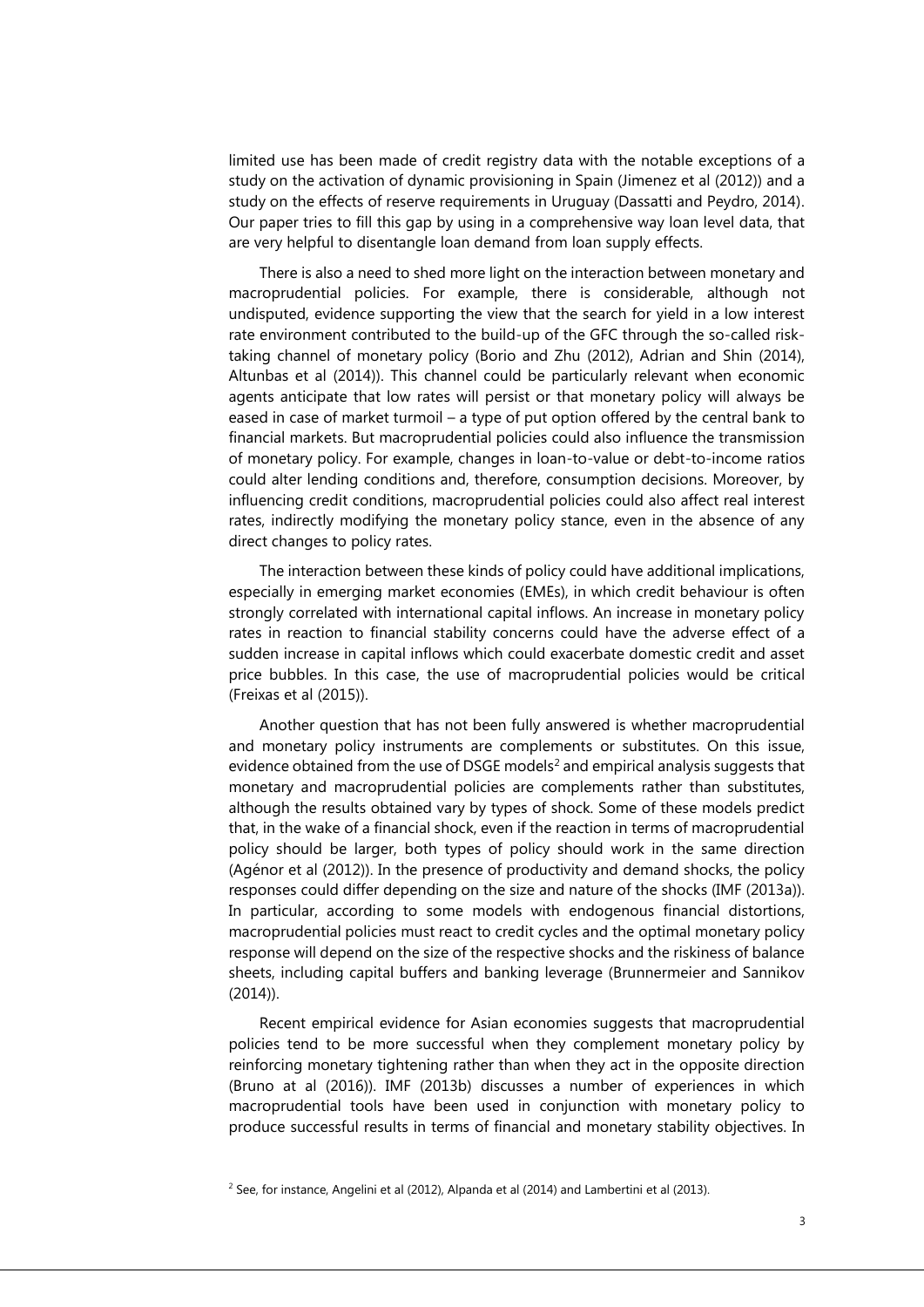addition, some authors have argued that it would be imprudent to rely exclusively on monetary policy frameworks when seeking to tame financial booms and busts. Since financial cycles, such as credit cycles, are very powerful, and then monetary and fiscal policies should also play a role (Borio (2014)). However, macroprudential instruments have been used so far with a variety of goals and it would be worth gaining further practical experience concerning their interaction with monetary policy instruments.

Finally, some recent studies analyse the effectiveness in a cross-country set up. Cerutti et al (2015) find that the effectiveness of macroprudential policies on credit growth, other things being equal, is lower in advanced economies, which tend to have deep and sophisticated markets that offer alternative sources of nonbank finance, and in open economies that tend to allow borrowers to obtain funds from across the border. [Cizel and others \(2016\)](https://www.imf.org/external/pubs/ft/wp/2016/wp1694.pdf) document shifting of credit provision to the shadow banking sector following the adoption of macroprudential measures, with stronger substitution effects found for advanced economies. [Reinhardt and Sowerbutts \(2015\)](http://www.bankofengland.co.uk/research/Documents/workingpapers/2015/swp546.pdf) show further evidence of cross-border leakages for capital requirements, but do not find such effects for loan restriction tools, such as LTV and DSTI. Aiyar et al (2014) analyse the experience for the UK and find that capital requirements can be circumvented by foreign bank branches, that are not affected by regulation, or the shadow banking sector.

In order to improve our knowledge of the impact of macroprudential policies and their interaction with monetary policy, we initiated (under the auspices of the Consultative Council for the Americas (CCA)) a joint project covering five countries (Argentina, Brazil, Colombia, Mexico and Peru) that made use of credit registry data. The analysis arising out of the joint project was completed by work conducted in three additional countries (Canada, Chile and United States) on the effects of specific policies using information on credit origination and borrower characteristics. The studies consider individual banks both domestic and foreign institutions (subsidiaries and branches).

Latin America is a good laboratory for the evaluation of the effectiveness of macroprudential tools, given that their use has a relatively long history (Jara et al (2009), Tovar et al (2012)). <sup>3</sup> Graph 1 shows that the vast majority (around 80%) of existing macroprudential tools have been applied in EMEs (see also Altunbas et al (2016)). Moreover, several Latin American countries have well developed credit registry frameworks and data that allow for an estimation of the transmission from macroprudential impulses to the given policy objective without making too many assumptions.

The confidentiality of credit registry data meant that we were unable to combine our data into a unique data set. This means that we had to run separate country-bycountry regressions and compare them. In order to ensure that results were reasonably comparable, we implemented a common empirical strategy. Great attention was paid to limiting differences in the definition of variables and the treatment of data. In spite of our standardised approach, we had to face a major issue in comparing macroprudential policies that can be very different in nature. To tackle this, we used meta-analysis techniques that helped summarise the results of different country estimates. This type of analysis also allowed us to estimate the relevance of

<sup>&</sup>lt;sup>3</sup> Annex A gives details of the macroprudential tools for all the CCA countries.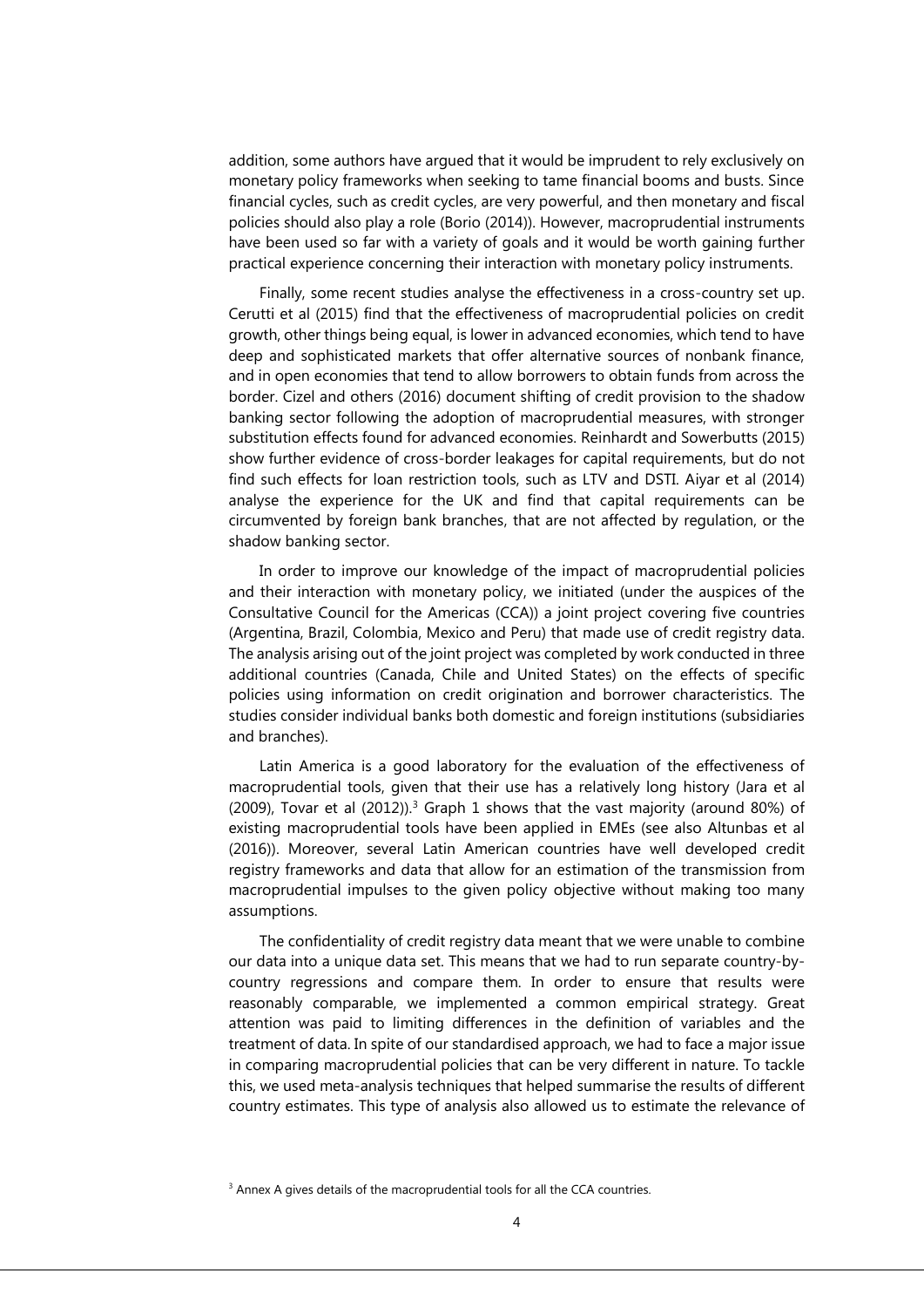different policy characteristics (or tools) in explaining the heterogeneity of policy effects.

The main novelty of this paper is that we compare the effectiveness of macroprudential policies by using highly granular data. The richness of our data allows us to carefully disentangle shifts in loan demand and supply shifts, and to insulate the impact of macroprudential tools on credit dynamics and banking sector risks. We also shed some light on the link between monetary and macroprudential policies. Our initiative is complementary to the International Banking Research Network (IBRN) where researchers from 15 central banks and 2 international organizations use confidential bank-level data to analyse the existence of crossborder prudential policy spillovers. By focusing on domestic credit our paper complements the IBRN analysis.

Our main results are the following. First, the macroprudential policies implemented by our sample of countries have been effective in dampening credit cycles and reducing banking sector risks. In particular, policies used countercyclically have been successful in reducing credit growth. This is in line with the IBRN results where interbank exposure limits, loan to-value-ratios and reserve requirements are the prudential instrument that most frequently spill over internationally through bank lending.

Second, macroprudential policies used as complements to monetary policy have had more significant effects on credit growth than any other kind of policy instrument. Third, macroprudential policies have helped reduce the procyclicality of credit and have acted as stabilising tools for the economy. Fourth, prudential policies directed at increasing the resilience of the banking sector (provisions and capital requirements) have been effective in reducing banking sector risk. By contrast, the effectiveness of macroprudential policies designed to dampen credit growth have had a more limited impact on the volume of loans but not on the overall accumulation of risk in the banking sector.

The remainder of the paper is organised as follows. The next section describes the empirical strategy we followed and how we used the credit registry data. Section III discusses the main findings of the country-by-country results using meta-analysis techniques. The last section contains our main conclusions.

## 2. Empirical strategy

Credit register data are highly confidential. This means that it is not possible to pool the data in a unique data set and that it is necessary to run regressions at a country level. This does not allow the cross-sectional variability at the country level to be exploited but, on the other hand, it does let us tackle the potential existence of national differences in the transmission mechanism, allowing each regression to be tailored to take into account different institutional characteristics and/or financial structures. However, to make comparisons possible, the country level analysis has to use the same modelling strategy and data definition (as far as data sources allow in terms of coverage, collection methods and definitions). In other words, the policy experiment has to be coordinated by using a baseline model specification and by running similar tests.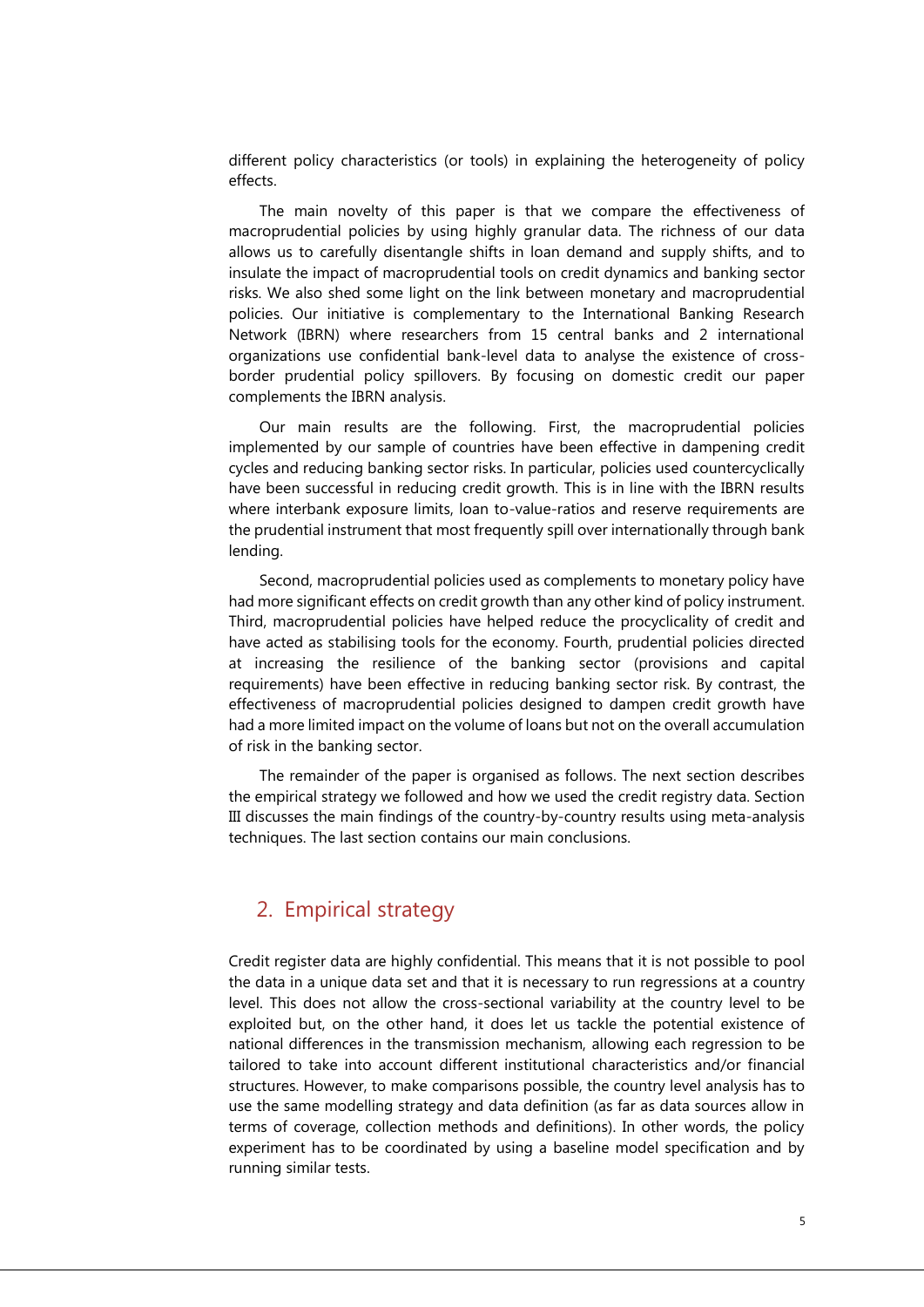#### Impact of macroprudential tools on bank lending

The first step is to evaluate the impact of a change in macroprudential tools on credit availability using a panel methodology. To this end, we use four different specifications. In the first, we use controls for bank-specific characteristics and their interaction with macroprudential tools (Equation 1). In the second specification, we control for the interaction between macroprudential tools with changes in monetary policy (Equation 2). The third equation controls for the interaction of macroprudential policies with business cycle conditions (Equation 3). The fourth equation studies how risk (at the bank level) is influenced by macroprudential policies (Equation 4). These four equations aim at answering the following questions:

- (i) Are macroprudential tools effective?
- (ii) Are macroprudential policies substitutes for or complementary to monetary policy?
- (iii) Are macroprudential policies countercyclical?
- (iv) Are macroprudential policies effective in limiting bank credit risk?

#### Macroprudential tools and loan supply shifts

The first equation evaluates the impact of macroprudential tool at the loan level using the following regression: 4

$$
\Delta Log\ Credit_{bft} = \delta_f + \beta \Delta \text{Macro tool}_{t-1} + \gamma \Delta \text{Macro tool}_{t-1} * X_{bt-1} + \mu \text{ controls}_{bft} + \theta_t + \varepsilon_{bft}
$$
\n
$$
(1)
$$

where  $\Delta Log$  Credit<sub>bft</sub> is the first difference in the logarithm of actual value of loans by bank *b* to firm *f* at time *t*. We include as explanatory variables the change in macroprudential tool lagged one period ( $\Delta$ Macro tool<sub>t−1</sub>) and its interaction with a vector of bank-specific characteristics ( $X_{bt-1}$ ). We also include a complete set of firm fixed effects ( $\delta_f$ ), quarterly dummies to control for seasonal effects ( $\theta_t$ ) and control variables (controls $_{bft}$ ) that include bank-specific and bank-debtor relationship characteristics. Our main coefficients of interest are the vectors  $\beta$  and  $\gamma$  that indicate the change of credit induced by the changes in the specific macroeconomic tool.<sup>5</sup>

It is worth stressing that the test is limited at the moment to the short term impact but it is necessary to test also the impact after one year as some of the macroprudential tool that have a more structural nature could take time to propagate their effects.

The inclusion of interaction terms between macroprudential tools and bankspecific characteristics (ΔMacro tool<sub>t-1</sub> \*  $X_{bt-1}$ ) is essential for evaluating whether responses to macroprudential shock differ by type of bank (ie domestic vs versus

<sup>4</sup> For the sake of simplicity, here we consider the case of only one macroprudential tool. However, in many cases, more than one macroprudential tool could be in place at any one time.

<sup>5</sup> In the baseline we assume fixed effect by debtors and standard error clustered at the bank level. However, country papers are free to use other clustering approaches depending on the specific characteristics of their models.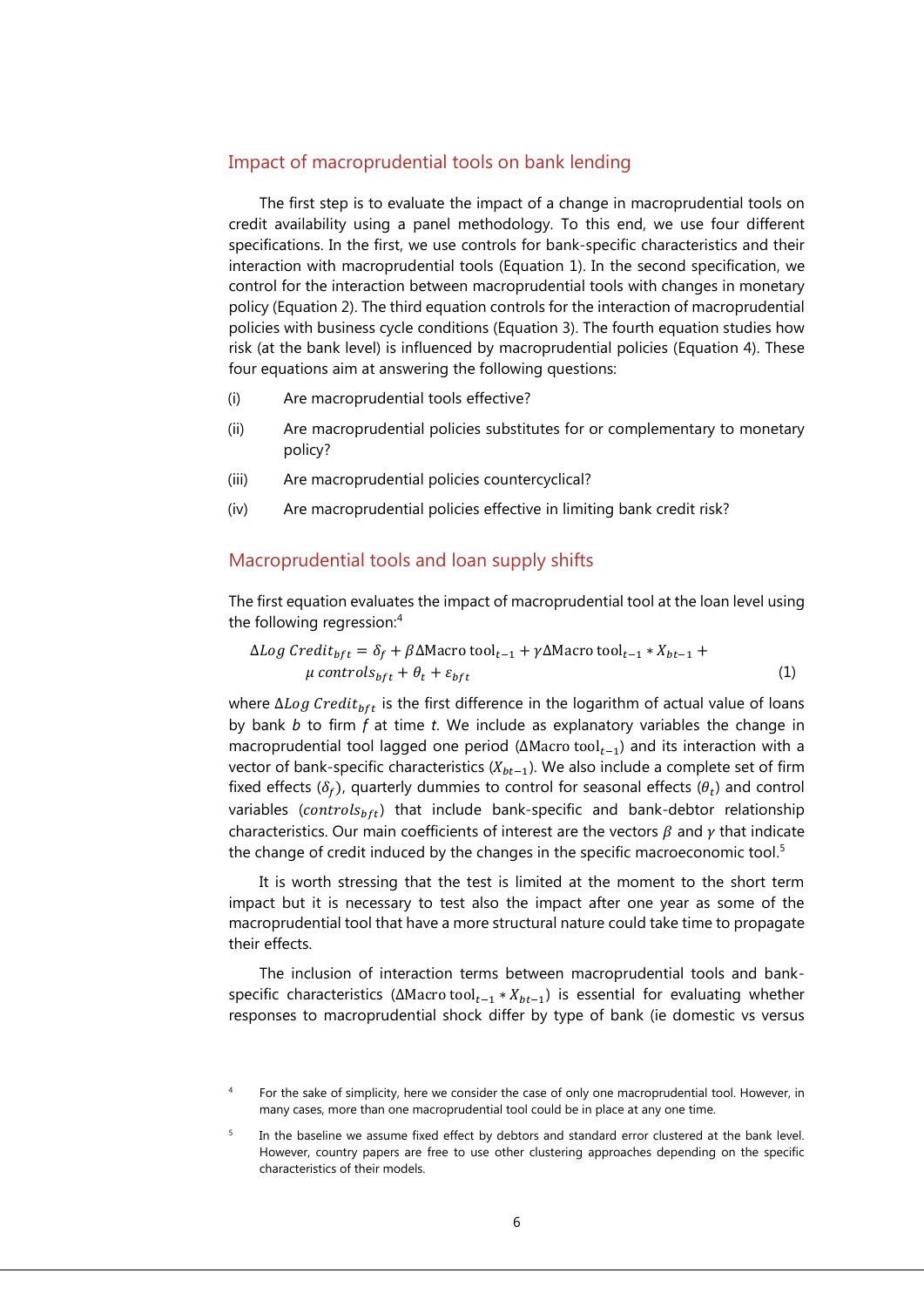foreign banks; well capitalised vs weakly capitalised banks; public vs private banks, large vs small banks; liquid vs illiquid banks etc)*.* In this vector, we include indicators of capital, liquidity, size and funding structure*.* All bank-specific characteristics are taken at *t–1* to limit endogeneity issues.

This approach builds on the bank lending channel literature. In order to discriminate between loan supply and loan demand movements, the literature has focused on cross-sectional differences between banks.<sup>6</sup> This strategy relies on the hypothesis that certain bank-specific characteristics (for example size, liquidity and capitalisation) influence only loan supply movements, while demand for bank loans is independent of these characteristics. Broadly speaking, this approach assumes that, after a monetary tightening (macroprudential tightening in our case), banks differ in their ability to shield their loan portfolios. In particular, small and less capitalised banks, which suffer a high degree of informational frictions in financial markets, face a higher cost in raising non-secured deposits and are constrained to reduce their lending by more. For their part, illiquid banks are less able to shield themselves from the effect of a policy tightening on lending simply by drawing down cash and securities. This literature does not analyse the macroeconomic impact of the "bank lending channel" on loans but predicates the existence of such channel upon the evident fact that banks respond differently to changes in monetary policy conditions.

#### Interaction between monetary and macroprudential policies

In the second specification, we are especially interested in evaluating whether responses to prudential policies vary with monetary policy conditions. We test this introducing additional interaction terms by combining macroprudential dummies and monetary policy conditions (ie changes in the real money rate,  $\Delta r_t$ ,), by estimating the following equation:

$$
\Delta Log \, Credit_{bft} = \delta_f + \beta \Delta \text{Macro tool}_{t-1} + \gamma \Delta \text{Macro tool}_{t-1} * \Delta r_t + \delta \Delta r_t + \mu \, controls_{bft} + \theta_t + \varepsilon_{bft}
$$
\n
$$
(2)
$$

The reason for this test is to verify the effectiveness of macroprudential tools when monetary policy pushes in the same or opposite direction. The main test is on the significance of  $\gamma$ . The objective of this test is to evaluate if there are some complementarities or differential effects of macroprudential policies depending on the stance of monetary policy.

In particular, we can construct a formal test of complementarity/substitutability between monetary and macroprudential policies taking the first derivative of equation (2) with respect to changes in macro tool and monetary policy, respectively:

$$
\frac{\partial \Delta Log \, Credit_{bft}}{\partial \Delta \text{Mactor tool}_{t-1}} = \beta + \gamma \Delta r_t
$$
\n
$$
\frac{\partial \Delta Log \, Credit_{bft}}{\partial \Delta r_t} = \delta + \gamma \Delta \text{Mactor tool}_{t-1}
$$

Since  $\beta$ ,  $\delta$  are expected to be negative (both monetary and macroprudential policies tightening reduce bank lending), the effect of a change of one policy on the other will depend on the sign of the coefficient  $\gamma$ . Each policy will reinforce the other

<sup>6</sup> For a review of the literature on the distributional effects of the "bank lending channel" see, among others, Gambacorta (2005).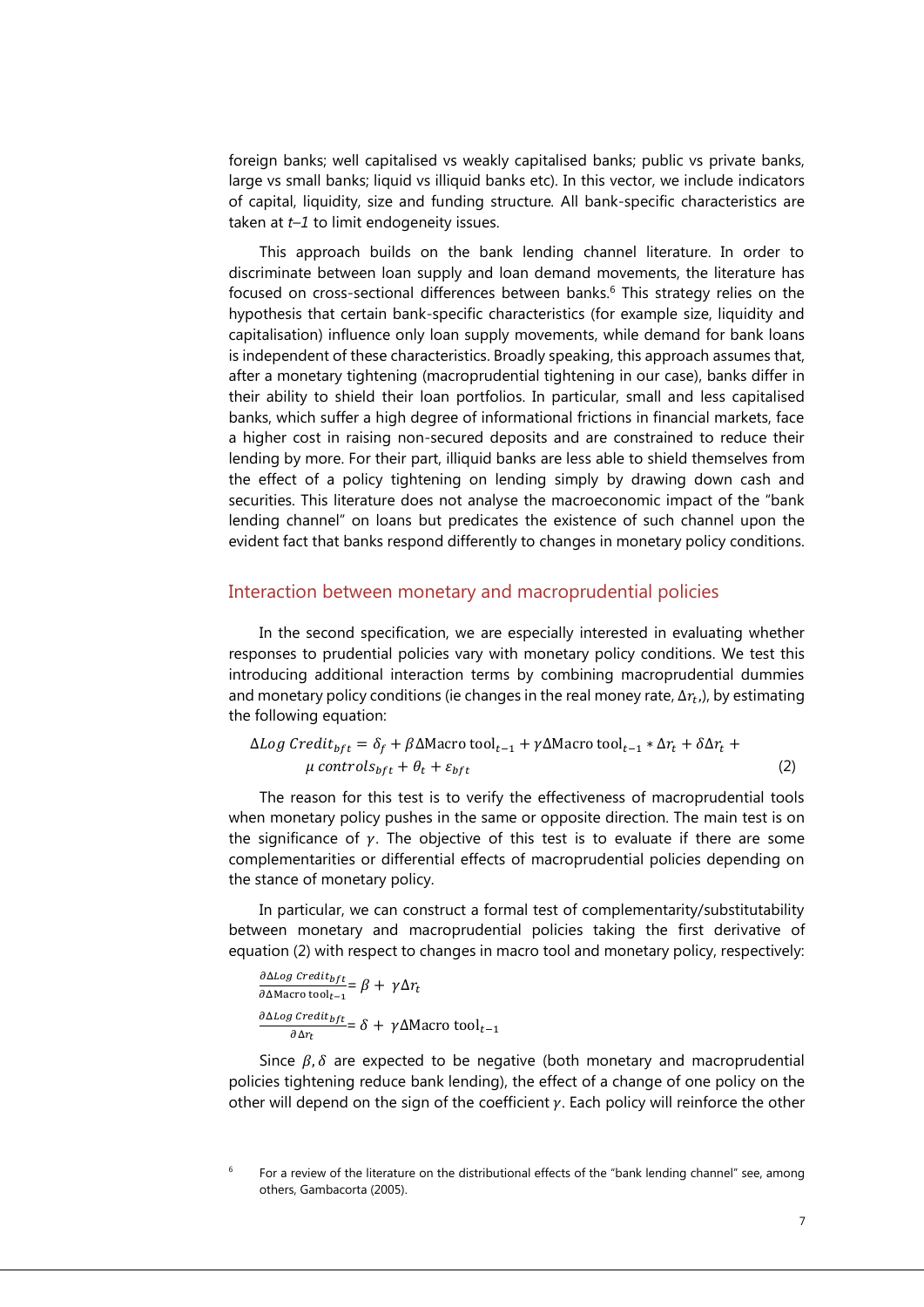(ie the two policies are complements) if  $\gamma$  < 0. By contrast, if a macroprudential policy tightening reduces the effectiveness of a monetary policy tightening (ie the two policies are substitutes) and we should observe  $\gamma > 0$ .

#### Macroprudential policies over the cycle

The third step of the analysis is to evaluate whether responses to prudential policies vary over the business cycle. For this, we have included interaction terms between macroprudential tool indicators and real GDP growth:

$$
\Delta Log Credit_{bft} = \delta_f + \beta \Delta Marcotool_{t-1} + \lambda \Delta Log GDP_t + \eta \Delta Macro tool_{t-1} * \Delta Log GDP_t + \mu controls_{bft} + \theta_t + \varepsilon_{bft}
$$
\n(3)

In order to evaluate procyclicality in the use of macroprudential tools we can calculate the first partial derivative of Equation (3) with respect to changes in macroprudential tools and changes in real GDP growth:

∂∆Log Credit<sub>bft</sub>  $\frac{\partial L \partial S}{\partial \Delta M \text{accro tool}_{t-1}} = \beta + \eta \Delta Log GDP_t$ ∂∆Log Credit<sub>bft</sub>  $\frac{1}{\partial \Delta Log GDP_t} = \delta + \eta \Delta M$ acro tool<sub>t−1</sub>

Given the positive correlation between credit and the level of economic activity, the expected sign of  $\delta$  is positive. Macroprudential tools could be used to smooth the cycle and therefore a desirable property of macroprudential tools (at least in some cases) could be to attenuate such credit procyclicality. Following this line of reasoning, if we observe a tightening in a specific macroprudential tool that is associated with a reduction of amplification of the business cycle, the total effect of a change in GDP growth on credit dynamic should be lower. In other words, if  $\gamma < 0$ , the specific macroprudential tool would help to reduce credit procyclicality.

#### Effect on bank risk-taking

In general, most of the macroprudential policies aim at containing systemic risk that is by nature endogenous. By applying macroprudential tools, policymakers aim to restrict bank risk-taking and the probability of a financial crisis. This means that, ideally, we should be able to evaluate how macroprudential policies influence a bank's contribution to system-wide risk.

Despite recent improvements in constructing measures of systemic risk (for instance Tarashev, Tsatsaronis and Borio (2015) proposed a methodology using the Shapley Value as a measure of risk attribution for banking institutions), it was not feasible to construct a common measure among the countries analysed in this study. In the meta-analysis results obtained using a dependent variable, we have therefore considered a proxy for systemic risk based on non-performing loans. In particular we used the following equation:

$$
\Delta Log NPL_{bft} = \delta_f + \beta \Delta Macro \, \text{tool}_{t-1} + \mu \, \text{controls}_{bft} + \theta_t + \varepsilon_{bft} \tag{4}
$$

where  $\Delta Log \, NPL_{bft}$  is the change in the logarithm of actual value of non-performing loans by bank *b* to debtor *f* over a given period after the introduction or change in a macroprudential tool.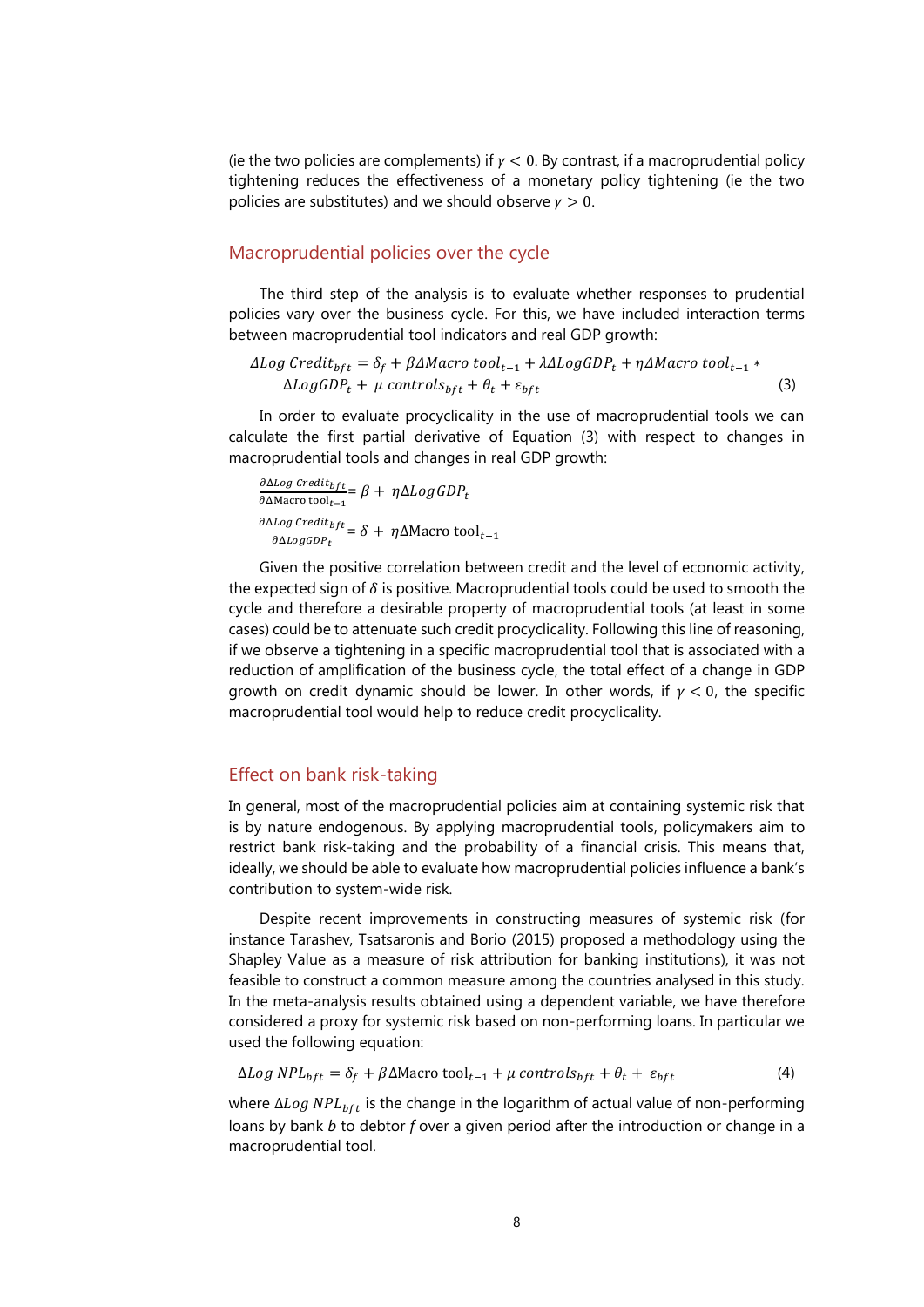#### Meta-analysis techniques

In order to summarise the results obtained at the country level, we used meta-analysis techniques. This approach is very helpful when studies are not perfectly comparable but evaluate the same or a closely related question. This technique allows the results of different studies to be combined and summarised and an overall significance to be estimated. In financial economics, the applications of meta-analysis are still limited. One example is provided by Buch and Goldberg (2014), who summarise the magnitude and transmission of liquidity shocks on global banks across countries; Arnold et al (2014) explored the reasons for corporate hedging, combining different estimations in the literature. More recently, Buch and Goldberg (2016) summarise by means of meta-analysis the results of a multi-study initiative of the IBRN to study cross-border prudential policy spillovers. As mentioned in the introduction, our analysis focusing on the effects of macroprudential policies on domestic lending represents a complementary experiment.

In our case, each observation is related to the evaluation of a macroprudential policy on different dimensions of credit (ie credit growth and bank risk indicator). We analysed the estimated effects in the four equations presented above. In Table 2, we report the macroprudential tools evaluated by country papers using the common approach.

In a first step using meta-analysis, we are able to estimate a range of the effect of macroprudential policies on credit along different dimensions (eg credit growth, bank risk). In a second step, using meta-regressions, we look to identify some variables that help to explain the differences among the coefficients reported by country groups. This second step is particularly relevant in our case since the reported coefficients present a large level of heterogeneity. This is in some sense expected, since the macroprudential policies and populations were diverse. For a more detailed explanation of meta-analysis techniques see Annex B.

#### Data issues

In the construction of a common approach, we used a common definition of variables and the same frequency. In particular, we used bank-level data at the quarterly frequency to match them with macro controls (GDP, current account deficit etc) and in order to keep the size of the database to a minimum. We have controlled for the presence of possible outliers by winsorising all the variables used in the regression at 1%.

As for the definition of the change in macroprudential variable, we used a dummy  $\Delta Maccro\ tool_t$  ) that takes the value of +1 if the macroprudential tool has been tightened in a given quarter and –1 if it has been eased. It is zero if no changes have occurred during that quarter. This approach has been widely applied (Cerutti et al (2015), Altunbas, Binici and Gambacorta (2016); Akinci and Olmstead-Rumsey (2015); Buch et al (2016)). It does not weight for the intensity of the change in the macroprudential tool but it simplifies the comparison of macroprudential tools.

Indeed the macroprudential tools analysed in this paper have a different nature, in the sense that they tend to be more complicated to compare in terms of their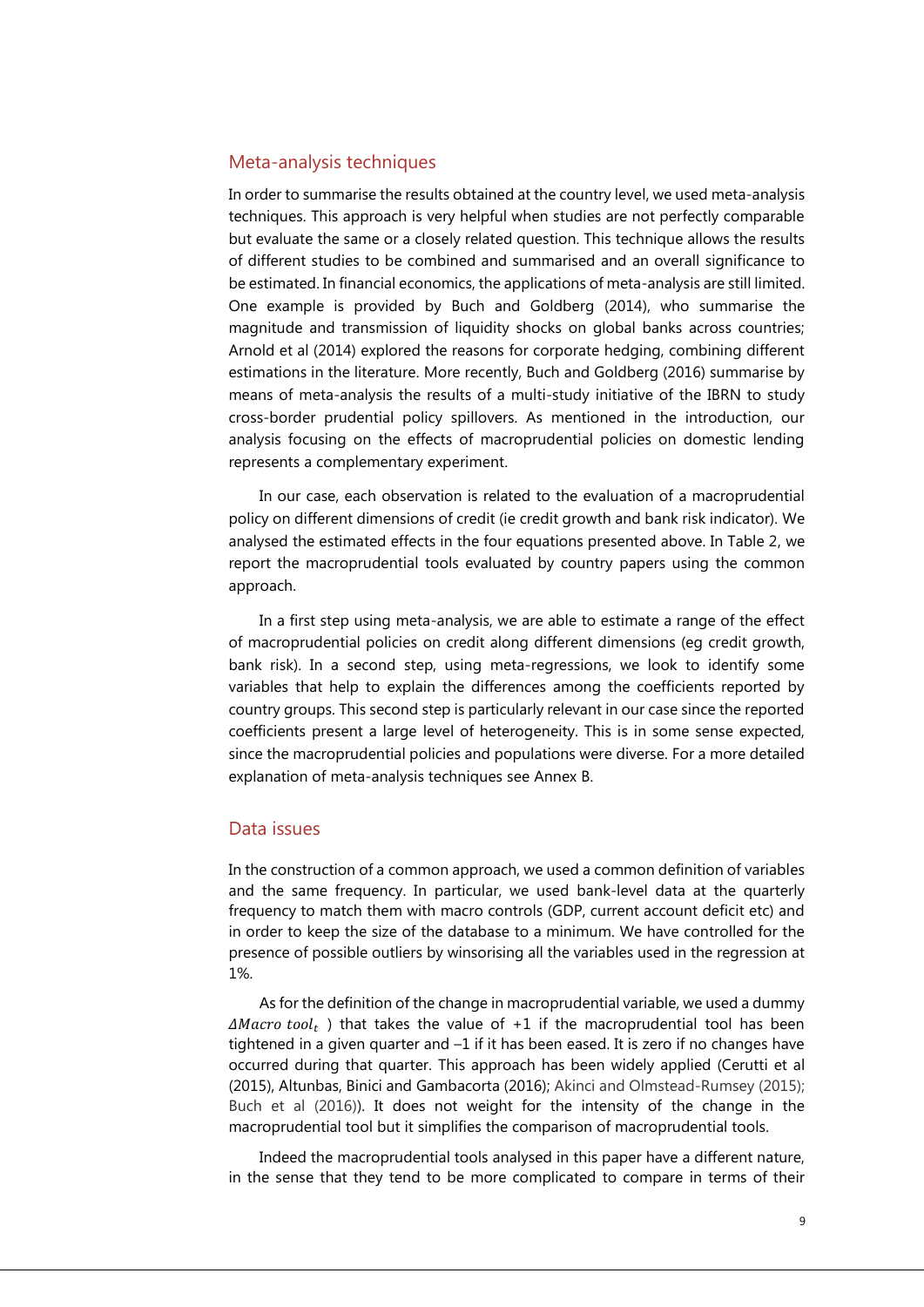potential effects. Certainly one natural source of heterogeneity in the effects of macroprudential tools along the different dimensions of credit emerges from the types of policy that are implemented. Some countries such as Argentina, Brazil, Colombia and Peru present a mix of policies (some capital-based instruments, provisioning, changes in reserve requirements, establishment of liquidity ratios and, in some cases, modifications in dividend distribution rules, or the establishment or changes in LTV and DTI ratios). Meanwhile, Mexico focuses on a specific change in its rules for provisioning. More details of the different policies employed in the Americas are provided in Table 1 and 2.7

The macroprudential toolkit tends to be large, combining an array of different instruments. As one might expect, the purpose of various policies can differ. For instance, some instruments are intended to increase the financial sector's resilience, while others are more focused on dampening the cycle. In that respect, the effects of specific macroprudential tools on credit growth and bank risk can be different. Claessens et al (2013) distinguish between the goals and the types of policy that are commonly used. Macroprudential tools with the main objective of enhancing the financial sector's resilience include countercyclical capital requirements, leverage restrictions, general or dynamic provisioning, the establishment of liquidity requirements, among others. Within the category of macroprudential tools aimed at dampening the credit cycle, Claessens et al (2013) include changes in reserve requirements, variations in limits on foreign currency exchange mismatches, and cyclical adjustments to loan-loss provisioning, margins or haircuts. Other macroprudential policy aims include reducing the effects of contagion or shock propagation from SIFIs or networks. In this group might also be included policies such as capital surcharges linked to systemic risk, restrictions on asset composition or activities, among others.

Using the categorisation presented in Claessens et al (2013), we classify policies according to their purpose. In particular, policies with the purpose of dampening the cycle – ie those used by authorities countercyclically to dampen an expected credit boom or credit crunch<sup>8</sup>– are identified with the acronym *cyclical*. Macroprudential tools with a more structural objective which are intended to increase the resilience of the financial sector, using capital or provisioning requirements, are identified with the acronym *structural*. 9

- 7 Inside the CCA-CGDFS working group, even countries which have not been too active in the use of macroprudential policies (Canada, Chile and the United States) identified some relevant measures to evaluate. Calem, Correa and Lee (2016) aim at evaluating recent changes introduced by Comprehensive Capital Analysis and Review, the Dodd-Frank stress tests and Leveraged Lending Guidance. Allen et al (2016), using information at the borrower level, focus on the evaluation of policies in the housing market related to changes in LTV ratios in Canada and, finally, Alegria, Alfaro and Córdova (2016) estimate the effect of loan to value in the housing loan market originating from an unexpected Chilean central bank statement concerning housing price dynamics.
- 8 We included in this group the following instruments: (i) deposit requirement on external loans and (ii) the marginal reserve requirement on banking deposits, both in Colombia; (iii) tightening of the capital buffer and profit reinvestment requirement that took place in 2012; (iv) tightening in the foreign currency net global position, both in Argentina and (v) the changes in reserve requirements used in Brazil.
- 9 We included the following policies in this group: (i) the introduction of dynamic provisions systems in Colombia; (ii) the introduction of a new provisioning system in Peru; (iii) the change of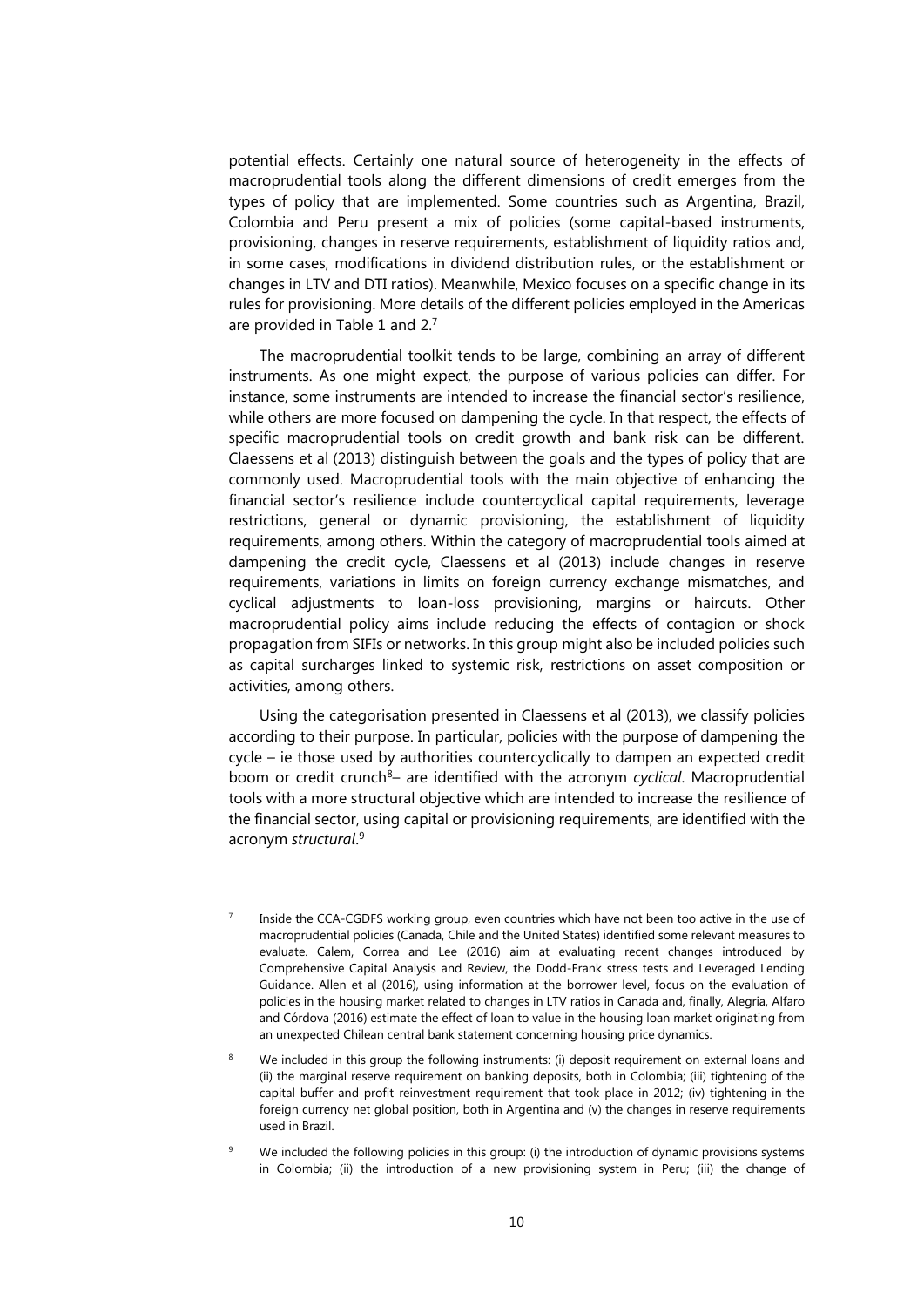For consistency, all variables have been expressed in real terms. In some cases results have been carefully checked to take into account different estimations for loans expressed in different currencies (see Levin et al (2016)). The results of this paper show that the change in provisioning had more effect on loans denominated in local currency than it did on credits denominated in foreign currency.

The vector of controls  $(controls_{bft})$  includes macro variables, bank-specific characteristics and bank-firm relationship characteristics. In particular:

*Macro controls*: change in real GDP, change in monetary policy rate, effective exchange rate and current account deficit. All the variables are expressed in constant prices (base 2012).

*Bank-specific characteristics*: size (log of total assets); liquidity ratio (cash and securities over total assets), capital ratio (Tier 1 to total assets); funding composition (deposits over total liabilities). Some studies (Gomez et al (2016)) also include a securitisation activity dummy (equal to 1 if the bank is active in the securitisation market); and return on assets (ROA). <sup>10</sup> Specific effects on credit could originate from regulation. Gomez et al (2016) also evaluate if a prudential instrument (such as capital) is binding or not by including specific indicators signalling whether a bank is close to the regulatory threshold (changes in macroprudential policies could more strongly affect banks that are more constrained by capital policies). In fact, they found that institutions with lower capital buffers tend to restrict their credit supply to a greater extent. The estimations provided for the meta-analysis by the Colombian group used a measure of the capital target for each financial institution as opposed to directly using the capital ratio.<sup>11</sup>

One statistical issue is related to the potential endogeneity problem between changes in macroprudential policies and the evolution of credit and other business cycle indicators (that are included in the specification to control for loan demand effects). As for the relationship between macroprudential tools and credit, the use of micro data rules out the problem: using credit register data at the loan level excludes the possibility that macroprudential tools are influenced by the single borrower condition. Regarding the interaction between macroprudential tools and business conditions, we mitigate the problem by including time dummies and or a sector\*time

methodology for the calculation of banking provisions in Mexico; and (iv) the introduction and (v) the tightening of a capital buffer and profit reinvestment mechanism in Argentina.

- <sup>10</sup> The analysis of this characteristic is important because, while one may question the exogeneity of policies at the national level for domestic banks, it is more difficult to argue that policy measures implemented abroad are influenced by the activities of specific foreign banks in that country.
- $11$  The capital ratio itself is not informative of how tight or easy bank capital may be for an individual bank. For example, a capital ratio of 2% above the minimum requirement could be perfectly adequate for most intermediaries but not for a bank that is particularly risk-averse. Moreover, there could be differences among bank businesses and capital management policies that could affect target bank capital levels. A way to overcome this problem is to use a measure of bank capital deviation from a desired or benchmark level. For this, it is necessary first to estimate a bank capital equation and then to calculate the deviation of the actual level of the bank capital ratio from the fitted value (residual). In this case a negative (positive) value of the residual indicates a capital level that is lower (higher) than the target/desired level. With this in mind, one can use the residual instead of the simple ratio in the previous equations. A possible reference for the bank capital equation is presented in Ayuso et al (2004). Brei and Gambacorta (2014; equation 1) extend this model to take into account the possible presence of a break during the crisis.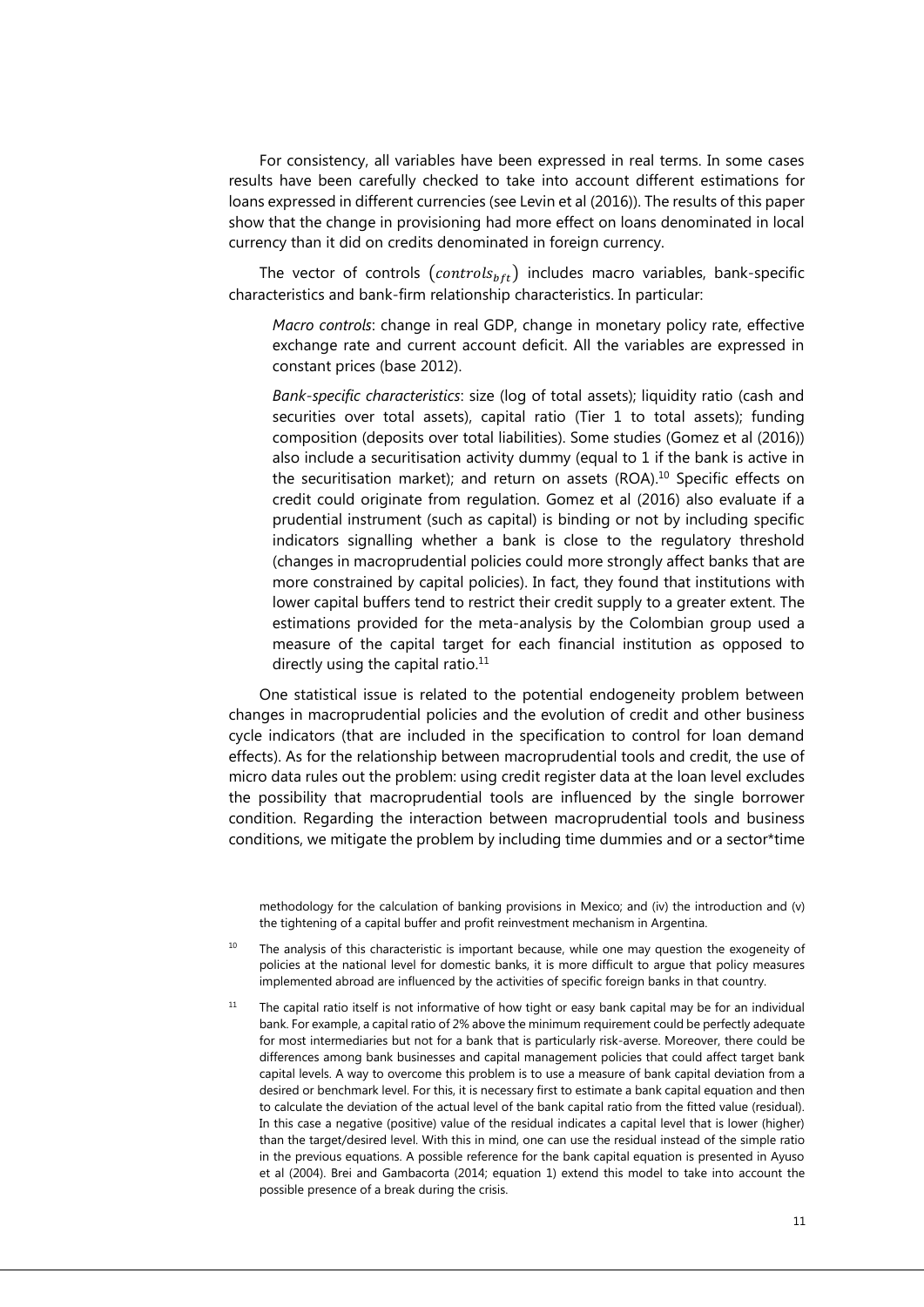dummy. Some papers (eg Barroso et al (2016)) control for different kinds of fixed effect by firm, firm\*time, bank and bank\*time. In addition to the panel methodology, these authors also employed diff-in-diff to evaluate the effects of policy shocks on the variables of interest. Levin et al (2016) also use random effects to evaluate if their results are robust. In general, the results are robust to different specifications.

## 3. Results

In order to assess the general effectiveness of macroprudential policies on credit and risk, we employed meta-analysis techniques to summarise country results. In particular, we used the coefficients obtained by the country groups from Argentina, Brazil, Colombia, Mexico and Peru from the regressions (1)–(4) described in Section 2. These models could slightly differ from those used in the specific papers but are directly comparable between countries. For each equation, we have 14 observations (ie coefficients). <sup>12</sup> Four of these observations correspond to the coefficients reported by Argentina (four policies,<sup>13</sup> one kind of loan), one for Brazil (one policy, one kind of loan), six coefficients reported by Colombia (three policies for two kinds of loan $^{14}$ ), two for Mexico (one policy, two kinds of loan<sup>15</sup>) and finally one for Peru (one policy, one kind of loan). The estimated range of the effect of macroprudential tools combines the information of the reported coefficients and their respective standard error. These countries evaluated different kinds of policies such as changes in reserve requirements (Colombia and Brazil), the introduction of additional capital buffers (Argentina), variations in provisioning systems (Colombia, Mexico and Peru) and restrictions on currency mismatching (Argentina).

Even if our paper focuses on the meta-analysis of the results obtained using a common protocol, we also refer to the results of country studies on the effect of macroprudential policies on lending and bank risk. The country papers of the joint project and their main characteristics are summarised in Table 2. In our commentary, for simplicity, we will refer to the papers by country name instead of author.

Due to the wide variety of macroprudential tools used and the different institutional characteristics of the countries analysed, we used a random effect estimation for the meta-analysis. This method allows us to estimate an expected range for the use of macroprudential policies on different dimensions of credit, taking into account not only the level of variation for each specific estimated coefficient, but also the level of variability of estimated coefficients among country estimations (see Annex B).

- 14 A group of estimations for credit to firms and other for credit to individuals.
- <sup>15</sup> A group of estimations for credits denominated in local currency and the other for loans in foreign currency.

<sup>12</sup> This number can change slightly in some cases depending on the information reported by country groups.

<sup>13</sup> The paper for Argentina separately evaluates the impact of the introduction of both policies and the tightening periods of them. This is the reason for reporting four different policies.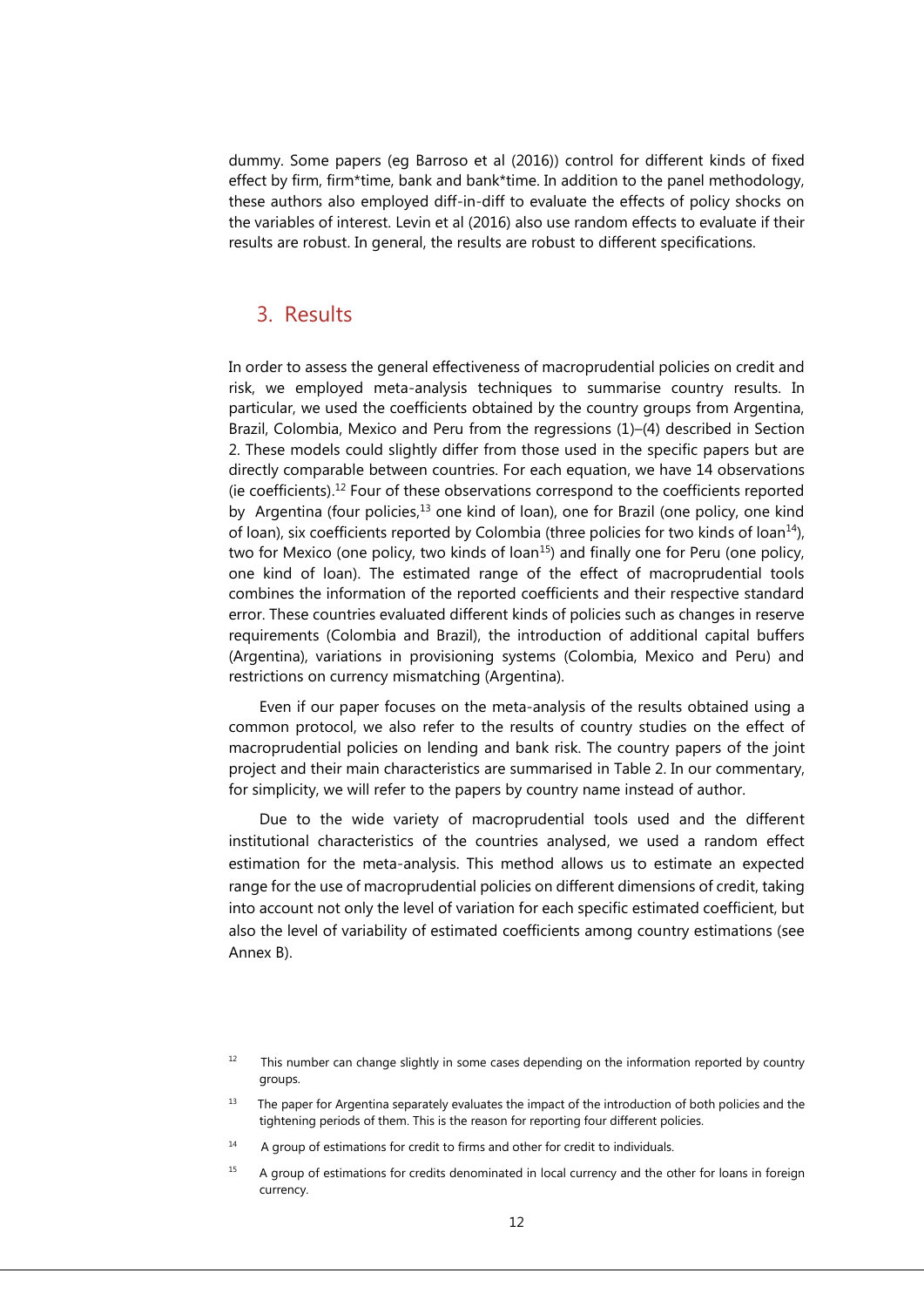We anticipate that the way in which macroprudential policies are differentiated is quite relevant when explaining the differences among the estimated effects. To control for this, we grouped policies in different categories depending on the purpose of the specific tools. In particular, using the categorisation presented in Claessens et al (2013), we differentiate policies with the clear aim of dampening the cycle (*cyclical*) from those with the aim of increasing the financial sector's resilience using capital or provisioning requirements (*structural)*.

Another relevant distinction is related to the interaction of the specific macroprudential tools with monetary policy (see equation 2) and with business cycle conditions (see equation 3). With respect to the interaction of macroprudential policy with monetary policy (equation 2), we identified policies that are complements of monetary policy if the sign of the interaction between the policies (detected by the coefficient  $\gamma$  in equation 2) is negative and therefore the effect of the specific macroprudential policy on credit growth goes in the same direction as changes in monetary policy. We have constructed a dummy variable that takes the value of one for policies that satisfy these conditions. <sup>16</sup> Regarding the interaction of macroprudential policies and business cycle conditions, based on equation 3, we identified policies that help to reduce the procyclicality of credit if:  $\gamma < 0 < \delta$ .<sup>17</sup>

#### Effects of macroprudential policies on lending

We first analyse the impact of macroprudential policies on credit growth. Using random effects meta-analysis of the coefficients for equations 1, 2 and 3 and the combination of all the estimates, we find that the range of the calculated mean effect among estimations is significantly negative for policies that were used for countercyclical purposes (*cyclical*) (Table 4). We find that a tightening in countercyclical macroprudential policy is associated with a reduction in credit growth of 6–12%.

By contrast, we do not find that prudential policies aimed at raising additional buffers through capital requirements or provisioning (*structural*) have an average significant effect on credit growth. These results are the same for the three equations and also when we combine all the observations together (Table 4, right-hand panel). The same results can be summarised visually by means of "forest plots" (see Annex C). Each graph reports the coefficients found by country studies for different equations. The aggregate estimated effect is represented by a red line accompanied by the respective confidence interval (blue rhombus). For example, in Graph C1, which includes all the policies, we detect no clear negative correlation between macroprudential policies and bank lending growth. However, this is detected when the focus is on countercyclical policies only (Graph C2). A similar pattern can be seen

<sup>16</sup> The policies that satisfied those conditions were: (i) the implementation and (ii) tightening of the capital buffer in Argentina; (iii) the tightening of the restrictions on global currency mismatch positions in Argentina; and (iv) the deposit requirement for external loans in Colombia; and (iv) reserve requirements in Brazil. In the tables, this variable is identified as "Complementarity with monetary policy".

 $17$  The policies that satisfied those conditions were (i) tightening of the capital buffer in Argentina; (ii) tightening of the foreign currency net global position; (iii) the reserve requirement on external loans in Colombia; and (iv) the change in the provisioning system in Mexico. In the tables, this variable is identified as "Business cycle relationship".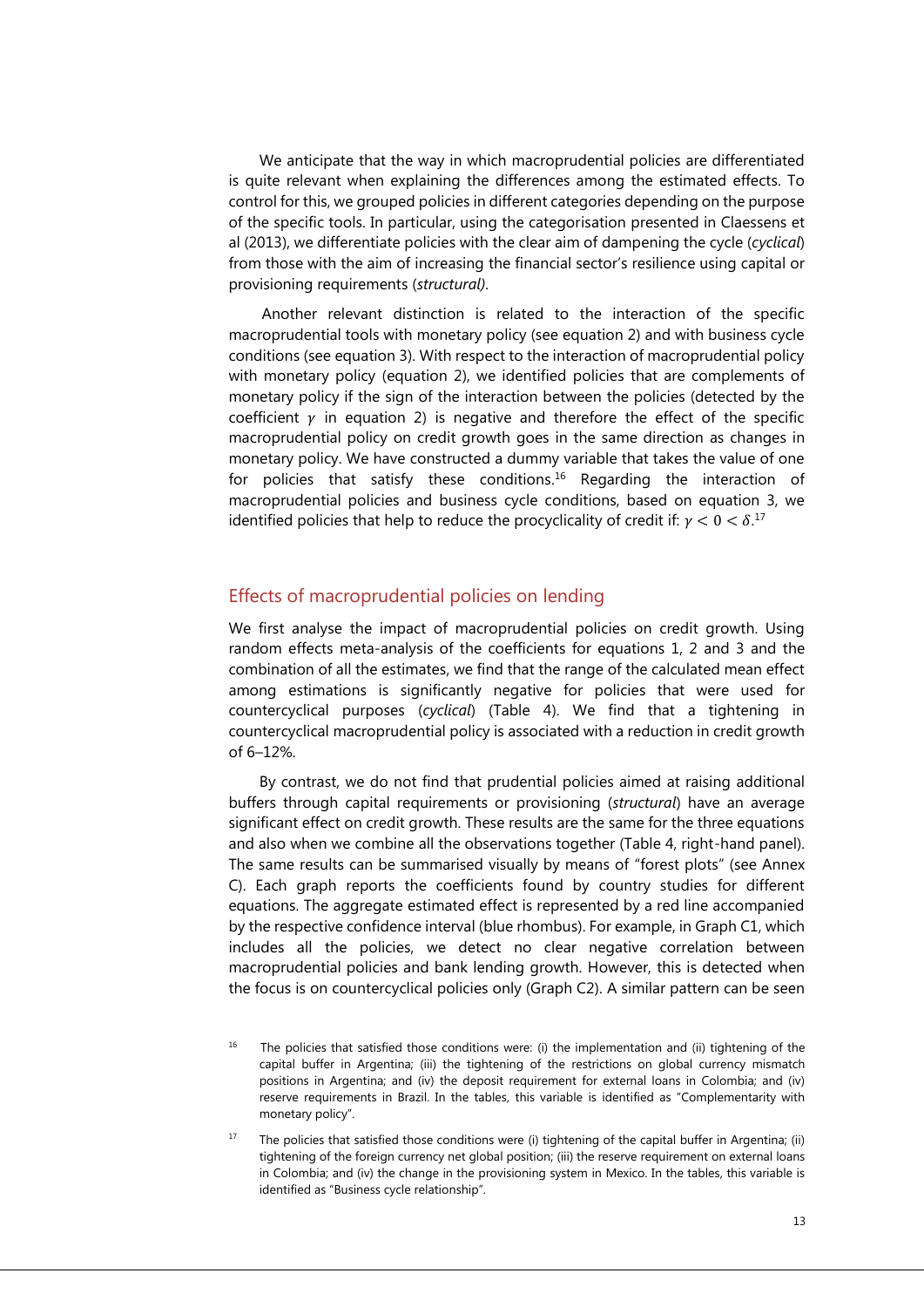if we compare the results of equation (3) in Graphs C3 and C4, which controls for the interaction of macroprudential policies and the business cycle.

The analysis of the forest plots indicates a high level of heterogeneity in many of the estimations, and therefore the above results should be read with caution. To this end, the usual second step in meta-analysis is to identify some pattern in the variability among results using meta-regressions (see Annex B for details).

In Table 5, we report the results of meta-regressions for the estimations on credit growth. The overall findings confirm that tools employed for countercyclical purposes (*cyclical*) have a significant negative effect on lending supply. However, in this case we find that policies that directly affect the capital levels (*structural*) of financial institutions tend to depress credit growth. However, it is worth noticing that the coefficients reported for the policies with countercyclical purposes (*cyclical*) are always larger in all the specifications.

All these results are confirmed in the country papers for Argentina, Brazil, Colombia, Mexico and Peru, even when alternative specifications or additional institutional characteristics are controlled for. Interesting results are also obtained by Allen et al (2016), who evaluate the effects of prudential tools such as changes in limits on LTV and DTI on demand for mortgage contracts in Canada. In particular, they find that LTV constraints are effective in influencing mortgage demand, while tools that aim to apply repayment constraints, such as amortisation and debt-service limits, are on average not binding. The US paper found that the macroprudential use of stress tests with regulatory purposes had a significant effect on the supply of riskier loans. 18

To verify that banks behave differently, according to their characteristics, we analyse the sign and significance of the interaction terms between prudential policies and bank characteristics in equation (1). Overall, we detect no clear pattern for bank size and liquidity. There is some evidence that lending supply reacts differently for banks with a different level of risk and capitalisation (Brazil and Colombia). <sup>19</sup> The limited significance of the standard indicators used in the bank lending channel literature could be due to high levels of capital and liquidity ratio typically maintained by banks in emerging countries to protect themselves against external shocks. Indeed, significant effects of capitalisation are detected when the capital buffer is calculated with respect to bank-specific targets as banks can have different levels of  $risk$ -aversion $20$ 

<sup>18</sup> In particular, the US paper evaluated recent changes introduced by the Comprehensive Capital Analysis and Review (CCAR), the Dodd-Frank Act stress tests and Leveraged Lending Guidance on the credit supply. Calem, Correa and Lee (2016) find that stress tests on US banks had negative effects on the share of jumbo mortgage originations and approval rates on such loans at CCAR banks.

19 In particular, the Colombian paper finds that a tightening in a macroprudential policy index (as a measure of a stance of macroprudential policy) especially affects the supply of credit at less stable financial institutions (those that exhibit low levels in the Z-score indicator). Similarly, the US paper found that the CCAR stress tests have a greater effect on the credit supply of less well capitalised banks.

A way to overcome the uninformative content of the capital ratio is to use an alternative measure based on the deviation of bank capital from a desired or benchmark level. For example, the information reported by Colombia for the meta-analysis uses the specification proposed by Ayuso et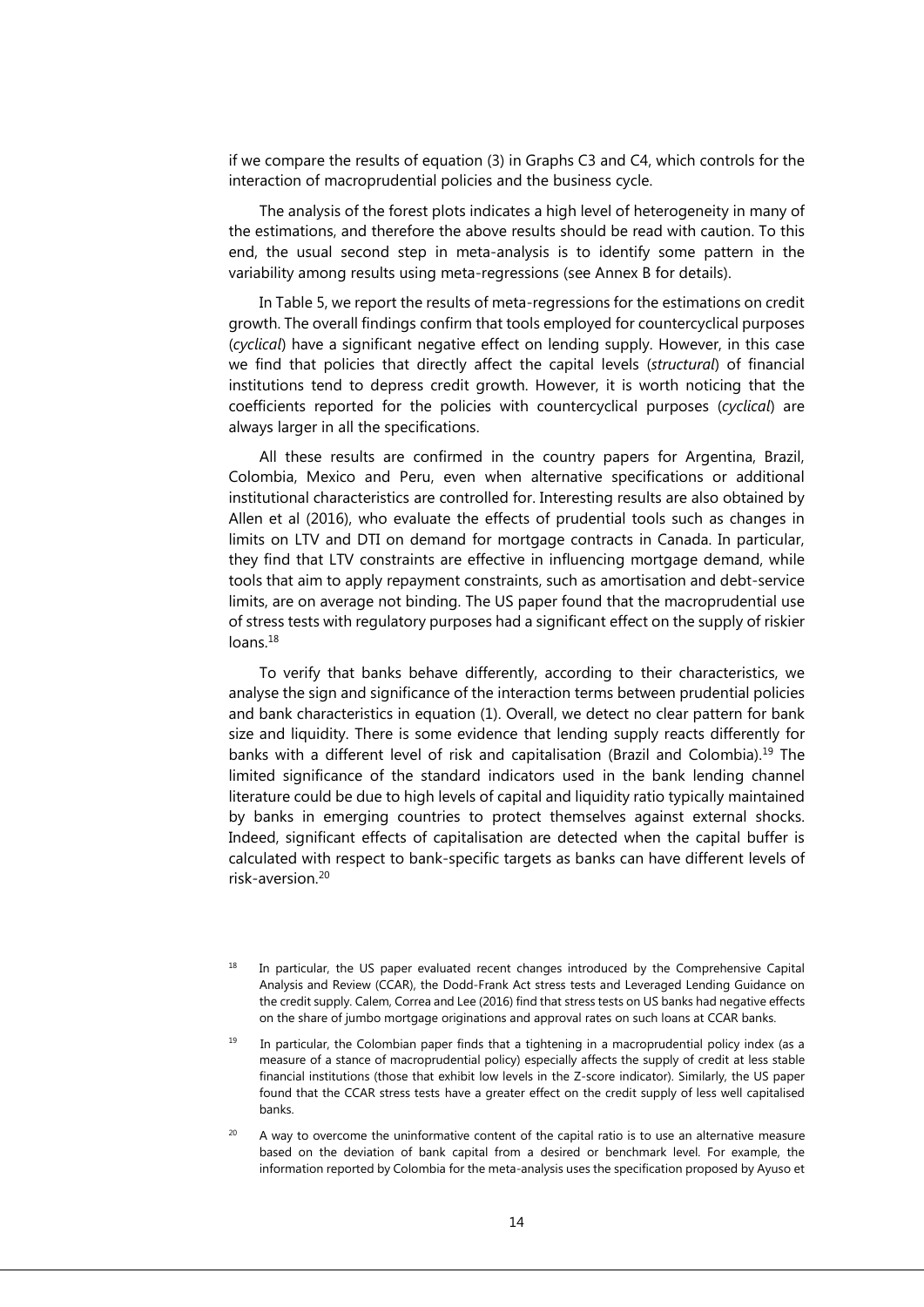The only bank-specific characteristic that turned out to be highly significant in explaining different behaviour among banks is their funding composition, represented by the ratio between deposits and total bank funding (Table 6). In particular, we find that banks with more deposits in proportion to their total liabilities tend to cut back credit by less in response to a macroprudential measure. For other bank characteristics (capital, liquidity and size), we find no clear pattern.

This is an interesting result, as bank funding composition was found to have been an important influence on the bank lending channel during the global financial crisis. The deposit to total liabilities indicator is typically used to measure a bank's contractual strength. Banks that have a large deposit base will adjust their deposit rates to a lesser degree (and less quickly) than do banks whose liabilities mainly comprise variable-rate bonds that are directly affected by market movements (Berlin and Mester (1999)). Intuitively, this should mean that, in view of menu costs, it is more likely that a bank will adjust its terms for passive deposits if there is a change in the terms of its own alternative form of refinancing (ie bonds). Moreover, a bank will refrain from changing deposit conditions because, if the ratio of deposits to total liabilities is high, even small changes to their price will have a huge effect on total interest rate costs. In contrast, banks that depend relatively more on bonds than deposits for funding will come under greater pressure because their costs will increase in line with market rates.

Our result accords with the fact that a key transmission channel of the crisis was the dislocation in bank funding markets. Amiti et al (2016) find that banks which relied more on wholesale funding and cross-currency swaps found themselves unable to roll over their positions during the most severe quarters of the crisis. These results are in line with Gambacorta and Marques (2011), who find that the proportion of deposit funding was a key element in assessing banks' ability to withstand adverse shocks. The results seem also match the finding of the IBRN study (see Buch and Goldberg, 2016). For example, spillovers of interbank exposure limits through foreign bank affiliates differ in degree across banks not only in relation to banks' illiquid asset shares but also with respect to deposit shares, and internal capital market positions with their parent banks.

## The interaction of macroprudential policies with monetary policy and the business cycle

A preliminary assessment of the link between the effectiveness of macroprudential policy in conjunction with monetary policy is provided in Table 7. In particular, we find that prudential policies that are used as complements of monetary policy have larger negative effects on credit growth than other types of measure. In other words, macroprudential policies tend to be more effective in tackling credit cycles when they are accompanied with the use of countercyclical monetary policy. This result is robust to the inclusion of country fixed effects.

al (2004) and Brei and Gambacorta (2014, equation 1) for estimating a bank capital equation and calculating the deviation of the actual bank capital ratio from the fitted value (residual).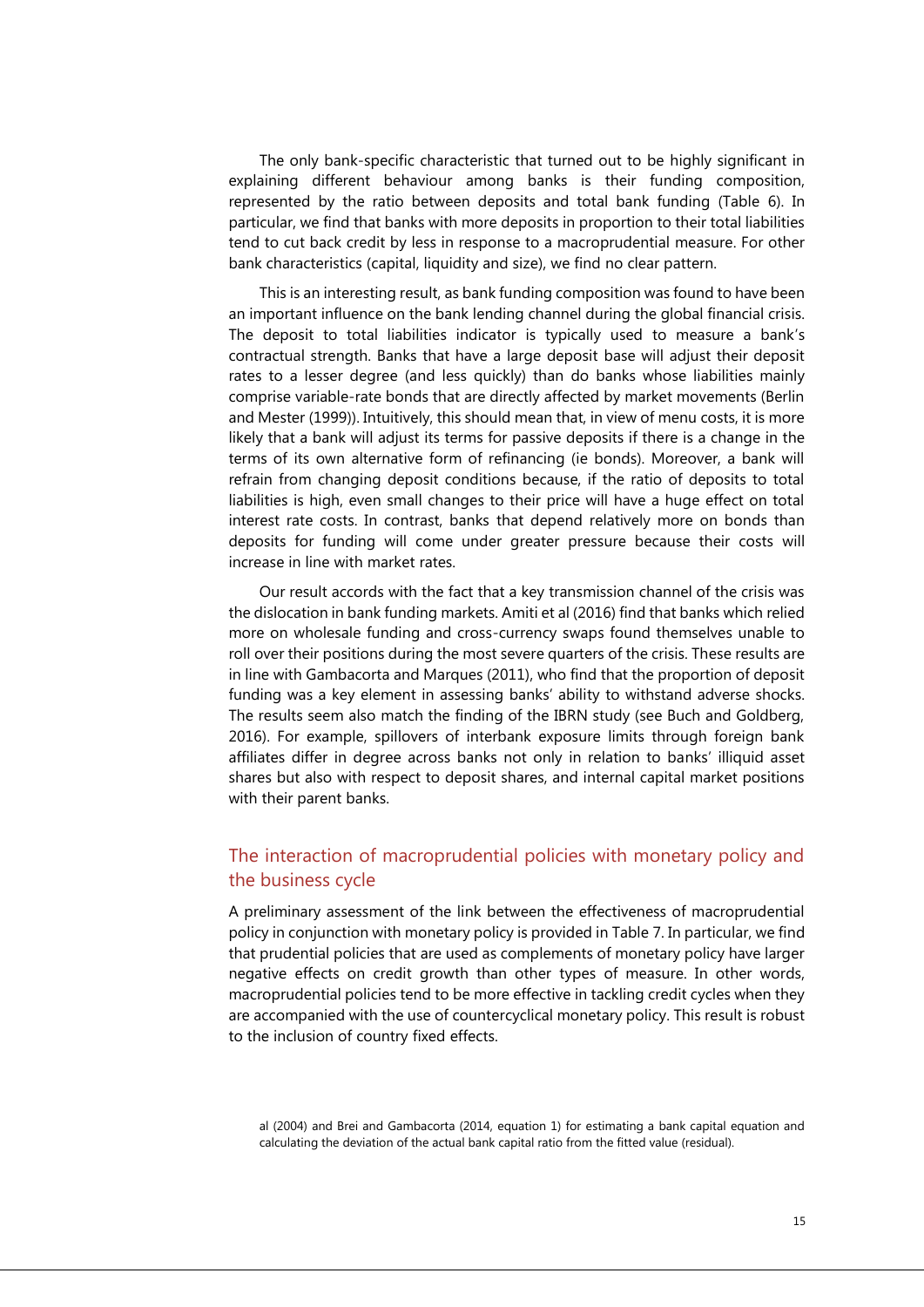In order to further explore these interactions, we estimate an additional set of equations using the dummy variable indicating complementarity between monetary and macroprudential policy as the dependent variable.<sup>21</sup> As explanatory variables, we included: (i) the distinction of type of prudential policy (*cyclical* and *structural*); (ii) country effects and (iii) the variable of the business cycle relationship.

The overall results presented in Table 8 suggest that the level of complementarity between monetary and macroprudential policies is conditioned to the types of policy that are implemented. On the one hand, policies with countercyclical objectives (*cyclical*) tend to be positively associated with the probability of exhibiting a positive level of complementarity with monetary policy. In contrast, policies that affect capital levels (*structural*) do not exhibit such an effect. Additionally, we found a positive relationship between the policies that are used in a countercyclical way with respect to the business cycle and the probability that the policy is used as a complement of monetary policy. In other words, policies that help to reduce the procyclicality of credit tend to be complements of monetary policy.

Regarding the interaction of macroprudential and monetary policy, country papers find that both policies tend to be complements. In other words, the effects of a tightening in one policy tend to be reinforced by the effect of the other. Some evidence of this complementarity was found in Barroso et al (2016). In the same direction, Gomez et al (2016) report that the monetary and macroprudential policy stances have been used historically in the same direction in Colombia.

The evidence that policies which are used countercyclically (with respect to the business cycle) have a significant effect on credit growth is less clear. We found a significant effect (at a 90% confidence level) only in the specification that includes country fixed effects (Table 7, final column). Additional evidence is obtained from the country papers. Levin et al (2016) find that the change in provisioning system in Mexico is countercyclical especially for banks that use their own rules (eg through internal models). In the same direction, Gomez et al (2016) found that, when the macroprudential policy stance is tightened in Colombia, the expansionary effects of economic growth on credit are reduced, thus dampening the procyclicality of loan growth.

#### The effects of macroprudential policies on bank risk

The ultimate goal of macroprudential policies should be to reduce systemic risks. Even if it is possible to calculate measures of systemic risk at the bank level (eg using EDF, COVAR), it is not possible to detect a common methodology for those countries involved in the exercise. Nevertheless, three countries (Argentina, Colombia and Mexico) estimated the coefficients for the proposed equation 4 that evaluate the impact of macroprudential policies on a proxy for bank risk given by the growth of non-performing loans (NPL). Even if this can be considered as an ex-post measure of credit risk, it is natural to expect that the risk-taking decisions of banks could be related to posterior loan quality behaviour.

The results of meta-analysis (Table 9) and meta-regressions (Table 10) for the effects of macroprudential tools on non-performing loans suggest that, on average, prudential policies have significant effects on bank risk. However, and more importantly, this result is driven mainly by policies aimed at increasing the banking

<sup>&</sup>lt;sup>21</sup> This variable takes the value of 1 if the values reported for  $\delta$ ,  $\gamma$  in equation 2 are both negative.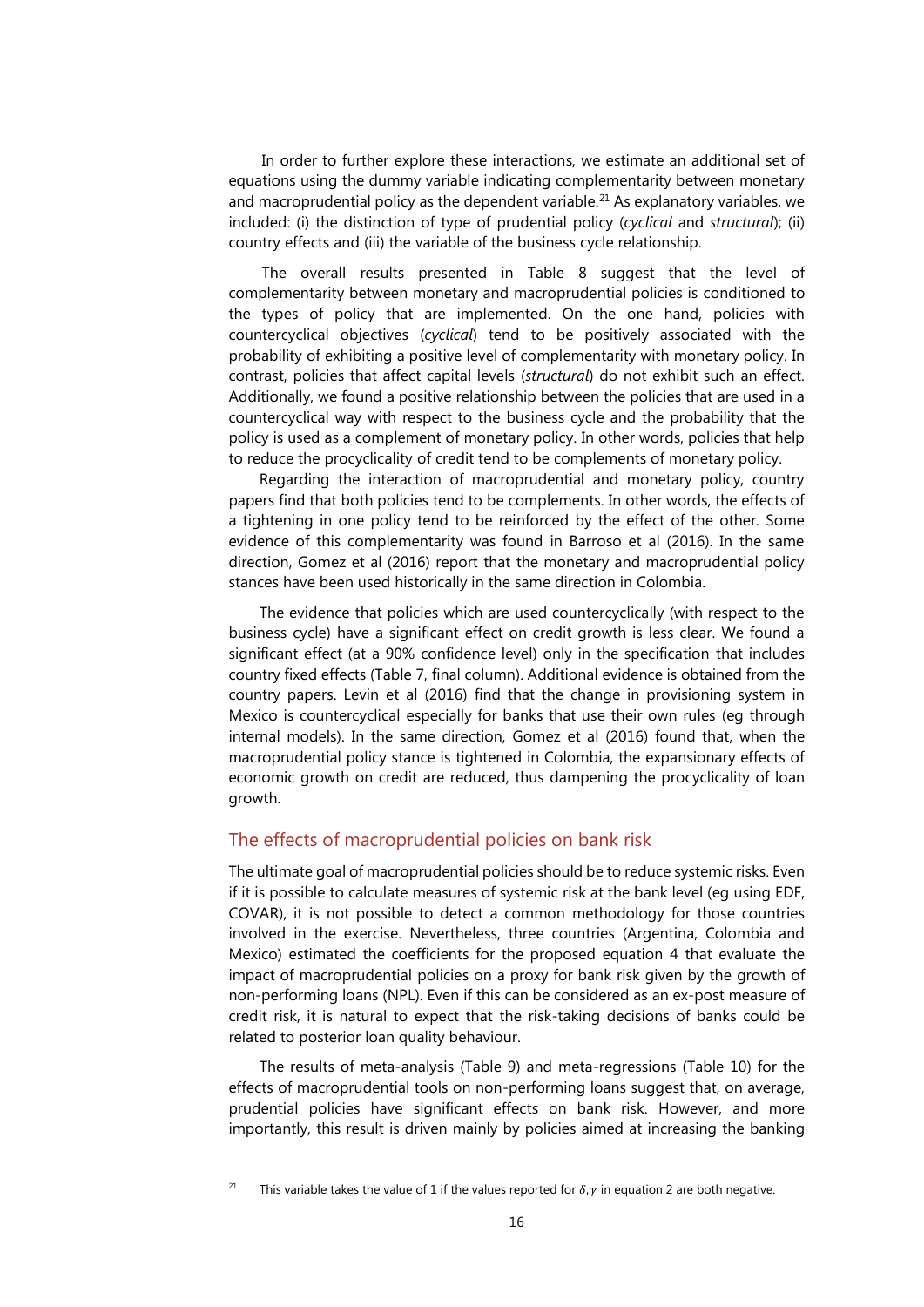sector's resilience: the ranges of expected effects using random meta-analysis are clearly negative only for this type of policy (Graph C6 in Annex C). We confirm this result with a meta-regression analysis estimating the levels of the reported coefficients in function of different characteristics. We find that policies classified in the group of capital and provisioning tools (*structural*) exhibit a more negative effect on non-performing loans than other types of policy. In particular, the tightening of a macroprudential policy designed to enhance the banking sector's resilience reduces the growth of non-performing loans by 2–6% (Table 9). By contrast, we find no evidence that policies with a countercyclical aim (*cyclical*) have on average any effect on bank risk indicators (Tables 9 and 10).

The above results are also in line with the findings of country papers that adopt a more refined approach. For instance, Aguirre and Repetto (2016) find that the use of prudential policies are associated with a subsequent reduction of the growth of non-performing loans in Argentina. Similarly, Gomez et al (2016) found that the introduction of some policies in Colombia was effective in reducing the growth of non-performing loans and also affected the cost of lending. In particular, a tightening in the macroprudential policy stance is associated with a larger decrease in credit for riskier borrowers, which shows that macroprudential policies had significant effects on the risk-taking channel. Likewise, Barroso et al (2016) find that Brazil's use of reserve requirements affected access to credit in particular for riskier borrowers. In fact, they find that banks avoid riskier firms in the aftermath of policy changes. During tightening phases, when there is credit contraction, riskier firms tend to receive less credit.

Communication issues are also relevant to the use of macroprudential tools and the potential impact on bank risk-taking. That is, the way such measures are explained can make a difference. In fact, the US paper finds not only that the 2013 Supervisory Guidance on Leveraged Lending and subsequent 2014 FAQ notice (which clarified expectations on the Guidance) had a significant impact on syndicated lending, but it also indicates that the share of speculative-grade term-loan originations fell markedly at regulated banks only after the FAQ notice. Another case highlighting the importance of communication, and specifically the role of the analysis and public statements of the central bank regarding various issues, is described in the Chilean paper. The latter evaluates the impact of warnings issued by the Central Bank of Chile in its Financial Stability Report (FSR) about possible risks in the housing market. The analysis finds that these warnings had a significant effect on LTVs (in the high-end range), suggesting that the announcements had a significant impact on bank risk decision-making.

## 4. Conclusions

The impact of macroprudential policies on credit and banking sector risk remains an open issue. Most of the academic work on the subject has been based on aggregateor bank-level information and has failed to reach conclusive results. This paper summarises the results of a joint project commissioned by the Consultative Council for the Americas that uses loan-level information that is normally available only to bank regulators and supervisors. This is, to our knowledge, the first paper that uses granular cross-country data under a common protocol for the identification of the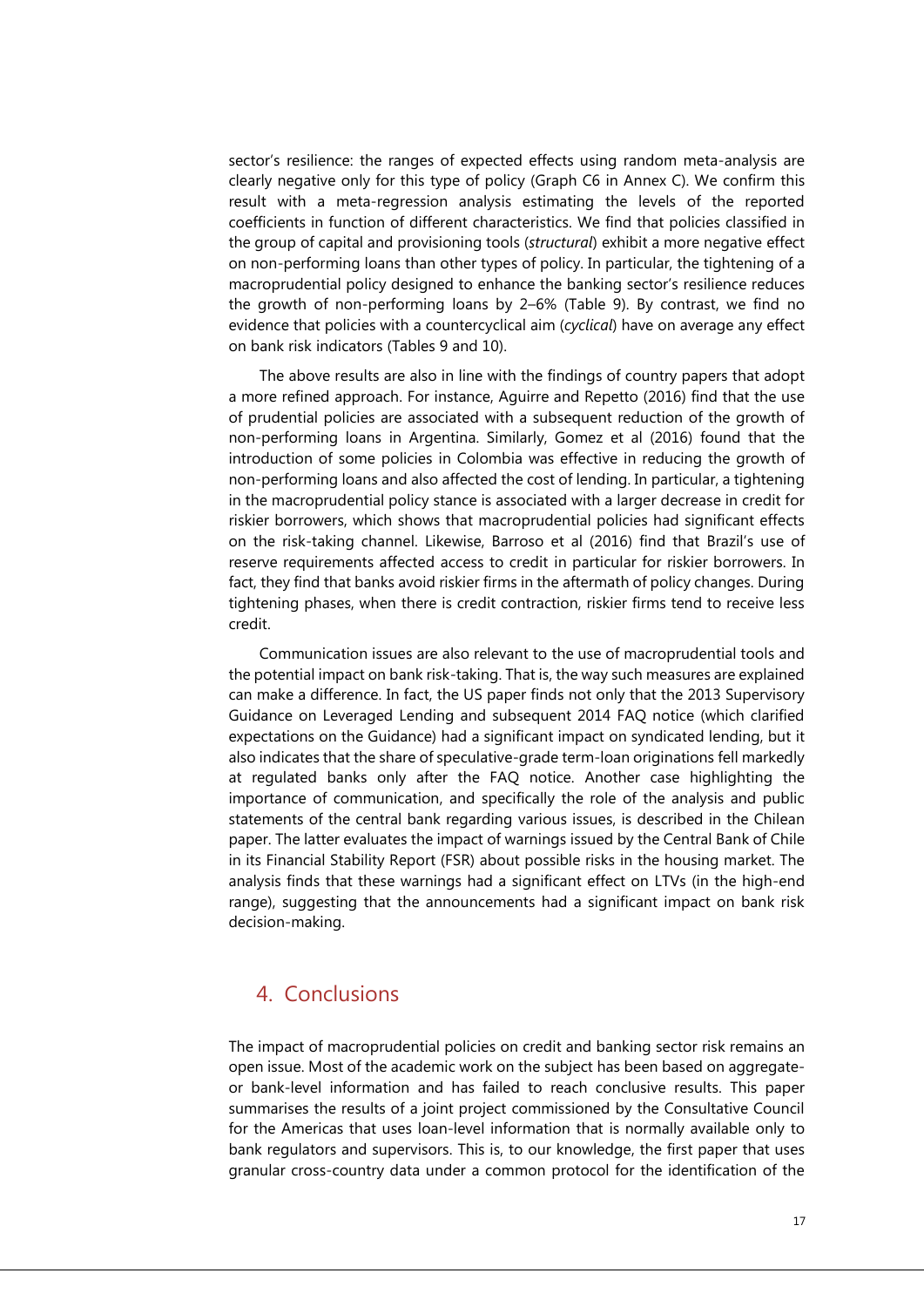effectiveness of macroprudential tools. Given that, for confidentiality reasons, it was not possible to pool the data sets, we used meta-analysis techniques to compare the results.

The main results of this study are the following:

First, the macroprudential policies adopted by a sample of Latin American countries have been successful in dampening credit cycles and reducing banking sector risk. In particular, policies used for countercyclical purposes have been highly effective in reducing credit growth. Bank-specific characteristics also influenced the impact of macroprudential policies on credit. For example, the supply of credit originated by banks with more stable forms of funding (ie with higher ratios of deposits relative to other liabilities) was less affected by the introduction or tightening of macroprudential policies. In addition, some of the contributions from participating countries showed that the effects of macroprudential policies were more pronounced for less stable financial institutions (eg Colombia), less strongly capitalised banks (eg the United States and Brazil) and less liquid intermediaries (Brazil).

Second, we found that macroprudential policies used as complements to monetary policy were more effective in dampening credit growth than other types of instrument. This seems to indicate that prudential policies should be used as complements to monetary policy.

Third, we uncovered evidence that macroprudential policies have been used countercyclically with respect to the business cycle and helped to stabilise the economy. This is in line with the country contributions, which showed that the macroprudential policy stance was negatively related to GDP growth (Colombia). Bank-specific provisioning practices could help to explain this link (Mexico).

Fourth, prudential policies directed at increasing the resilience of the banking sector (provisions and capital requirements) have been effective in reducing banking sector risk. By contrast, the effectiveness of macroprudential policies designed to dampen credit growth have had a more limited impact on the volume of loans but not on the overall accumulation of banking sector risk. This last result should be checked by considering a larger horizon for the effects of capital policies that – given the more structural nature – could take more time to produce effects, especially on lending. This is left for the next version of the paper.

#### References

Adrian, T and H S Shin (2014): "[Procyclical leverage and value-at-risk"](http://rfs.oxfordjournals.org/content/early/2013/10/22/rfs.hht068.full), *Review of Financial Studies*, 27(2), pp 373-403.

Adrian, T, P Colla, and H S Shin (2013): "Which financial frictions? Parsing the evidence from the financial crisis of 2007–2009", mimeo.

Agénor, P and L Pereira da Silva (2012): "Sudden floods, macroprudential regulation and stability in an open economy", *BCB Working Paper*, no 267.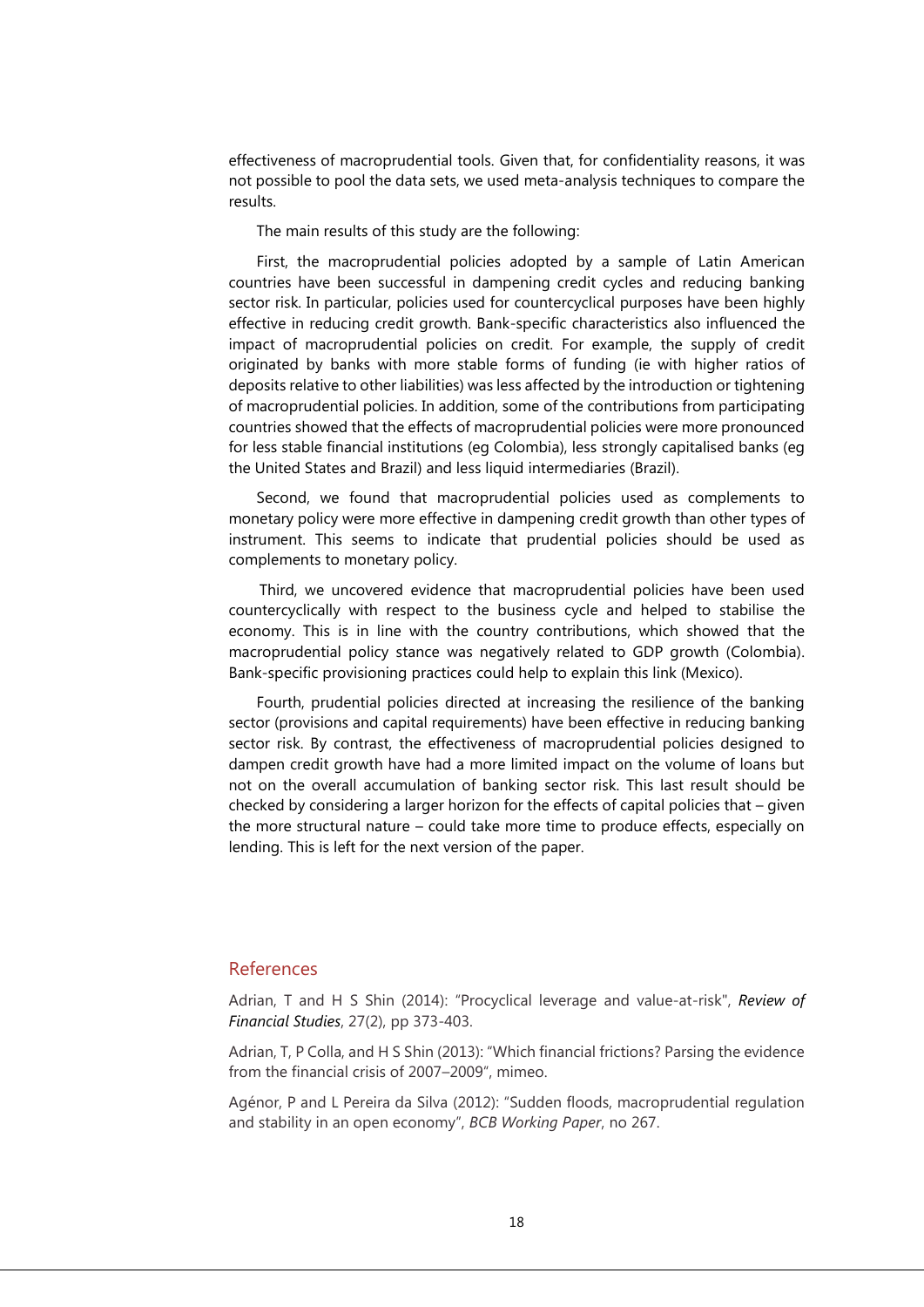——— (2016): "Reserve requirements and loan loss provisions as countercyclical macroprudential instruments: A perspective from Latin America", *IDB Policy Brief*, no 250.

Akinci, O and J Olmstead-Rumsey (2015): "How effective are macroprudential policies? An empirical investigation", *International Finance Discussion Papers*, no 1136.

Alegría, A, R Alfaro and F Córdova (2016): "The impact of Financial Stability Report's Warning on the loan to value ratio", mimeo, BIS CCA CGDFS working group.

Allen, J, T Grieder, B Peterson and T Roberts (2016): "Macroprudential housing finance tools in Canada", *Mimeo*, BIS CCA CGDFS working group.

Alpanda, S, G Cateau and C Meh (2014): "A policy model to analyze macroprudential regulations and monetary policy", *Bank of Canada Working Paper Series*, no 2014-6.

Angelini, P, S Neri and F. Panetta (2012): "Monetary and macroprudential policies", *ECB Working Paper Series*, no 1449.

Aiyar, S; C Calomiris and T Wieladek (2014): "Does macro prudential regulation leak? Evidence from the UK policy experiment", *Journal of Money, Credit and Banking*, no 46, pp 181–214.

Altunbas, Y, L Gambacorta and D Marques-Ibanez (2014): "Does monetary policy affect bank risk?", *International Journal of Central Banking*, vol 10, no 1, pp 95–135.

Altunbas, Y., M. Binici, L. Gambacorta (2016): "Macroprudential policies and bank risk", mimeo*,* Bank for International Settlements.

Amiti M, P Mc Guire and D Weinstein (2016): "Supply and demand-side factors in global bank credit", Third BIS-CGFS workshop on research on global financial stability: the use of BIS international banking and financial statistics, Basel, 7 May 2016.

Arnold, M, A Rathgeber and S Stöckl (2014): "Determinants of corporate hedging: A (statistical) meta-analysis", *Quarterly Review of Economics and Finance,* vol 54, no 4, pp 443–58*.*

Ayuso, J, D Pérez and J Saurina (2004): "Are capital buffers pro-cyclical? Evidence from Spanish panel data", *Journal of Financial Intermediation*, vol 13, pp 249–64.

Barroso, J; C Cinelli, B Van Doonik and R Barbone (2016): "Credit supply responses to reserve requirements: Evidence from credit registry data and policy shocks", mimeo, BIS CCA CGDFS working group.

Basten, C and C Koch (2015): "Higher bank capital requirements and mortgage pricing: Evidence from the Countercyclical Capital Buffer (CCB)", *BIS Working Papers*, no 511, Bank for International Settlements.

Berlin, M and L Mester (1999): "Deposits and relationship lending", *Review of Financial Studies*, vol 12, no 3, pp 579–607.

Borio, C and H Zhu (2014): "Capital regulation, risk-taking and monetary policy: A missing link in the transmission mechanism?", *Journal of Financial Stability*, vol 8, no 4, pp 236–51.

Borio, C (2014):"Macroprudential frameworks: Too great expectations?", *Journal of Central Banking Journal*, 25th anniversary edition.

Brei, M and L. Gambacorta (2014): "The leverage ratio over the cycle", *BIS Working Papers*, no 471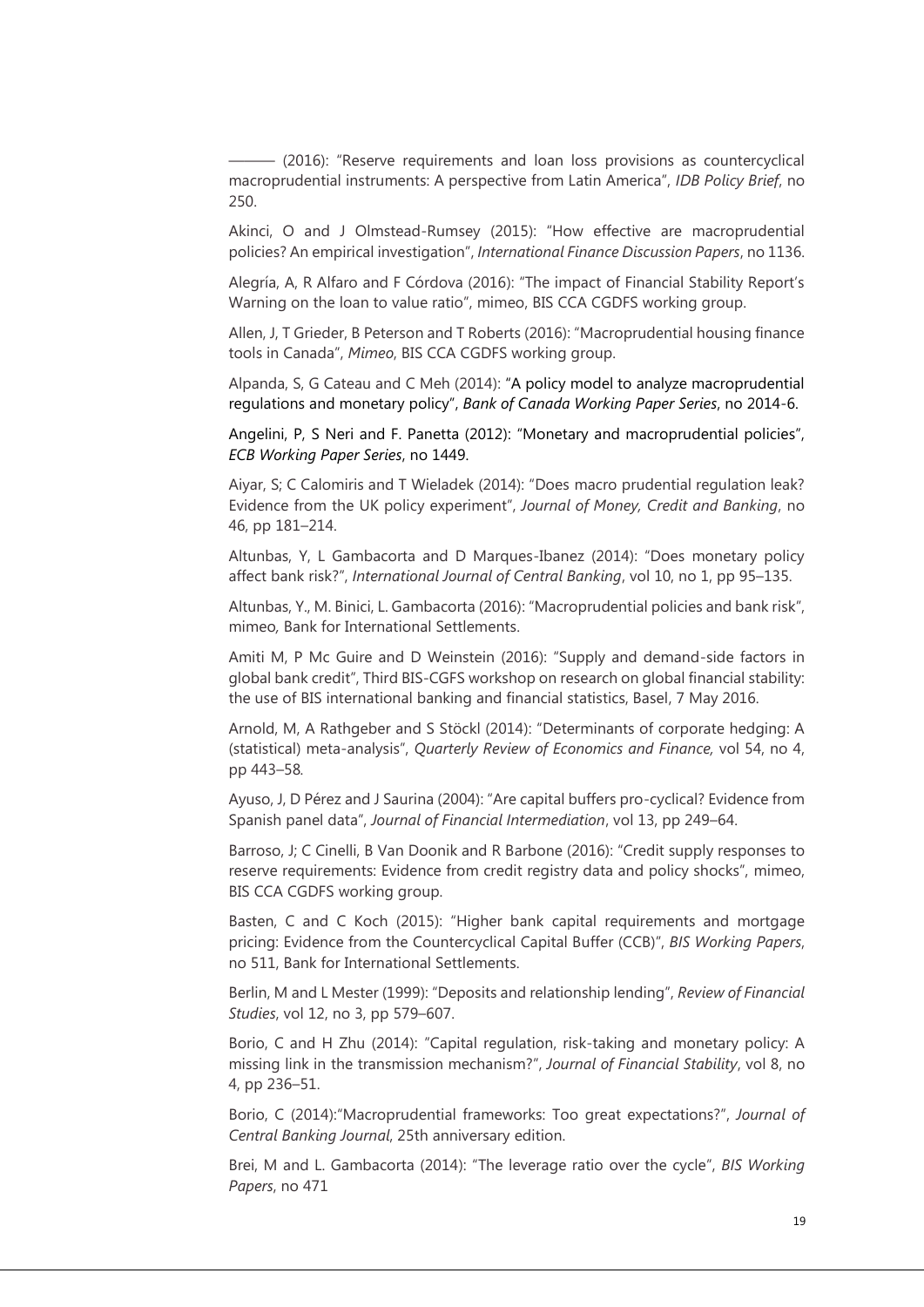Bruno, V, I Shim and H S Shin (2016): "Comparative assessment of macroprudential policies", *Journal of Financial Stability*, (forthcoming).

Brunnermeier, M and Y Sannikov (2014): "A macroeconomic model with a financial sector", *American Economic Review*, vol 104, no 2, pp 379–421.

Buch, C and L Goldberg (2014): "International banking and liquidity risk transmission: Lessons from across countries", *Federal Reserve Bank of New York Staff Reports*, no 675.

Buch, C and L Goldberg (2016): "Cross-border prudential policy spillovers: How much? How important? Evidence from the international banking research network, New York Fed and Bundesbank, mimeo.

Cabello, M, J Lupu and E Minaya (2016): "Empirical analysis of macroprudential policies in Peru: The effects of dynamic provisioning and conditional reserve requirements", mimeo, BIS CCA CGDFS working group.

Callem, P, R Correa and S Lee (2016): "Prudential policies and their impact on credit in the United States", mimeo, BIS CCA CGDFS working group.

Card, Noel (2016): "Applied meta-analysis for social science research", series editor's note by T Little (ed), *The Guildford Press*.

Cerutti, E, S Claessens and L Laeven (2015): "The use of macroprudential policies: New evidence", *IMF Working Paper*, WP/15/61.

Cizel, J, J Frost, A Houben, and P Wierts (2016): "Effective Macroprudential Policy: Cross-Sector Substitution from Price and Quantity Measures," IMF Working Paper, WP/16/94.

Claessens, S, S Ghosh and R Mihet (2013): "Macro-prudential policies to mitigate financial system vulnerabilities", *Journal of International Money and Finance*, vol 39, pp 153–85.

Cohen, B H and M Scatigna (2016): "Banks and Capital Requirements: Channels of Adjustment," Journal of Banking and Finance, forthcoming.

Dassatti, C, and J Peydró (2014): "Macroprudential and monetary policy: loan level evidence from reserve requirements", mimeo, Universitat Pompeu Fabra, Spain.

Drehmann, M and L Gambacorta (2012): "The effects of countercyclical capital buffers on bank lending", *Applied Economic Letters*, [vol 19,](http://www.tandfonline.com/loi/rael20?open=19#vol_19) [no](http://www.tandfonline.com/toc/rael20/19/7) 7, pp 603–8.

Drehmann, M (2013): "Total credit as an early warning indicator for systemic banking crises", *BIS Quarterly Review*, June.

Freixas, X, L Laeven and J Peydró (2015): *Systemic risk, crises and macroprudential regulation*, MIT Press.

Gambacorta, L (2005): "Inside the bank lending channel", *European Economic Review*, no 49, pp 1737–59.

Gambacorta, L and D. Marques (2011): "The bank lending channel: lessons from the crisis", *Economic Policy*, vol 26, no 66, pp 135–82.

Godoy de Araujo, D, J Barroso and R Barbone (2016): "Loan to value policy and housing loans: Effects on constrained borrowers", mimeo, BIS CCA CGDFS working group.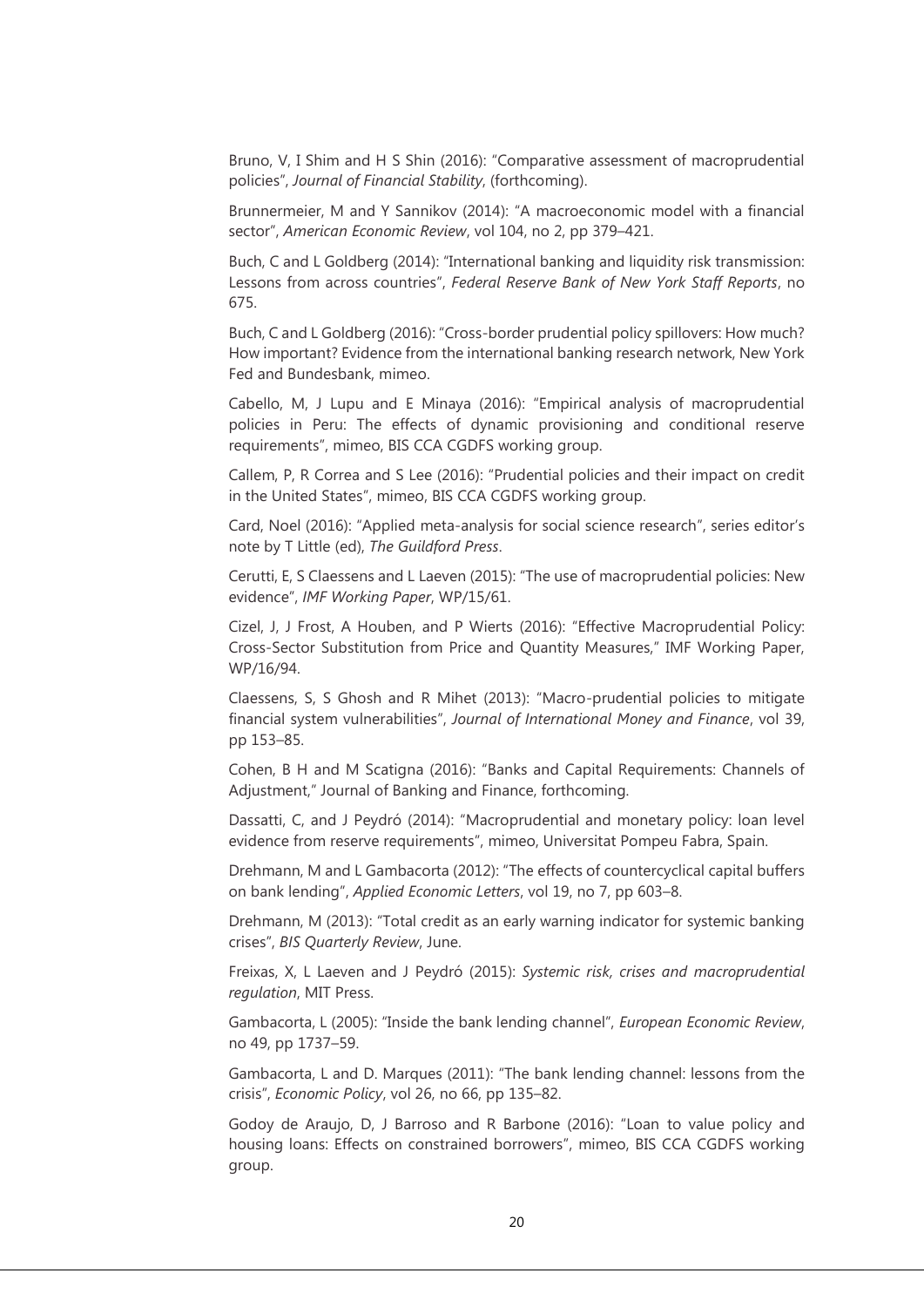Gómez, E, A Lizarazo, J Mendoza and A Murcia (2016): "Evaluating the impact of macroprudential policies in Colombia", mimeo, BIS CCA CGDFS working group.

Harbord, R and J Higgins (2008): "Meta regression in Stata", *The Stata Journal*, vol 8, no 4, pp 493–519.

Higgins, J and S. Green (2011): "Cochrane Handbook for Systematic Reviews of Interventions", Version 5.1. *The Cochrane Collaboration, 2011*, www.cochranehandbook.org.

International Monetary Fund (2013a): *The interaction of monetary and macroprudential policies*.

International Monetary Fund (2013b): "The interaction of monetary and macroprudential policies", *Background paper*

Jara A, C Tovar and R Moreno (2009): "The global crisis and Latin America: financial impact and policy responses", *BIS Quarterly Review*, June, pp 53–68.

Jimenez G, S Ongena, J Peydro-Alcade and J Saurina (2012): "Macroprudential policy, countercyclical bank capital buffers and credit supply: Evidence from the Spanish dynamic provisioning experiments", *[European Banking Center Discussion Paper](http://papers.ssrn.com/sol3/papers.cfm?abstract_id=2049284##)*, no [11.](http://papers.ssrn.com/sol3/papers.cfm?abstract_id=2049284##)

- (2014): "Hazardous times for monetary policy: what do twenty three million bank loans say about the effects of monetary policy on credit risk-taking", *Econometrica*, vol 82, no 2, pp 463–505.

Lambertini, L; C Mendicino and M Punzi (2013): "Leaning against boom-bust cycles in credit and housing prices", *Journal of Economic Dynamics and Control*, vol 37, no 8, pp 1500–22

Levin, G, C López and F López-Gallo (2016): "The impact of expected losses provisioning on credit growth: the case of Mexico", mimeo, BIS CCA CGDFS working group.

Lim, C H, I Krznar, F Lipinsky, A Otani, and X Wu (2013): "The Macroprudential Framework: Policy Responsiveness and Institutional Arrangements", IMF Working Paper No. 166.

Kuttner, K N and I Shim (2013), "Can non-interest rate policies stabilise housing markets? Evidence from a panel of 57 economies", BIS Working Paper Series, No 433, November;

Reinhardt, D, and R Sowerbutts (2015): "Regulatory Arbitrage in Action: Evidence from Banking Flows and Macroprudential Policy," Bank of England Staff Working Paper No. 546.

Tarashev N, K Tsatsaronis and C Borio (2015): "Risk attribution using the Shapley Value: methodology and policy applications" *Review of Finance*, vol 20, no 3, pp 1–25.

Tovar, C, M García-Escribano and M Vera Martin (2012): "Credit growth and the effectiveness of reserve requirements and other macroprudential instruments in Latin America", *IMF Working Papers*, no 142.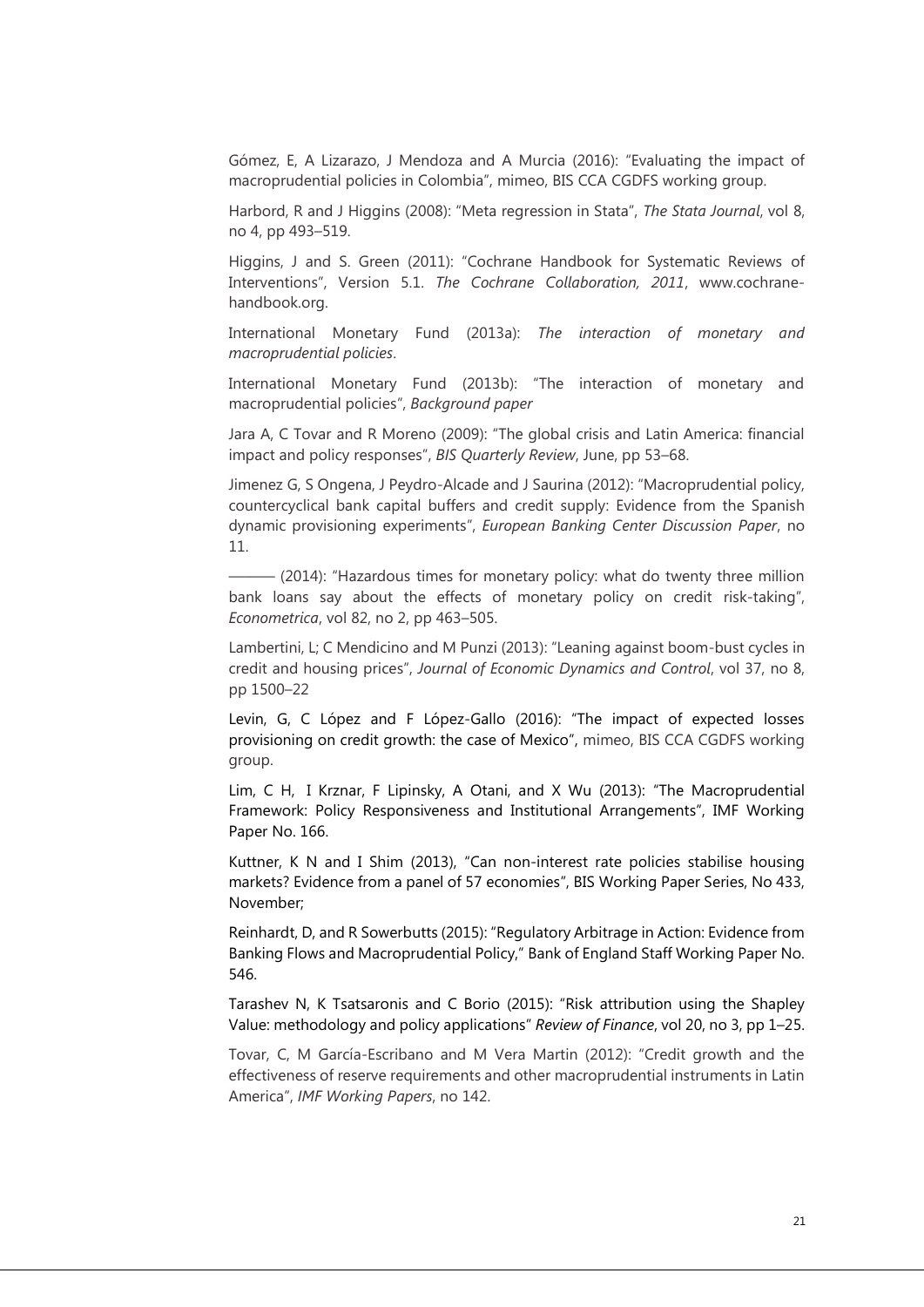Graphs and tables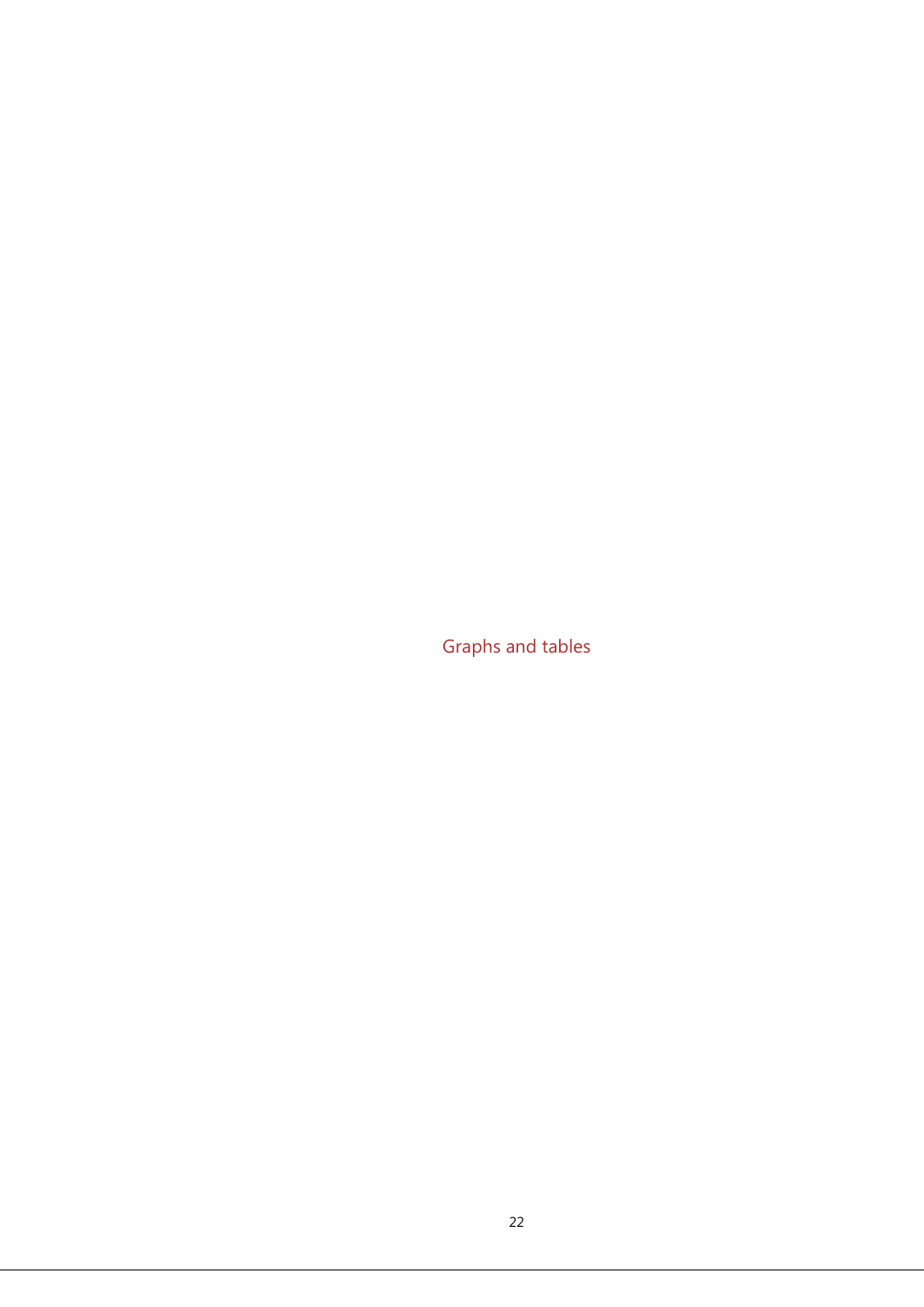

<sup>1</sup> The sample covers 1,034 macroprudential policy actions adopted in 64 countries (29 advanced and 35 emerging market economies). The database has been constructed using information in Kuttner, K N and I Shim (2013) Lim, C H, I Krznar, F Lipinsky, A Otani, and X Wu (2013).

Sources: IMF; BIS. Altunbas et al (2016).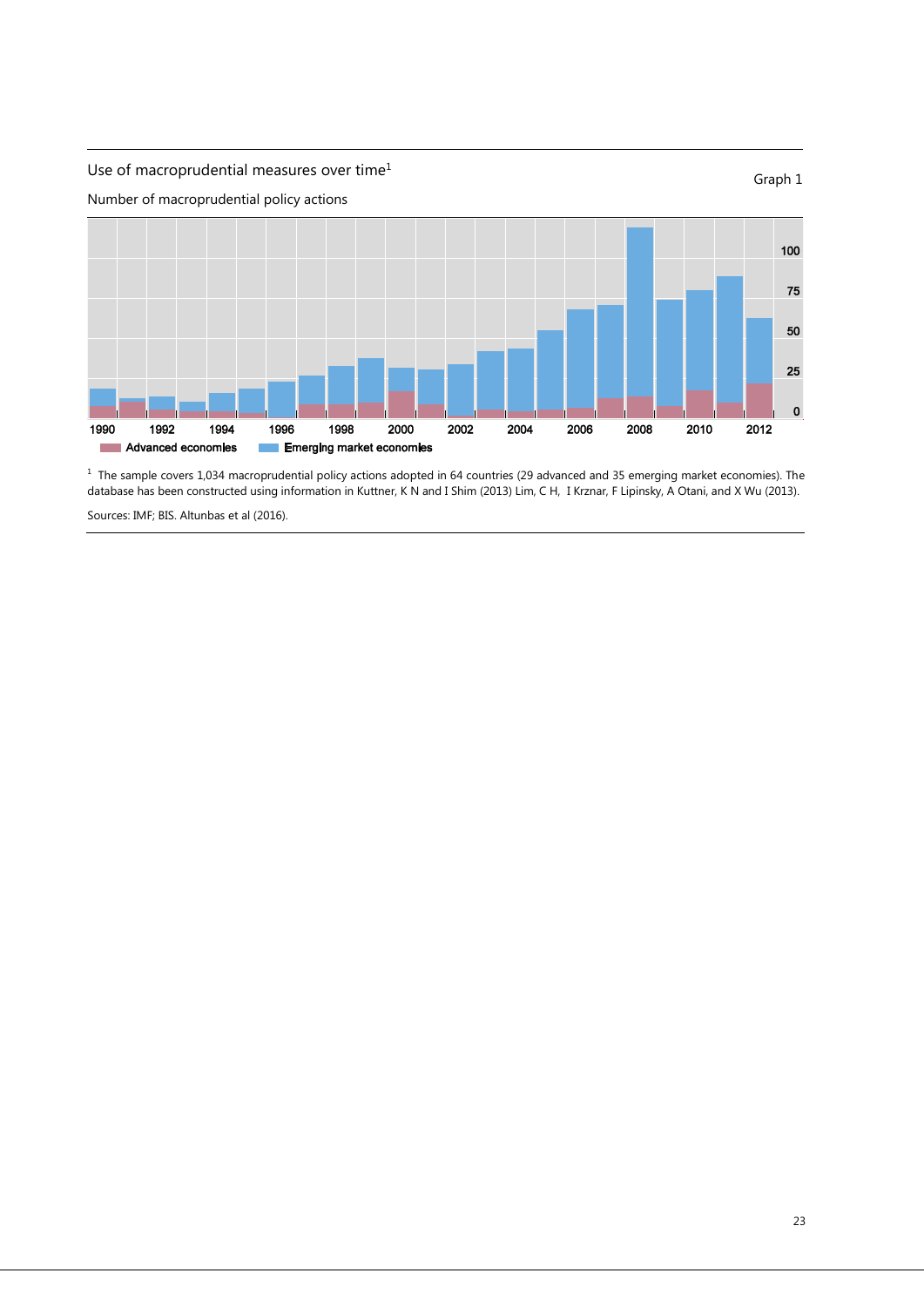#### Different types of macroprudential tools in the Americas Table 1 and 1 and 1 and 1 and 1 and 1 and 1 and 1 and 1

| Type of instrument                                     | <b>Measures</b> | Frequency<br>of use<br>(percent) | Tightening<br>measures | Loosening<br>measures |
|--------------------------------------------------------|-----------------|----------------------------------|------------------------|-----------------------|
|                                                        | (1)             | (2)                              | (3)                    | (4)                   |
| a. Enhancing Resilience (1)                            | 29              | 49                               | 22                     | 9                     |
| Capital requirement/Risk weights (RW)                  | 14              | 24                               | 9                      | 4                     |
| Provisioning requirement (Prov)                        | 3               | 5                                | 3                      | Ω                     |
| Limits on dividend distribution                        | 7               | 12                               | 6                      | 4                     |
| Liquidity ratios                                       | 5               | 8                                | 4                      |                       |
| b. Dampening the cycle (2)                             | 23              | 39                               | 20                     | 8                     |
| Changes in reserve requirement (RR)                    | 8               | 14                               |                        | 4                     |
| Net open position (NOP)                                | 6               | $10 \,$                          | 6                      | O                     |
| Changes in LTV, DTI limits                             | 8               | 14                               | 6                      | 3                     |
| Limits on credit growth or lending to specific sectors | 0               | 0                                | 0                      | 0                     |
| Requirement on external borrowing operations           | 1               | 7                                | 1                      |                       |
| c. Dispelling gestation of cycle (3)                   |                 | 12                               |                        | 0                     |
| Levy or tax on specific assets and/or liabilities      | 4               | 7                                | 4                      |                       |
| Official warnings on specific vulnerabilities          | 2               | 3                                | 2                      |                       |
| Adjustments to lending standards                       |                 |                                  |                        |                       |
| Total                                                  | 59              | 100                              | 45                     | 16                    |

Note: (1) We follow the classification in Claessens et al. (2013) with respect to the objectives of macroprudential policies. According to them, in reviewing the goals of various types of macroprudential policies, it is useful to classify measures in four groups. The first two groups are aimed at reducing the occurrence and consequences of cyclical financial risks, by respectively either (1) dampening the expansionary phase of the cycle, or (2) reinforcing the resilience of the financial sector to the adverse phases of the cycle. A third group (3) includes these prudential policies directed to dispelling the gestation of cycles. They also include a fourth group which is aimed at risks arising from interconnectedness and tries to ensure the internalisation of spillovers. We did not include that fourth category since the policies evaluated are not directly linked with those purposes.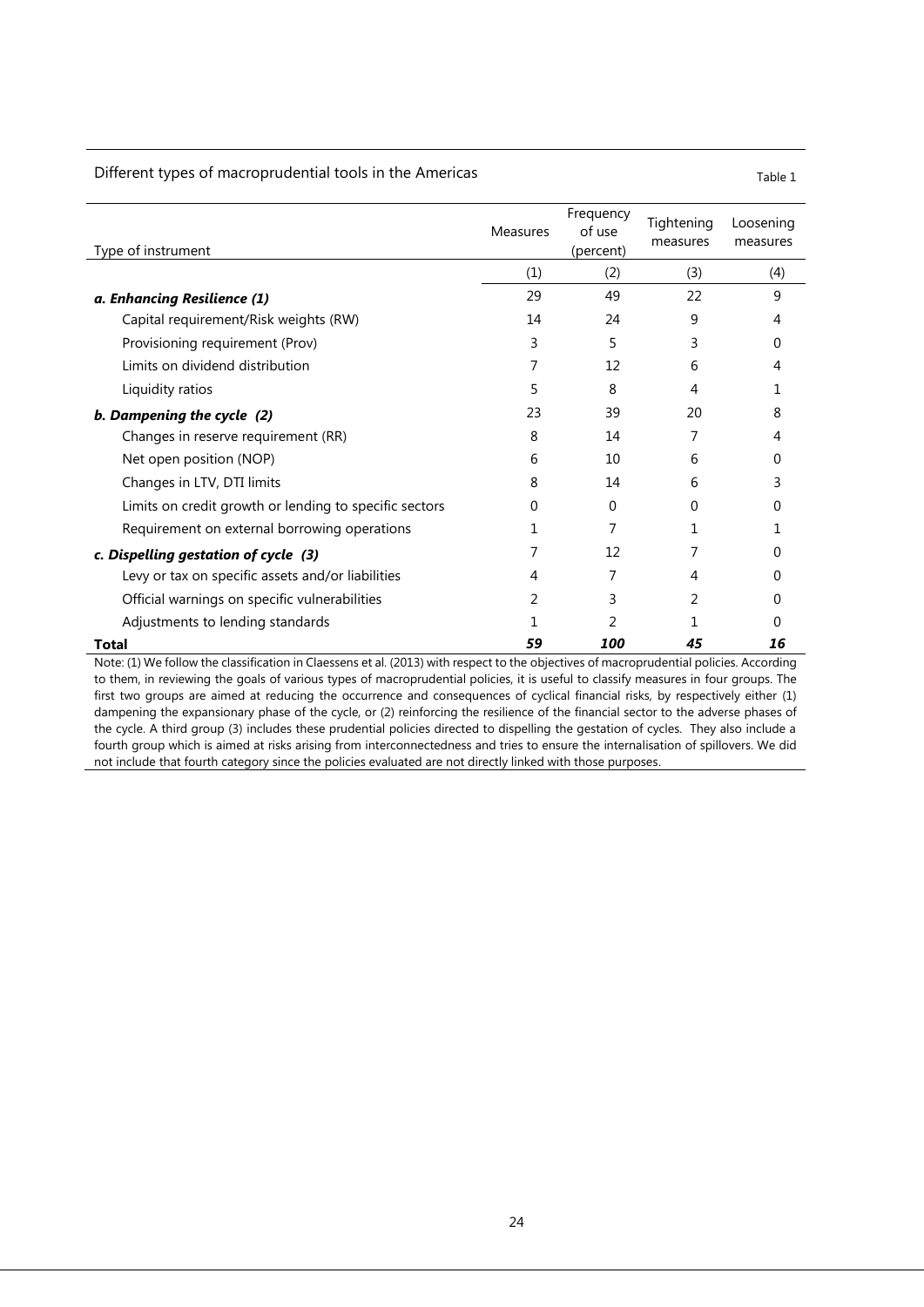## Summary of results of country papers Table 2

| Authors                                                   | Country                 | Period                 | Macroprudential tools<br>analysed                                                                                                                                                                                   | Main results                                                                                                                                                                                                                                                                                                                                                                                                                                                        |
|-----------------------------------------------------------|-------------------------|------------------------|---------------------------------------------------------------------------------------------------------------------------------------------------------------------------------------------------------------------|---------------------------------------------------------------------------------------------------------------------------------------------------------------------------------------------------------------------------------------------------------------------------------------------------------------------------------------------------------------------------------------------------------------------------------------------------------------------|
| 1. H Aguirre and G<br>Repetto                             | Argentina               | 2009-<br>2014          | i) Introduction and tightening of a<br>capital buffer (CB) ii) Foreign<br>currency net global position (FGP)                                                                                                        | Changes in CB and FGP are effective in reducing credit<br>cycles. In addition, the introduction and tightening of<br>these policies had a significant effect on the behaviour of<br>non-performing loans.                                                                                                                                                                                                                                                           |
| 2. J Barroso, B Van<br>Doonik, C Cinelli and<br>R Barbone | Brazil                  | 2008-<br>2015          | i) Reserve requirements (RR)                                                                                                                                                                                        | RR tightening had a negative effect on credit, especially to<br>riskier loans. Higher liquidity and capital ratio of banking<br>institutions reduce the impact of RR. Evidence of<br>complementarities among RR and monetary policy (the<br>tightening in one policy reinforces the effects of the other).                                                                                                                                                          |
| 3. E Gómez, A<br>Lizarazo, J Mendoza<br>and A Murcia      | Colombia                | 2006-<br>2009          | i) Dynamic provisioning system<br>(DP); ii) Countercyclical reserve<br>requirement (CRR); iii) External<br>borrowing reserve (EBR)                                                                                  | DP and CRR had a negative effect on credit growth, while<br>the effect of the three tools on both the cost of credit and<br>the riskiness of banks differs between policies. A measure<br>of the aggregate macroprudential policy stance suggests<br>that the use of these policies has worked as an effective<br>stabiliser of credit cycles and bank risk-taking. Evidence of<br>complementarities in the use of monetary policy and<br>macroprudential policies. |
| 4.G Levin, C López<br>and F López-Gallo                   | Mexico                  | 2009-<br>2015          | i)Banking provisions based on<br>expected losses (PR)                                                                                                                                                               | The implementation of PR reduced credit growth. The<br>effect is larger in loans denominated in local currency than<br>in dollar denominated credits. The use of internal<br>methodologies for calculating banking provisions reduces<br>the impact of that policy on credit growth.                                                                                                                                                                                |
| 5.M Cabello, J Lupu<br>and E Minaya                       | Peru                    | $2004 -$<br>2014       | i) Dynamic provisioning system<br>(DP) ii)Conditional reserve<br>requirement on deposits in foreign<br>currency (CR)                                                                                                | DP had a significant effect on credit growth. CR had a<br>significant effect on the share of loans denominated in<br>foreign currency which helped to stimulate the de-<br>dollarisation process in Peru.                                                                                                                                                                                                                                                           |
| 6.J Allen, T Grieder, B<br>Peterson and T<br>Roberts      | Canada                  | 2005-<br>2014          | i)Changes in Loan to Value Limits<br>for mortgages (LTV); ii) Changes in<br>repayment constraints (REP)                                                                                                             | LTV constraint is effective in influencing mortgage<br>demand, while tools directed at the repayment constraint<br>(REP), such as amortisation and debt-service limits, are on<br>average not binding.                                                                                                                                                                                                                                                              |
| 7.A Alegría, A Alfaro<br>and F Córdova                    | Chile                   | 2012-<br>2014          | i) Warnings of the CB regarding<br>real estate prices.                                                                                                                                                              | The warnings had a statistically significant effect reshaping<br>the distribution of LTV ratios for granted loans. There is<br>evidence of a shift out of mortgages with high LTV values,<br>and into lower ratios during the period. Different<br>responses between private and state owned banks.                                                                                                                                                                 |
| 8.D Godoy de Araujo,<br>J Barroso and R<br>Barbone        | Brazil                  | 2012-<br>2014          | i) Introduction of LTV limits for<br>certain subsidised loans (LTV)                                                                                                                                                 | LTV cap caused individuals more likely to borrow with high<br>LTV to make higher down payments. However, these<br>individuals also borrow more in housing credit lines that<br>circumvent that regulation.                                                                                                                                                                                                                                                          |
| 9.P Calem, R Correa<br>and SJ Lee                         | United<br><b>States</b> | 2011,<br>2013,<br>2014 | i) Comprehensive Capital Analysis<br>and Review bank stress tests<br>(CCAR); ii) Supervisory Guidance<br>on Leverage Lending and<br>subsequent FAQ period that<br>clarified expectations on the<br>Guidance (SGLL). | CCAR stress test in 2011 had negative effects on the share<br>of jumbo mortgage originations and approval rates on<br>such loans. Banks with worse capital positions were<br>impacted more negatively. SGLL, particularly during the<br>period of subsequent FAQ notice, had a negative effect on<br>the share of speculative-grade term-loan originations.                                                                                                         |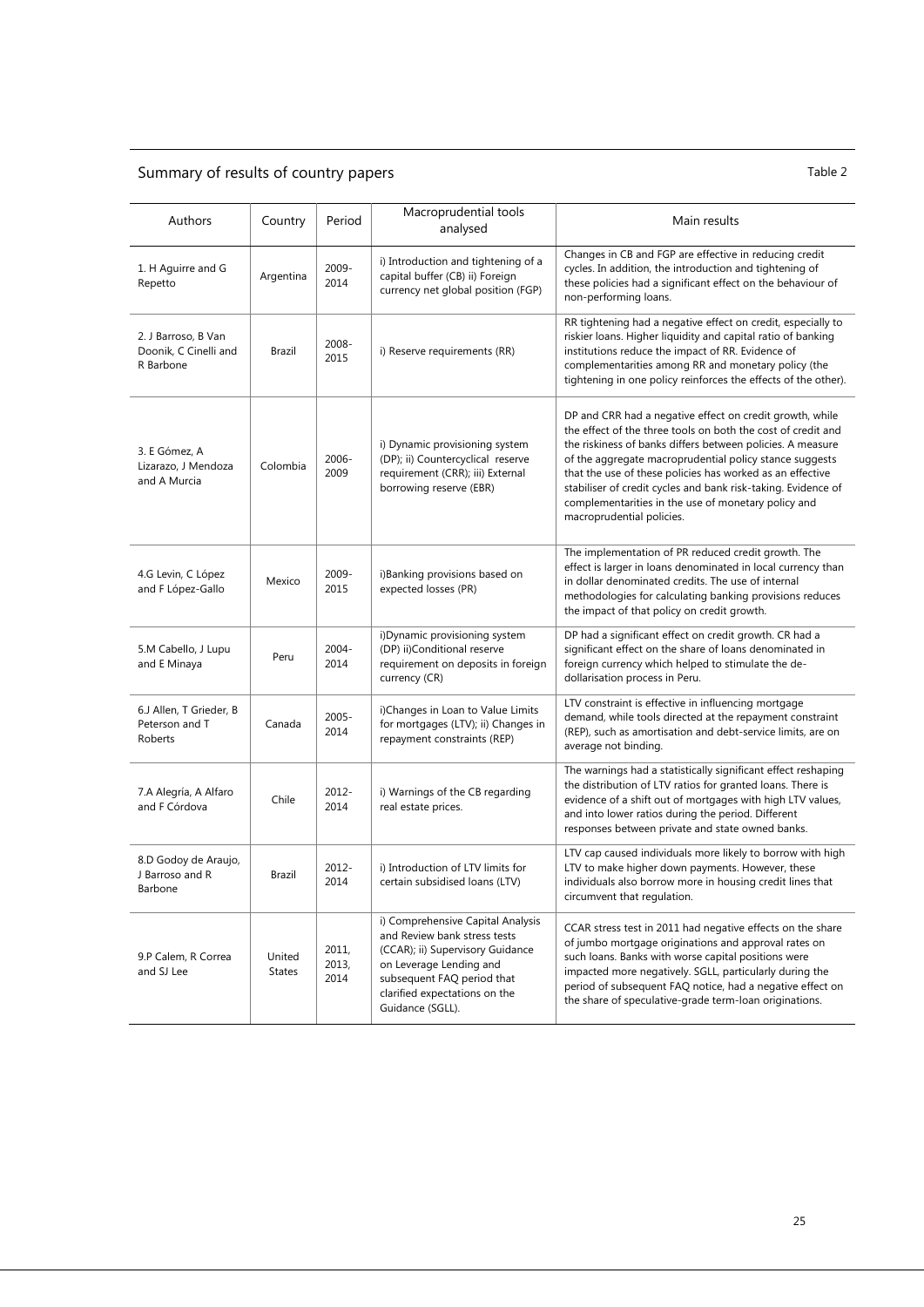## Macroprudential policies reported for meta-analysis by country groups Table 3

| Instrument                                                     | Country   | Description                                                                                                                                                                                                                                                                                                                                                                                                                                                                                                                                                                                                                                                      | Objective of the<br>policy (classification<br>used by Claessens<br>et al, 2013)*  |
|----------------------------------------------------------------|-----------|------------------------------------------------------------------------------------------------------------------------------------------------------------------------------------------------------------------------------------------------------------------------------------------------------------------------------------------------------------------------------------------------------------------------------------------------------------------------------------------------------------------------------------------------------------------------------------------------------------------------------------------------------------------|-----------------------------------------------------------------------------------|
| 1. Capital<br>buffer and<br>profit<br>reinvestment             | Argentina | In order to increase the level of capital of banks, the authorities<br>established that any financial institution could redistribute profits through<br>dividends as long as its regulatory capital after dividends are paid is at<br>least 75% above the regulatory minimum capital requirement. This<br>measure was introduced in 2010, with 30% threshold of regulatory capital<br>requirement over which profits may be distributed; it was further increased<br>to 75% in 2012.                                                                                                                                                                             | Enhancing resilience<br>(introduction) and<br>dampening the cycle<br>(tightening) |
| 2. Foreign<br>currency net<br>global<br>position               | Argentina | This rule was established as a mechanism to limit currency mismatches of<br>banking institutions. It was defined as the difference of assets and<br>liabilities denominated in foreign currency. The limit was introduced in<br>2014, with a 30% threshold of regulatory capital and then lowered<br>(tightened) to 20% in September that year.                                                                                                                                                                                                                                                                                                                  | Dampening the cycle<br>(tightening)                                               |
| 3.Reserve<br>requirements                                      | Brazil    | Brazil has been active in the use of reserve requirement as a tool of<br>dampen credit cycles. Different scenarios are the following: (i) the release<br>of reserves in 2008-2009 in response to the liquidity squeeze following the<br>global financial crisis; (ii) the reversal of the policies in 2010-2011 in the<br>context of high capital inflows and associated credit growth; and (iii) the<br>renewal of stimulus during 2012-2014 in response to perceived weakness<br>of economic activity and credit growth.                                                                                                                                       | Dampening the cycle                                                               |
| 4.Dynamic<br>Provisioning<br>regime                            | Colombia  | Inspired in the Spanish system, a new provisioning regime with<br>countercyclical considerations for commercial loans began in July 2007.<br>The methodology for calculating the individual provision consists of<br>estimating two components (procyclical and countercyclical). Depending<br>on the financial condition of the institution (based on individual indicators)<br>the formulas to calculate the provisioning level differ. Thus, by tying the<br>counter-cyclical buffer triggers to bank-specific variables, it allows<br>institutions facing difficulties to smooth their provisioning expenses,<br>independent of overall economic conditions. | Enhancing resilience                                                              |
| 5.Deposit<br>requirement<br>on external<br>loans               | Colombia  | Almost simultaneously with the establishment of a marginal reserve<br>requirement on deposits, the Central Bank adopted a requirement on<br>short term external loans of 40% with a holding period of six months. This<br>measure had the purpose of containing a potential substitution from local<br>to external borrowing.                                                                                                                                                                                                                                                                                                                                    | Dampening the cycle                                                               |
| 6.Marginal<br>reserve<br>requirement<br>on banking<br>deposits | Colombia  | In response to an episode of excessive credit growth, in May 2007 the<br>Central Bank established a marginal reserve requirement of 27% on<br>current accounts, 12.5% for saving accounts and 5% for term deposits with<br>a maturity lower than 18 months. The requirement was lately unified for<br>the first two types of deposits at 27%.                                                                                                                                                                                                                                                                                                                    | Dampening the cycle                                                               |
| 7.Changes in<br>provisioning                                   | Mexico    | From a backward-looking scheme of provisions, the authorities introduced<br>a new provisioning methodology designed to increase the accuracy of<br>provisions including expected losses considerations. It was introduced in<br>2009, 2011 and 2014 for different kinds of loan.                                                                                                                                                                                                                                                                                                                                                                                 | Enhancing resilience                                                              |
| 8.Dynamic<br>Provisioning                                      | Peru      | To reduce the procyclical behaviour of credit, this scheme was introduced<br>in 2008. The definition of accumulation and de-accumulation of provisions<br>is defined based on the dynamics of aggregate economy (GDP growth).                                                                                                                                                                                                                                                                                                                                                                                                                                    | Enhancing resilience                                                              |

\* According to them, in reviewing the goals of various types of macroprudential policies, it is useful to classify measures in four groups. The first two groups are aimed at reducing the occurrence and consequences of cyclical financial risks, by respectively either (1) dampening the expansionary phase of the cycle, or (2) reinforcing the resilience<br>of the financial sector to the adverse phase fourth group which is aimed at risks arising from interconnectedness and tries to ensure the internalisation of spillover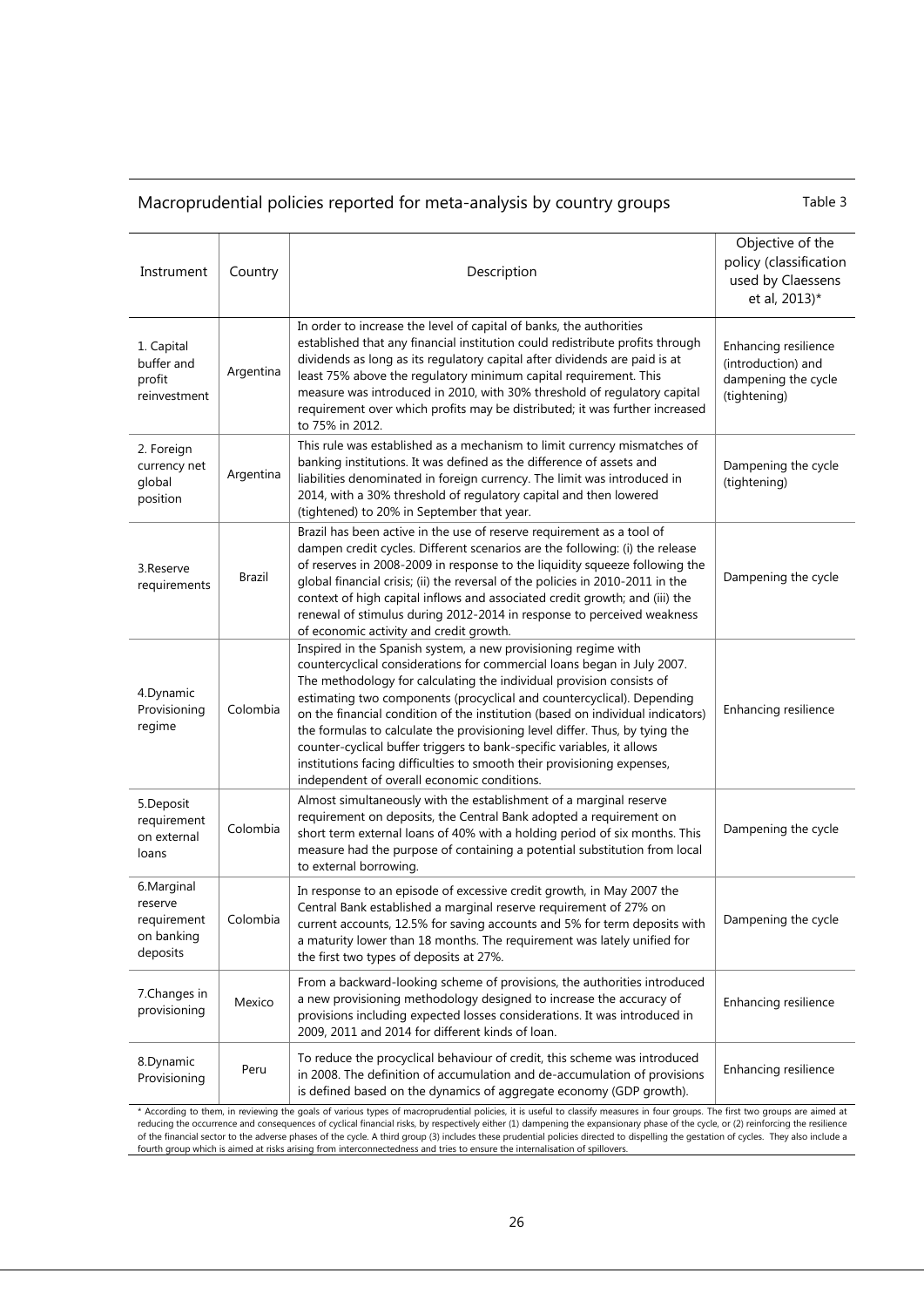|                                  | Eq.1                 | Eq.1<br>cyclical         | Eq1<br>structural    | Eq.2                 | Eq.2<br>cyclical        | Eq.2<br>structural   | Eq.3                 | Eq.3<br>cyclical         | Eq.3<br>structural   | ALL                  | ALL<br>cyclical         | ALL<br>structural    |
|----------------------------------|----------------------|--------------------------|----------------------|----------------------|-------------------------|----------------------|----------------------|--------------------------|----------------------|----------------------|-------------------------|----------------------|
| Q(1)                             | $97***$              | $6.85***$                | 3.75                 | 7080***              | 4317***                 | 911***               | 5081***              | 1500***                  | 511***               | 14475***             | 7703***                 | 1563***              |
| Degrees of<br>freedom            | 13                   | 6                        | 6                    | 13                   | 6                       | 6                    | 12                   | 6                        | 6                    | 40                   | 20                      | 19                   |
| $I^2$ (2) (%)                    | 86.6                 | 12.3                     | 0.3                  | 99.8                 | 99.9                    | 99.3                 | 99.8                 | 99.6                     | 99.1                 | 99.7                 | 99.7                    | 98.8                 |
| $\tau^2$ (3)                     | 0.0101               | 0.0002                   | 0.000                | 0.0031               | 0.0067                  | 0.0009               | 0.0064               | 0.0030                   | 0.0030               | 0.0042               | 0.0049                  | 0.0011               |
| Random-<br>effects<br>mean $(4)$ | $-0.002$             | $-0.031***$              | $-0.01$              | $-0.004$             | $-0.096***$             | $-0.007$             | $-0.029$             | $-0.115***$              | $-0.003$             | $-0.012$             | $-0.088***$             | $-0.009$             |
| 95%<br>conf.int                  | $-0.066$ to<br>0.063 | $-0.058$ to $-$<br>0.003 | $-0.049$ to<br>0.022 | $-0.034$ to<br>0.026 | $-0.157$ to<br>$-0.036$ | $-0.032$ to<br>0.017 | $-0.073$ to<br>0.015 | $-0.155$ to $-$<br>0.074 | $-0.049$ to<br>0.044 | $-0.034$ to<br>0.010 | $-0.12$ to $-$<br>0.056 | $-0.028$ to<br>0.009 |

Effects of macroprudential policies on credit growth. Meta-analysis of estimated coefficient of MPP on credit growth Table 4

Notes: (1) The Q Measure evaluates the level of homogeneity/heterogeneity among studies. It is calculated as the weighted squared difference of the estimated effects with respect to the mean. The statistical distribution of this measure follows a  $\chi^2$  distribution. The null hypothesis of the test assumes homogeneity in the effect sizes. (2) This percentage represents the magnitude of the level of heterogeneity in effect sizes and it is defined as the percentage of the residual variation that it is attributable to between study heterogeneity. It is defined as the difference between the *Q* measure and the degrees of freedom divided by the Q measure. Although there can be no absolute rule for when heterogeneity becomes important, Higgins et al. (2003) tentatively suggest adjectives of low for  $l^2$  values between 25% and 50%, moderate for 50%-75% and high for values larger than 75%. (3)  $\tau^2$  is a measure of population variability in effect sizes. It depends positively on the observed heterogeneity (Q measure) and its difference with respect to the degrees of freedom. Given the expected value of Q measure under the null hypothesis of homogeneity is equal to the degrees of freedom; a homogeneous set of studies will result in this statistic equal to cero. Under the presence of heterogeneity this estimate should be different from cero. (4) It corresponds to the weighted average of coefficients reported in different estimations. The weights are calculated considering the sampling fluctuation of each effect size (standard error per reported coefficient) and estimated population variance of effect sizes ( $\tau^2$ ). \*\*\*,\*\* and \* denote significance at the 1%,5% and 10%, respectively.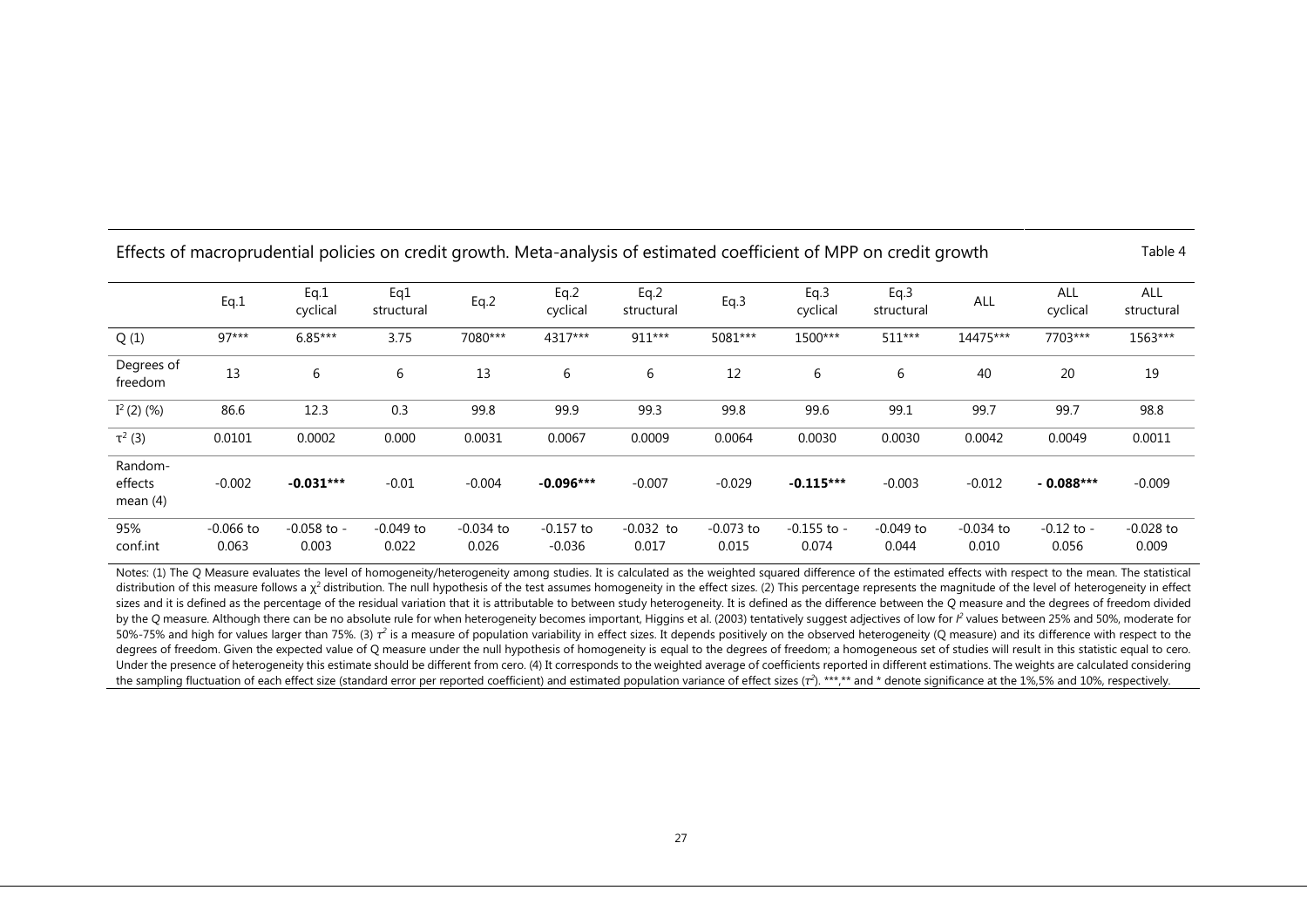#### Effects of macroprudential policies on credit growth. Meta-regression Table 5 and Table 5

| Explanatory variables:                          | Dependent variable: Estimated effect of macroprudential policy on credit growth |                       |                        |                        |                       |                        |                        |                          |  |  |
|-------------------------------------------------|---------------------------------------------------------------------------------|-----------------------|------------------------|------------------------|-----------------------|------------------------|------------------------|--------------------------|--|--|
|                                                 | Eq 1                                                                            | Eq 1                  | Eq $2$                 | Eq $2$                 | Eq3                   | Eq3                    | ALL                    | ALL                      |  |  |
| Countercyclical<br>instrument (1)               | $-0.1421*$<br>(0.074)                                                           | $-0.139*$<br>(0.0652) | $-0.40***$<br>(0.1009) | $-0.416**$<br>(0.1210) | $-0.29***$<br>(0.072) | $-0.32***$<br>(0.0694) | $-0.28***$<br>(0.0485) | $-0.299***$<br>(0.04928) |  |  |
| Capital instrument (2)                          | $-0.1045$<br>(0.074)                                                            | $-0.1039$<br>(0.0652) | $-0.291**$<br>(0.1060) | $-0.280*$<br>(0.1210)  | $-0.134*$<br>(0.0720) | $-0.116$<br>(0.0694)   | $-0.17***$<br>(0.0486) | $-0.164***$<br>(0.04928) |  |  |
| Country effects                                 | <b>No</b>                                                                       | Yes                   | <b>No</b>              | Yes                    | No                    | Yes                    | No                     | Yes                      |  |  |
| Adjusted $R^2$ (percent)                        | 18.8                                                                            | 23.3                  | 52.7                   | 36.9                   | 59                    | 62.9                   | 47.6                   | 50.2                     |  |  |
| Joint test for significance<br>of all variables | 1.89                                                                            | 1.24                  | $8.01***$              | 2.22                   | $8.78***$             | $5.92**$               | $17.19***$             | $6.96***$                |  |  |
| Number of observations                          | 14                                                                              | 14                    | 14                     | 14                     | 13                    | 13                     | 41                     | 41                       |  |  |

Note: (1) We identified with a dummy variable the policies employed with countercyclical purposes. To this group we included: i) the increase in capital buffers requirements requirement, ii) the increase in the limits on e borrowing position, both employed in Argentina in 2012; iii) the imposition of marginal reserve requirements; and iv) the obligation of a deposit requirement on external loans, both employed in Colombia in 2007. (2) We identified with a dummy variable those instruments that have effects on the capital of banking institutions. To this group belong the following policies: i) the establishment and ii) the tightening in capital buffers that place in Argentina in 2010 and 2012, respectively; iii) the introduction of a dynamic provisioning system in Colombia and iv) in Peru and finally v) the changes in provisioning requirements that took place in Mexico. (3) W identified with a dummy variable those policies that in the country estimations exhibited simultaneously a negative sign of monetary policy on credit and a negative interaction between the macroprudential tool and the changes in monetary policy in the Equation 2, suggesting the existence of complementarities between the policies. (4) We identified with a dummy variable those policies that simultaneously exhibited a positive sign between the GDP growth and the credit growth and a negative sign in the interaction between the macroprudential policies and GDP growth in Equation 3. This condition suggests the presence of significant effects of macroprudential tools in reducing credit procyclicality. \*\*\*,\*\* and \* denote significance at the 1%,5% and 10%, respectively.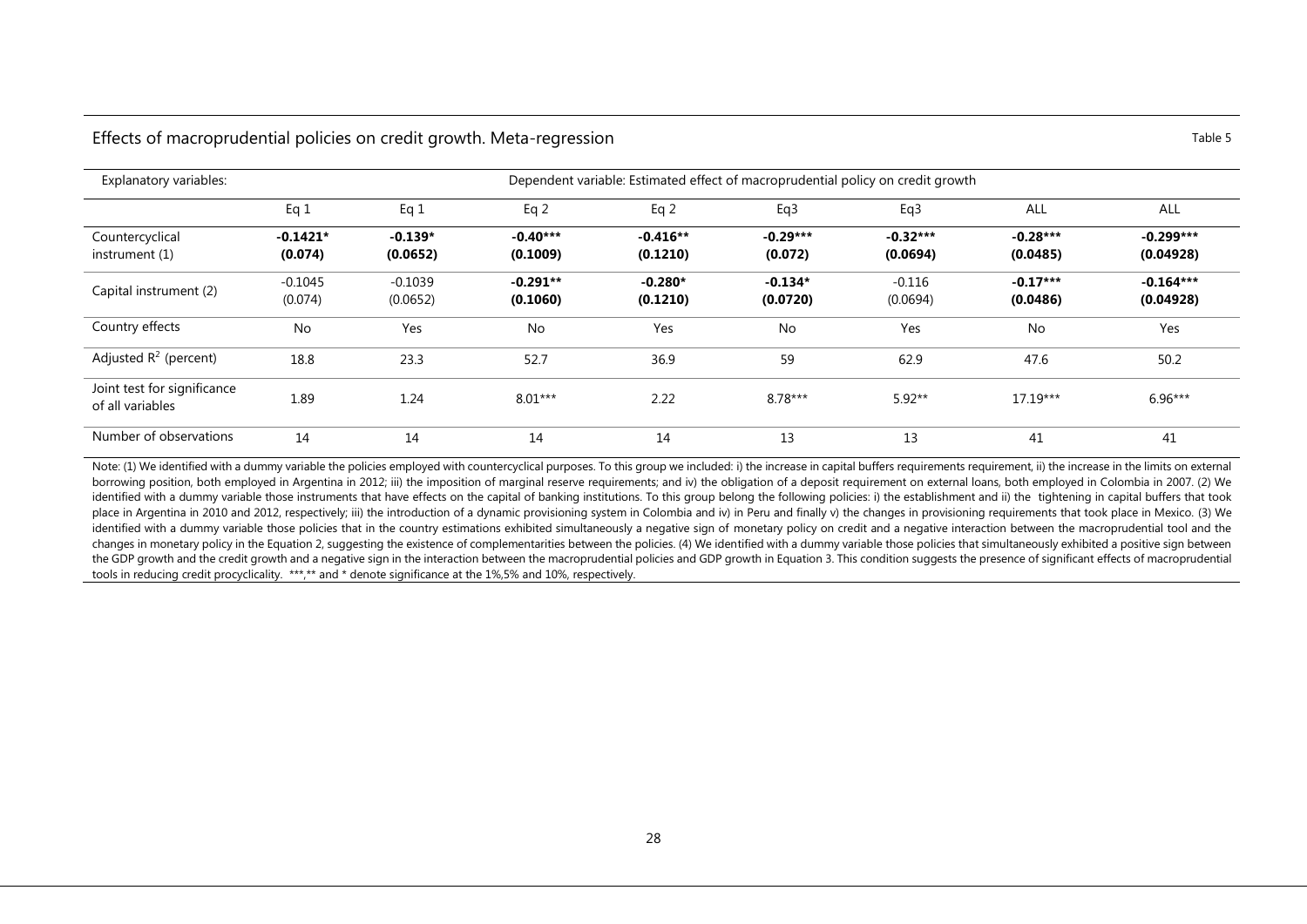## Meta-analysis of estimated coefficient of the interaction between macroprudential policy and deposit ratio Table 6

|                         | All equations       | Countercyclical policies (cyclical) | Capital policies (structural) |
|-------------------------|---------------------|-------------------------------------|-------------------------------|
| Q(1)                    | 1706***             | $117***$                            | 787***                        |
| Degrees of freedom      | 12                  |                                     | b                             |
| $I^2(2)$                | 99.3%               | 95.7%                               | 99.2%                         |
| $\tau^2$ (3)            | 0.0061              | 0.002                               | 0.0106                        |
| Random-effect mean (4)  | 0.029               | $0.065***$                          | $-0.010$                      |
| 95% confidence interval | $-0.018$ to $0.076$ | 0.025 to 0.104                      | $-0.099$ to $0.079$           |

Notes: (1) The Q Measure evaluates the level of homogeneity/heterogeneity among studies. It is calculated as the weighted squared difference of the estimated effects with respect to the mean. The statistical distribution of this measure follows a  $\chi^2$  distribution. The null hypothesis of the test assumes homogeneity in the effect sizes. (2) This percentage represents the magnitude of the level of heterogeneity in effect sizes and it is as the percentage of the residual variation that it is attributable to between study heterogeneity. It is defined as the difference between the Q measure and the degrees of freedom divided by the Q measure. Although there can be no absolute rule for when heterogeneity becomes important, Higgins et al. (2003) tentatively suggest adjectives of low for  $l^2$  values between 25% and 50%, moderate for 50%-75% and high for values larger than 75%. (3)  $\tau^2$  is a measure of population variability in effect sizes. It depends positively on the observed heterogeneity (Q measure) and its difference with respect to the degrees of freedom. Given the expected va of Q measure under the null hypothesis of homogeneity is equal to the degrees of freedom; a homogeneous set of studies will result in this statistic equal to cero. Under the presence of heterogeneity this estimate should be different from cero. (4) It corresponds to the weighted average of coefficients reported in different estimations. The weights are calculated considering the sampling fluctuation of each effect size (standard error per reported coefficient) and estimated population variance of effect sizes (τ<sup>2</sup>). \*\*\*,\*\* and \* denote significance at the 1%,5% and 10%, respectively.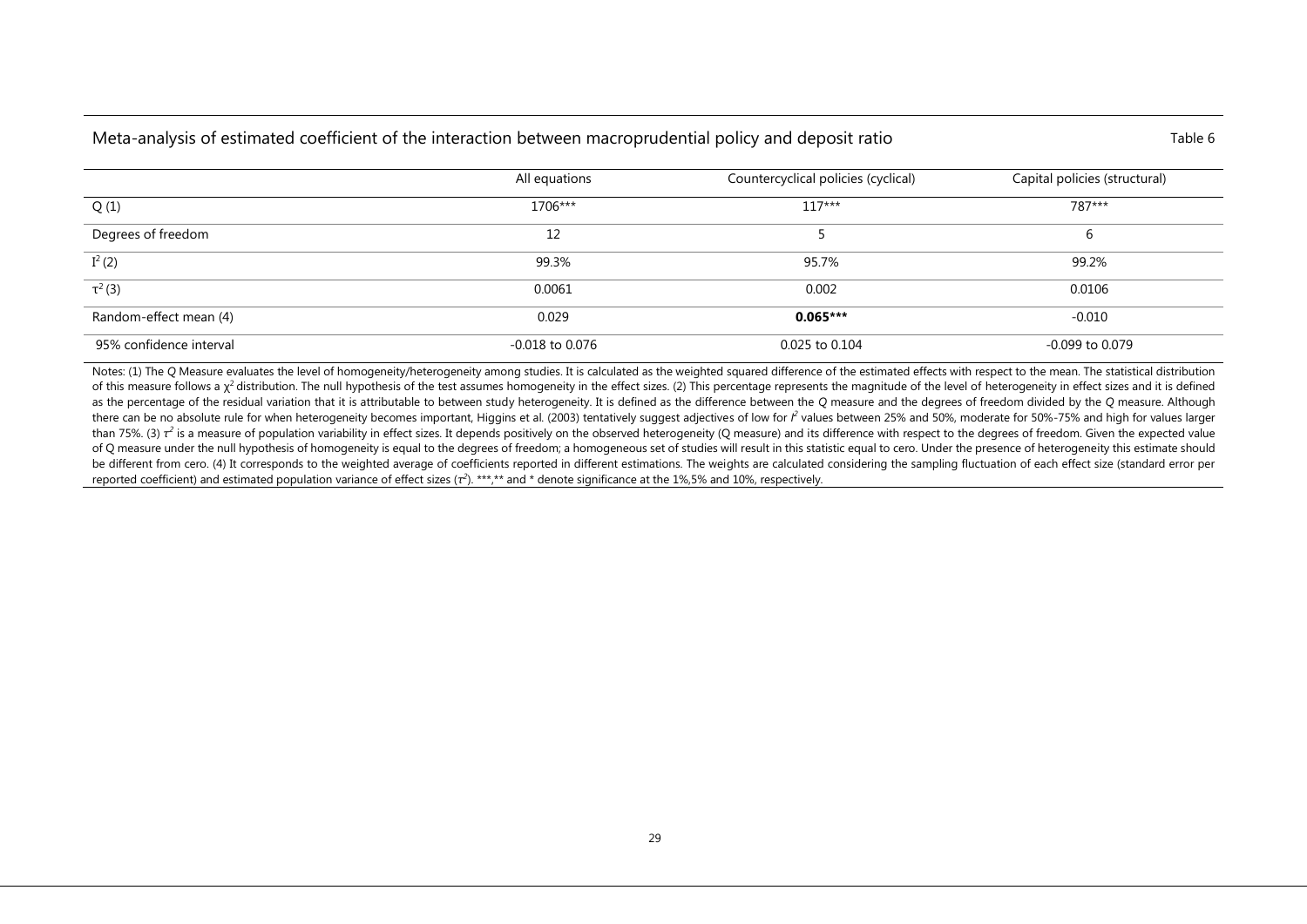| Effects of macroprudential policies on credit growth. The effect of the policies that are used in conjunction with monetary policy |  |  |  |  | Table 7 |
|------------------------------------------------------------------------------------------------------------------------------------|--|--|--|--|---------|
|------------------------------------------------------------------------------------------------------------------------------------|--|--|--|--|---------|

Explanatory variables: Dependent variable: Estimated effect of macroprudential policy on credit growth Eq 1 Eq 1 Eq 2 Eq 2 Eq3 Eq3 ALL ALL Cyclical instrument (1) **-0.1421\* (0.074) -0.1393\* (0.0652) -0.3485\*\* (0.1223) -0.2574\* (0.1187) -0.2412\*\* (0.0768) -0.272\*\* (0.0847) -0.26\*\*\* (0.064) -0.236\*\*\* (0.058)** Structural instrument (2)  $(2)$  -0.1045 (0.074) -0.1039 (0.0652) **-0.2723\*\* (0.1050) -0.2061\* (0.1012)** -0.1133 (0.0704) -0.1017 (0.07041) **-0.124\*\*\* (0.049) -0.104\*\* (0.0439)** Complementarity with monetary policy (3) -0.0746 (0.0960) **-0.2330\* (0.1034) -0.1235\* (0.0705) -0.255\*\*\* (0.06647)** Business cycle relationship (4) -0.07314 (0.0575) -0.0548 (0.0600) 0.0713 (0.0684) **-0.1387\* (0.0724)** Country effects No Yes No Yes No Yes No Yes Adjusted R<sup>2</sup> (percent) 18.8 23.3 51.4 60.7 61.1 62.0 53.4 67.5 Joint test for significance of all variables 1.89 1.24 5.42\*\* 3.75\* 7.09\*\*\* 4.8\*\* 8.84\*\*\* 9.63\*\*\* Number of observations 14 14 14 14 14 14 14 13 13 13 39 39

Note: (1) We identified with a dummy variable the policies employed with countercyclical purposes. To this group we included: i) the increase in capital buffers requirements requirement, ii) the increase in the limits on external borrowing position, both employed in Argentina in 2012; iii) the imposition of marginal reserve requirements; and iv) the obligation of a deposit requirement on external loans, both employed in Colombia in 2007. (2) We identified with a dummy variable those instruments that have effects on the capital of banking institutions. To this group belong the following policies: i) the establishment and ii) the tightening in capital buffer that took place in Argentina in 2010 and 2012, respectively; iii) the introduction of a dynamic provisioning system in Colombia and iv) in Peru and finally v) the changes in provisioning requirements that took place in Mex (3) We identified with a dummy variable those policies that in the country estimations exhibited simultaneously a negative sign of monetary policy on credit and a negative interaction between the macroprudential tool and the changes in monetary policy in the Equation 2, suggesting the existence of complementarities between the policies. (4) We identified with a dummy variable those policies that simultaneously exhibited a positive sign between the GDP growth and the credit growth and a negative sign in the interaction between the macroprudential policies and GDP growth in Equation 3. This condition suggests the presence of significant effects of macroprudential tools in reducing credit procyclicality. \*\*\*,\*\* and \* denote significance at the 1%,5% and 10%, respectively.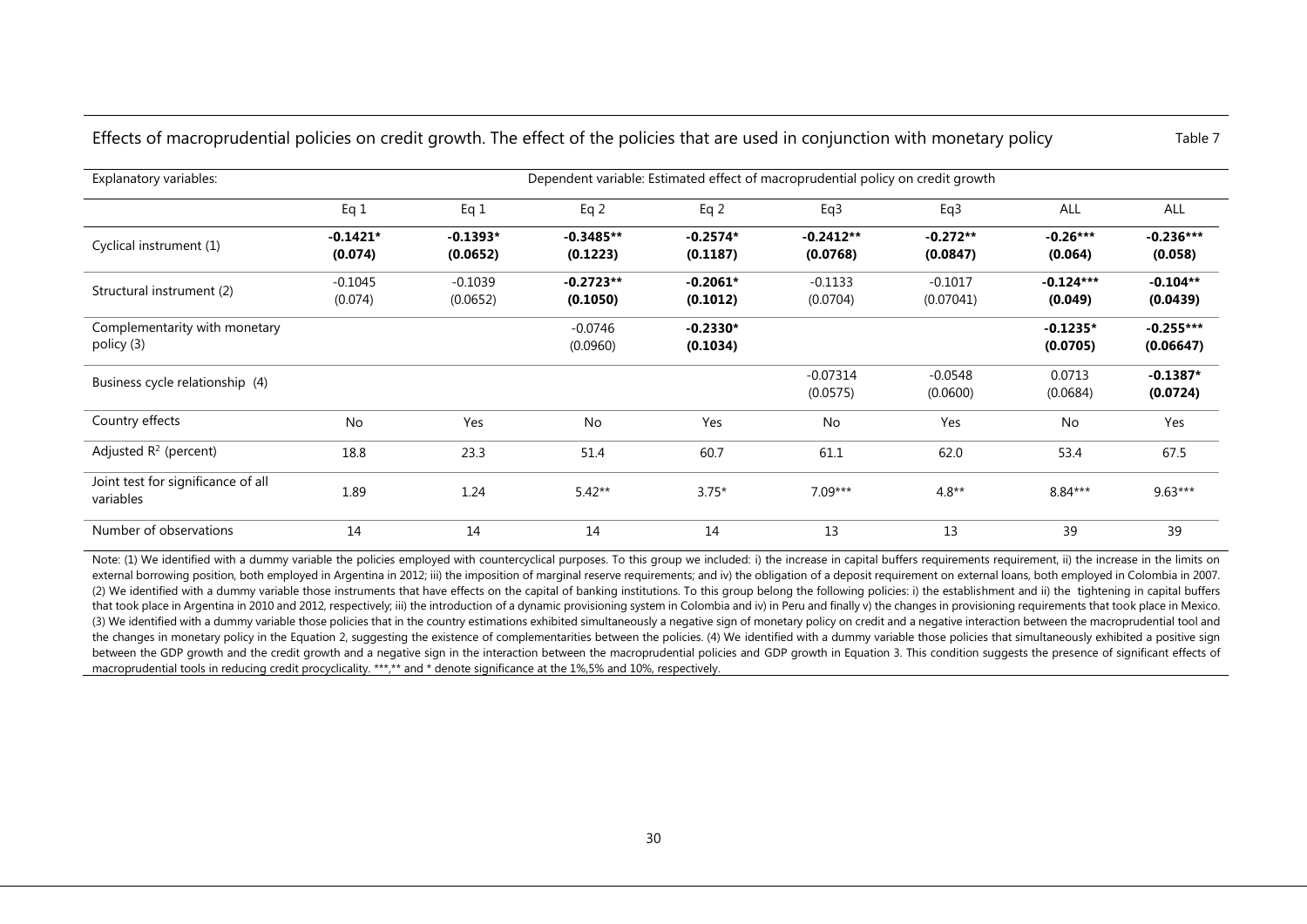#### Estimation of the probability of complementarity between monetary and macroprudential policy Table 8 Table 8

| Explanatory variables           |                      |                       | Dependent variable: Probability of complementarity between macroprudential and monetary policy(1) |                      |                    |                      |
|---------------------------------|----------------------|-----------------------|---------------------------------------------------------------------------------------------------|----------------------|--------------------|----------------------|
|                                 |                      | $\rm II$              | Ш                                                                                                 | IV                   | V                  | VI                   |
| Cyclical (2)                    | $0.75**$<br>(0.3398) | $0.6818*$<br>(0.3265) |                                                                                                   |                      | 0.5060<br>(0.3987) | 0.2142<br>(0.3804)   |
| Structural (3)                  | 0.25<br>(0.3398)     | 0.3181<br>(0.3265)    |                                                                                                   |                      | 0.1445<br>(0.3645) | 0.2142<br>(0.2994)   |
| Business cycle relationship (4) |                      |                       | $0.55**$<br>(0.2006)                                                                              | $0.647**$<br>(0.199) | 0.3493<br>(0.2969) | $0.5714*$<br>(0.292) |
| Country effects                 | No                   | Yes                   | No                                                                                                | Yes                  | No                 | Yes                  |
| Adjusted $R^2$ (percent)        | 24.9                 | 36.5                  | 22.34                                                                                             | 58.4                 | 23.43              | 49.2                 |
| Joint test for all covariates   | $3.16*$              | 2.49                  | $4.45*$                                                                                           | $5.20**$             | 2.3                | $2.93*$              |
| Number of observations          | 14                   | 14                    | 13                                                                                                | 13                   | 13                 | 13                   |

Note: (1) We identified with a dummy variable those policies that in the country estimations exhibited simultaneously a negative sign of monetary policy on credit and a negative interaction between the macroprudential tool changes in monetary policy in the Equation 2, suggesting the existence of complementarities between the policies. This dummy variable is used as the dependent variable in these specifications. (2) We identified with a dumm the policies emploved with countercyclical purposes. To this group we included: i) the increase in capital buffers requirements requirement. ii) the increase in the limits on external borrowing position, both emploved in A iii) the imposition of marginal reserve requirements; and iv) the obligation of a deposit requirement on external loans, both employed in Colombia in 2007. (3) We identified with a dummy variable those instruments that hav the capital of banking institutions. To this group belong the following policies: i) the establishment and ii) the tightening in capital buffers that took place in Argentina in 2010 and 2012, respectively; iii) the introdu provisioning system in Colombia and iv) in Peru and finally v) the changes in provisioning requirements that took place in Mexico. (4) We identified with a dummy variable those policies that simultaneously exhibited a posi the GDP growth and the credit growth and a negative sign in the interaction between the macroprudential policies and GDP growth in Equation 3. This condition suggests the presence of significant effects of macroprudential reducing credit procyclicality. \*\*\*,\*\* and \* denote significance at the 1%,5% and 10%, respectively.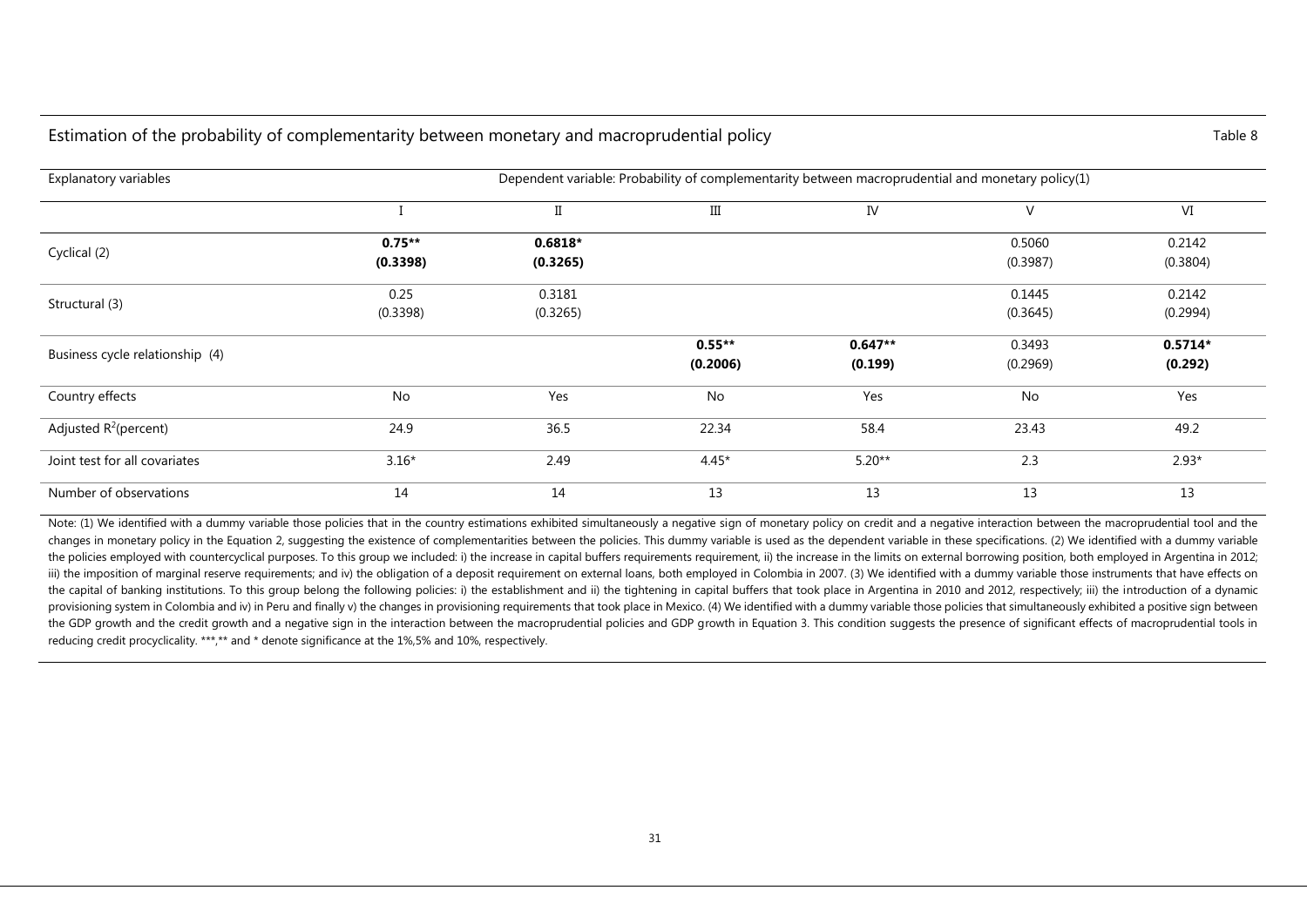### Meta-analysis of estimated coefficient of the effect of macroprudential policies on bank risk Table 9 Table 9

|                         | All equations    | Countercyclical policies (cyclical) | Capital policies (structural) |
|-------------------------|------------------|-------------------------------------|-------------------------------|
| Q(1)                    | 2705***          | 1895***                             | 389***                        |
| Degrees of freedom      | 11               |                                     |                               |
| $I^2(2)$                | 99.6%            | 99.7%                               | 98.7%                         |
| $\tau^2$ (3)            | 0.0010           | 0.0010                              | 0.0006                        |
| Random-effect mean (4)  | $-0.020**$       | $-0.010$                            | $-0.039***$                   |
| 95% confidence interval | -0.038 to -0.002 | -0.035 to 0.015                     | $-0.060$ to $-0.017$          |

Notes: (1) The Q Measure evaluates the level of homogeneity/heterogeneity among studies. It is calculated as the weighted squared difference of the estimated effects with respect to the mean. The statistical distribution of this measure follows a  $\chi^2$  distribution. The null hypothesis of the test assumes homogeneity in the effect sizes. (2) This percentage represents the magnitude of the level of heterogeneity in effect sizes and it is as the percentage of the residual variation that it is attributable to between study heterogeneity. It is defined as the difference between the Q measure and the degrees of freedom divided by the Q measure. Although there can be no absolute rule for when heterogeneity becomes important, Higgins et al. (2003) tentatively suggest adjectives of low for  $l^2$  values between 25% and 50%, moderate for 50%-75% and high for values larger than 75%. (3)  $\tau^2$  is a measure of population variability in effect sizes. It depends positively on the observed heterogeneity (Q measure) and its difference with respect to the degrees of freedom. Given the expected va of Q measure under the null hypothesis of homogeneity is equal to the degrees of freedom; a homogeneous set of studies will result in this statistic equal to cero. Under the presence of heterogeneity this estimate should be different from cero. (4) It corresponds to the weighted average of coefficients reported in different estimations. The weights are calculated considering the sampling fluctuation of each effect size (standard error per reported coefficient) and estimated population variance of effect sizes (τ<sup>2</sup>). \*\*\*,\*\* and \* denote significance at the 1%,5% and 10%, respectively.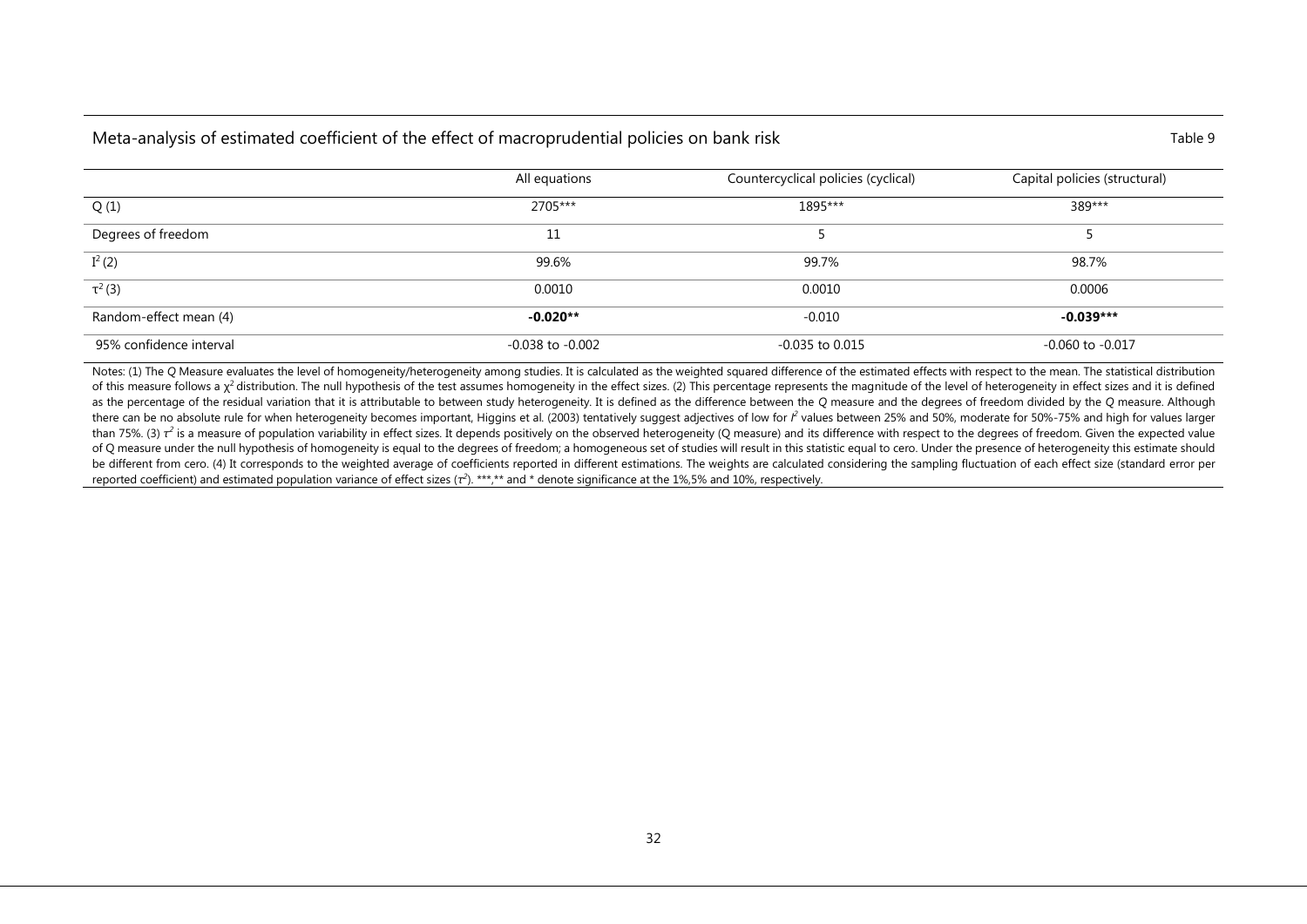#### Meta regression of the effects of macroprudential policies on bank risk Table 10

| Explanatory variables:                          | Dependent variable: The estimated effect of macroprudential policy on bank risk |                        |                     |                    |                     |                       |                         |                         |  |  |
|-------------------------------------------------|---------------------------------------------------------------------------------|------------------------|---------------------|--------------------|---------------------|-----------------------|-------------------------|-------------------------|--|--|
|                                                 |                                                                                 | $\scriptstyle\rm II$   | $\rm III$           | IV                 | V                   | VI                    | VII                     | VIII                    |  |  |
| Cyclical instrument (1)                         | $-0.0038$<br>(0.01978)                                                          | $-0.0037$<br>(0.0129)  |                     |                    |                     |                       | 0.01844<br>(0.02563)    | 0.00643<br>(0.0172)     |  |  |
| Structural (2)                                  | $-0.038*$<br>(0.0197)                                                           | $-0.04***$<br>(0.0129) |                     |                    |                     |                       | $-0.0304$<br>(0.02084)  | $-0.0404**$<br>(0.0132) |  |  |
| Complementarity with<br>monetary policy (3)     |                                                                                 |                        | $-0.012$<br>(0.018) | 0.0024<br>(0.0182) |                     |                       | $-0.0215$<br>(0.0280)   | 0.02500<br>(0.0193)     |  |  |
| Business cycle relationship (4)                 |                                                                                 |                        |                     |                    | $-0.009$<br>(0.018) | $-0.0023$<br>(0.0164) | $-0.03304$<br>(0.02046) | $-0.03304$<br>(0.02046) |  |  |
| Country effects                                 | No                                                                              | Yes                    | No                  | Yes                | No                  | Yes                   | No                      | Yes                     |  |  |
| Adjusted $R^2$ (percent)                        | 24.6                                                                            | 74.6                   | $-3.81$             | 23.4               | $-9.7$              | 23.4                  | 23.2                    | 71.5                    |  |  |
| Joint test for significance of all<br>variables | 2.8                                                                             | $6.65**$               | <b>NA</b>           | 1.82               | <b>NA</b>           | 1.82                  | $1.87**$                | $5.12**$                |  |  |
| Number of observations                          | 12                                                                              | 12                     | 12                  | 12                 | 12                  | 12                    | 12                      | 12                      |  |  |

Note: (1) We identified with a dummy variable the policies employed with countercyclical purposes. To this group we included: i) the increase in capital buffers requirements requirement, ii) the increase in the limits on external borrowing position, both employed in Argentina in 2012; iii) the imposition of marginal reserve requirements; and iv) the obligation of a deposit requirement on external loans, both employed in Colombia in 2007. (2) We identified with a dummy variable those instruments that have effects on the capital of banking institutions. To this group belong the following policies: i) the establishment and ii) the tightening in capital buffers that took place in Argentina in 2010 and 2012, respectively; iii) the introduction of a dynamic provisioning system in Colombia and iv) in Peru and finally v) the changes in provisioning requirements that took place in Mexico. (3) We identified with a dummy variable those policies that in the country estimations exhibited simultaneously a negative sign of monetary policy on credit and a negative interaction between the macroprudential tool and the changes in monetary policy in the Equation 5, suggesting the existence of complementarities between the policies. (4) We identified with a dummy variable those policies that simultaneously exhibited a positive sign between the GDP growth and the credit growth and a negative sign in the interaction between the macroprudential policies and GDP growth in Equation 6. This condition suggests the presence of significant effects of macroprudential tools in reducing credit procyclicality. \*\*\*,\*\* and \* denote significance at the 1%,5% and 10%, respectively.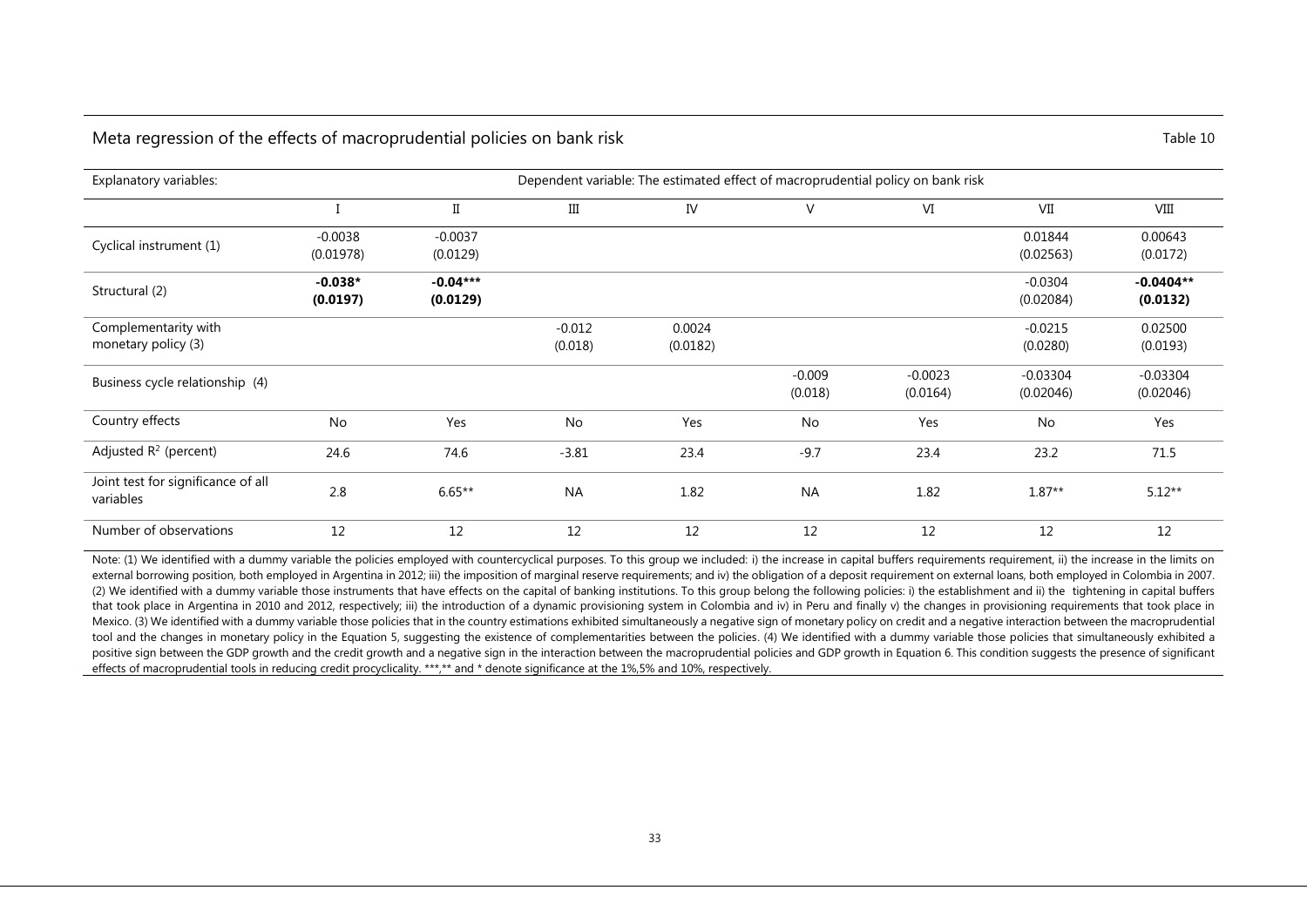#### **Annex A: Macroprudential instruments in CCA countries**

| Instrument                              | Argentina                                                                     | <b>Brazil</b>                                                                                                  | Canada                                      | Chile                          | Colombia                                                                                                                                   | <b>Mexico</b>                                | Peru                                       | <b>United States</b>                                         |  |  |  |
|-----------------------------------------|-------------------------------------------------------------------------------|----------------------------------------------------------------------------------------------------------------|---------------------------------------------|--------------------------------|--------------------------------------------------------------------------------------------------------------------------------------------|----------------------------------------------|--------------------------------------------|--------------------------------------------------------------|--|--|--|
| <b>Capital based instruments</b>        |                                                                               |                                                                                                                |                                             |                                |                                                                                                                                            |                                              |                                            |                                                              |  |  |  |
| Countercyclical capital<br>buffers      | No                                                                            | No                                                                                                             | No                                          | No                             | No                                                                                                                                         | No                                           | No                                         | No                                                           |  |  |  |
| Limits on Leverage                      | No                                                                            | <b>No</b>                                                                                                      | <b>No</b>                                   | <b>No</b>                      | No                                                                                                                                         | <b>No</b>                                    | <b>No</b>                                  | <b>No</b>                                                    |  |  |  |
| <b>Dynamic Provisioning</b>             | <b>No</b>                                                                     | No                                                                                                             | No                                          | No                             | Yes (2007)                                                                                                                                 | Yes (2011) (provision<br>on expected losses) | Yes (2008)                                 | <b>No</b>                                                    |  |  |  |
| Limits on dividend<br>distribution      | Yes (2010, 2012)<br>conservation buffer)                                      | No                                                                                                             | No                                          | No                             | Yes (2008)                                                                                                                                 | No                                           | No                                         | Yes, CCAR (2011, 2012,<br>2013, 2014)                        |  |  |  |
| Other capital-based<br>tools            | Yes (2004, 2007, 2012)<br>changes in risk weights<br>for specific operations) | Yes (Change of risk<br>weights for some<br>housing loans and<br>some auto and payroll<br>loans)                | No                                          | No                             | Yes (increase in the<br>LGD of some consumer<br>loans in 2011 and<br>temporary provision<br>for entities with high<br>NPL growth in 2012). | No                                           | Yes (on specific<br>operations 2010, 2012) | Yes, SCAP (2009),<br><b>DFA Stress tests</b><br>(2013, 2014) |  |  |  |
| <b>Liquidity based instruments</b>      |                                                                               |                                                                                                                |                                             |                                |                                                                                                                                            |                                              |                                            |                                                              |  |  |  |
| Countercyclical reserve<br>requirements | Yes (but not<br>countercyclical)                                              | Yes (2008, 2009, 2011,<br>2012                                                                                 | No                                          | No                             | Yes (2007)                                                                                                                                 | No                                           | Yes. (2010, 2011)                          | No                                                           |  |  |  |
| Liquidity ratios                        | Yes (2008)                                                                    | Yes. Liquidity measures<br>and capital flow tax to<br>ease funding problems<br>of banks that lend to<br>firms. | No                                          | Yes                            | Yes (2008)                                                                                                                                 | Yes                                          | Yes (1997, 2012)                           | <b>No</b>                                                    |  |  |  |
| Limits on non core<br>liabilities       | No                                                                            | No                                                                                                             | No                                          | No                             | No                                                                                                                                         | No                                           | No                                         | No                                                           |  |  |  |
|                                         |                                                                               |                                                                                                                |                                             | <b>Asset based instruments</b> |                                                                                                                                            |                                              |                                            |                                                              |  |  |  |
| LTV and DTI limits                      | Yes (LTV for<br>mortgages)                                                    | Yes. Establishment of<br>LTV caps for some<br>housing loans.                                                   | Yes (2004, 2007, 2008,<br>2010, 2011, 2012) | <b>No</b>                      | Yes (1999)                                                                                                                                 | <b>No</b>                                    | Yes                                        | Yes (2014) (Dodd<br>Frank)                                   |  |  |  |
| Limits on credit growth                 | <b>No</b>                                                                     | No                                                                                                             | No                                          | No                             | Yes                                                                                                                                        | No                                           | No                                         | No                                                           |  |  |  |
| Limits on exchange<br>rate risk         | Yes (limits on net<br>foreign currency<br>position of FI)                     | Yes (2007)                                                                                                     | No                                          | Yes                            | Yes (2005)                                                                                                                                 | Yes (1997)                                   | Yes (2010-2011)                            | No                                                           |  |  |  |
| Limits on derivatives                   | Yes                                                                           | Yes (2011)                                                                                                     | <b>No</b>                                   | <b>No</b>                      | Yes (2007)                                                                                                                                 | Yes (2001)                                   | Yes (2011)                                 | <b>No</b>                                                    |  |  |  |
| Other asset-based<br>instruments        | No                                                                            | No                                                                                                             | No                                          | No                             | No                                                                                                                                         | No                                           | No                                         | Yes (2013) (Leveraged<br>Lending Guidance)                   |  |  |  |

Note: The number in brackets indicates the year of modification or use of macroprudential instrument.

Instruments that participants evaluated in the national papers.

Other possible instruments to evaluate but not considered in the network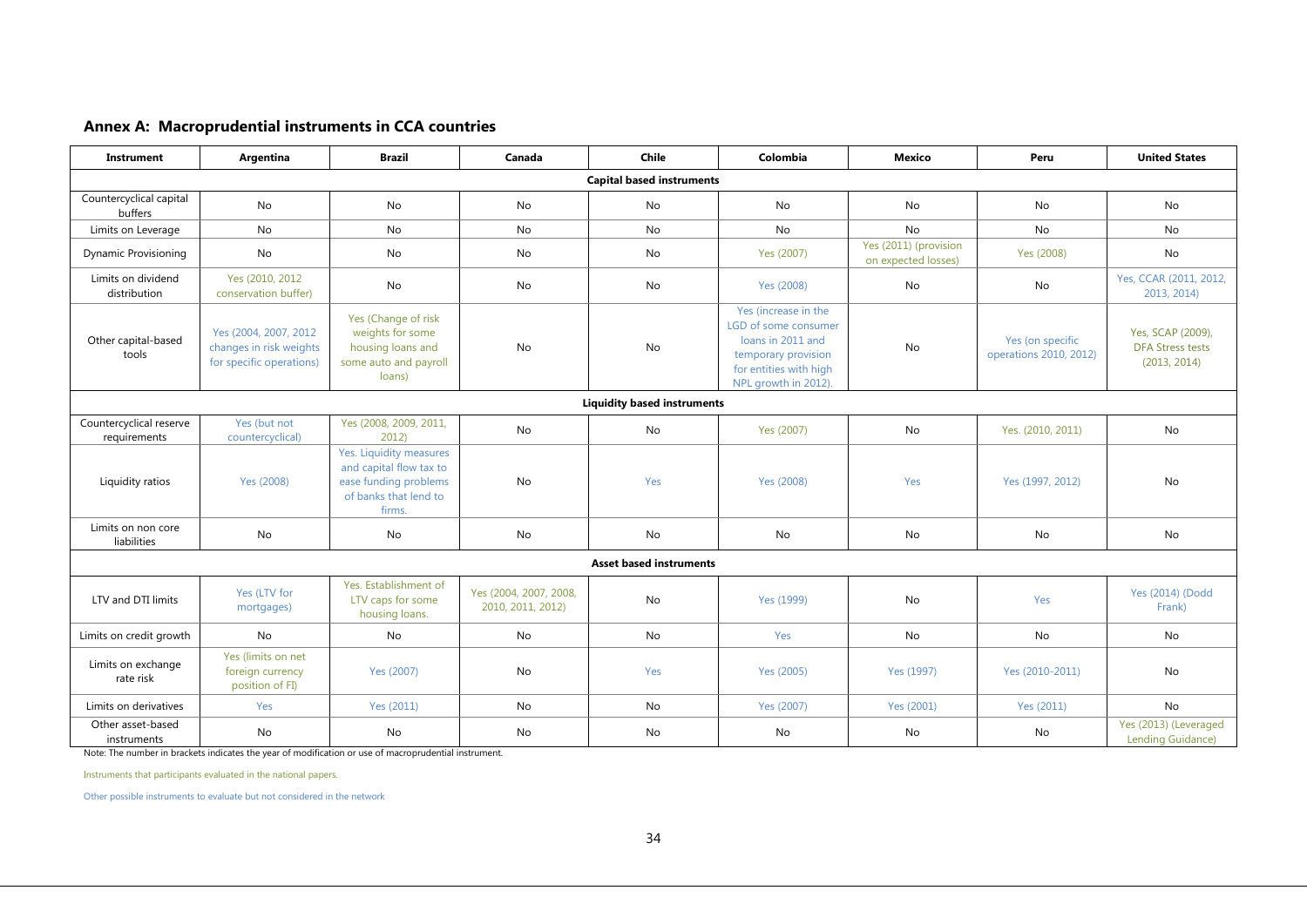#### Annex B Meta-analysis techniques

Meta-analysis techniques are very helpful when studies are not perfectly comparable but evaluate the same or a quite related question. The main purpose of the metaanalysis is to better exploit the information of a set of estimations on a specific problem. These techniques are especially used in medical and sciences for summarising the effect of specific treatments or policies on a population of individuals. The unit of analysis is commonly a study in which a specific coefficient is estimated. There are two usual approaches that are used depending on the kind of information employed and also on the question to be answered: "fixed" and "random effects" estimations.

Under the presence of homogeneous effect sizes, which means that there is low level of variability in the estimated coefficients, we could employ a fixed effects approach in which the estimated effect of any policy corresponds to the average of coefficients weighted by their respective standard deviation. In the case of macroprudential policy evaluation, if we were evaluating the same policy with a similar population, we could employ this method. Nevertheless this is not our case since we have different sources of heterogeneity.

We employed therefore a random effects methodology in which the objective is to try to model the unexplained heterogeneity of effects. Random effects-models conceptualise the population of effect sizes as falling along a distribution with both mean and variance, but beyond variance due to sampling fluctuations of individual studies (Card, 2016). In other words, this kind of estimation considers not only the level of variation for each specific estimated coefficient (as it was done under the fixed-effect approach) but also the level variability of estimated coefficients among the studies (or country estimations in our case).

The first step for performing a random effects meta-analysis is precisely to estimate the level of heterogeneity among effect sizes. This is constructed using the squared weighted sum of the difference between the estimates and its average. This statistic is commonly called the *Q* measure. In our case the value of this statistic is quite high in many cases rejecting the null hypothesis of homogeneity under a  $\chi^2$ statistical distribution (Table 3) suggesting a large level of heterogeneity among estimates for the four considered equations.

The second step is to estimate the population variability in effect sizes ( $\tau^2$ ). There are different methodologies to estimate this parameter, but the simplest one uses the observed heterogeneity (total variability) and the expected variability given the standard errors of the coefficients. This statistic depends positively on *Q* and negatively on the number of studies (ie country estimations) or degrees of freedom*.* 

The third step is to use this estimate of population variability to provide randomeffects weights of effect sizes. This kind of estimation considers two sources of imprecision of estimates: population variability and sampling fluctuation. The weights of each coefficient are defined as the inverse of the sum of the sampling standard error and the population variability.

All these elements together allow an expected range of different coefficients to be calculated. It is important to highlight that the purpose of a meta-analysis random effect calculation is not to estimate an expected value but a range.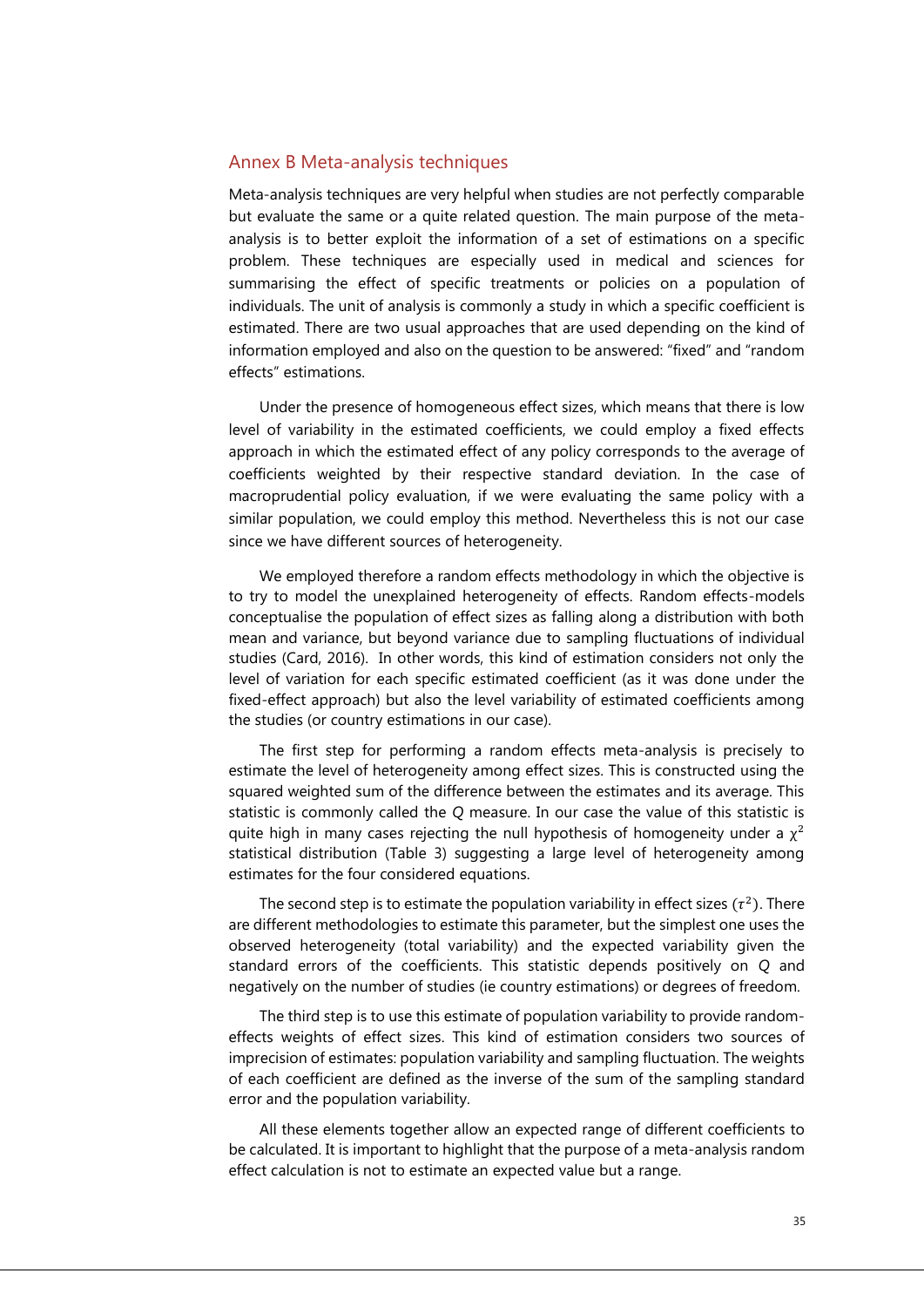More formally, given a certain level of variability of the country effects, we could expect that the true effects of a macroprudential policy,  $\theta_i$ , varies between estimations by assuming that they have a normal distribution around a mean effect,  $\theta$ . In that sense, the effect could be represented in the following way:

 $y_i | \theta_i \sim N(\theta_i, \sigma_i^2)$ , where  $\theta_i \sim N(\theta, \tau^2)$ 

So,  $y_i \sim N(\theta_i, \sigma_i^2 + \tau^2)$ 

As it was mentioned above, under this approach there are two sources of variance that are estimated: i) the variance around the mean of the estimated effect and ii) the between-study variance.

The main result of this estimation corresponds to a range in which the expected value of the effect of a macroprudential tool in which a specific dimension of credit (ie credit growth or bank risk) could be located.

It is common to observe in this kind of estimations, a great level of heterogeneity among studies, or as in our case, among country estimations. The performed country estimations in our exercise are not the exception on this. It is natural to expect a higher level of heterogeneity since we are combining not only different countries but also different types of policy.

When the estimated coefficients are quite diverse, increasing the uncertainty of an average effect, one common alternative is to try to explain the differences in the results using statistical estimations. This approach is called meta-regression analysis. This kind of analysis is commonly employed on study-level summary data that investigate the extent to which statistical heterogeneity between results of multiple studies can be related to one more characteristics of the studies.

The meta-regression allows for such residual heterogeneity (between-study variance) by assuming that the true effects follow a normal distribution around the linear predictor. In that line, the meta-regression can be formally defined in the following way:

 $y_i | \theta_i \sim N(\theta_i, \sigma_i^2)$ , where  $\theta_i \sim N(x_i \beta, \tau^2)$ 

So,  $y_i \sim N(x_i \beta, \sigma_i^2 + \tau^2)$ 

Where  $\beta$  is the vector of estimated effects of study characteristics. This kind of equation is estimated by weighted least-squares, in which the weight of each estimated coefficient depends inversely of its variance and corresponds to the inverse of the sum of two types of deviations ( $\sigma^2$ ,  $\tau^2$ ).

Meta-regressions are similar in essence to OLS regressions, in which an outcome variable is predicted according to the values of one or more explanatory variables (Higgins and Green, 2011). In our case the dependent variable is the effect estimate of macroprudential tools on the different dimensions of credit and the explanatory variables are characteristics of studies that might influence the size of intervention effect.

The regression coefficient obtained from the meta-regression analysis describes how the outcome variable (the effect of macroprudential policy) changes with a unit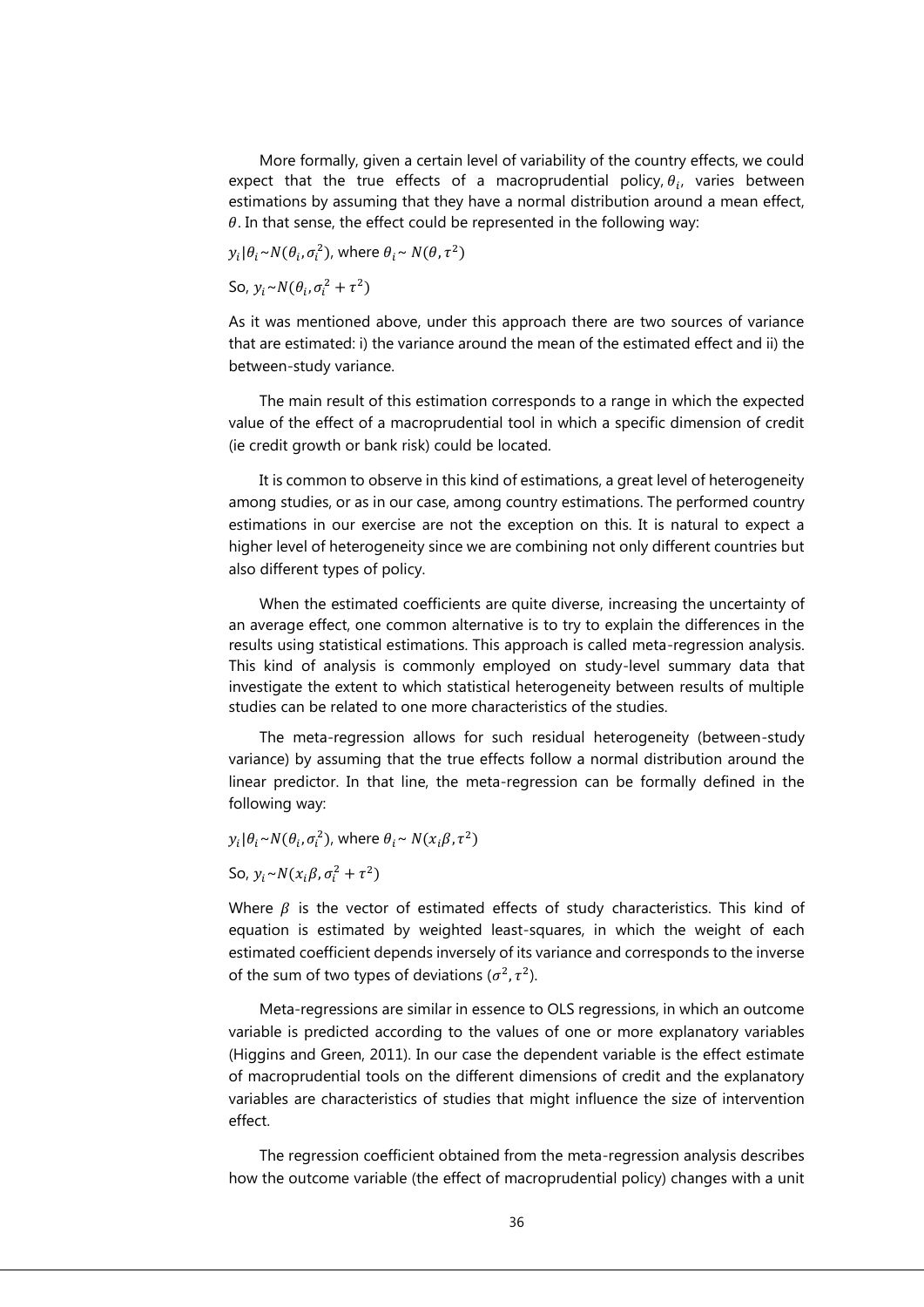increase in the explanatory variable. As some of our dependent variables are categorical variables in most cases (dummy variables), the regression coefficients estimates how the macroprudential effect in each subgroup differs from a nominated reference subgroup.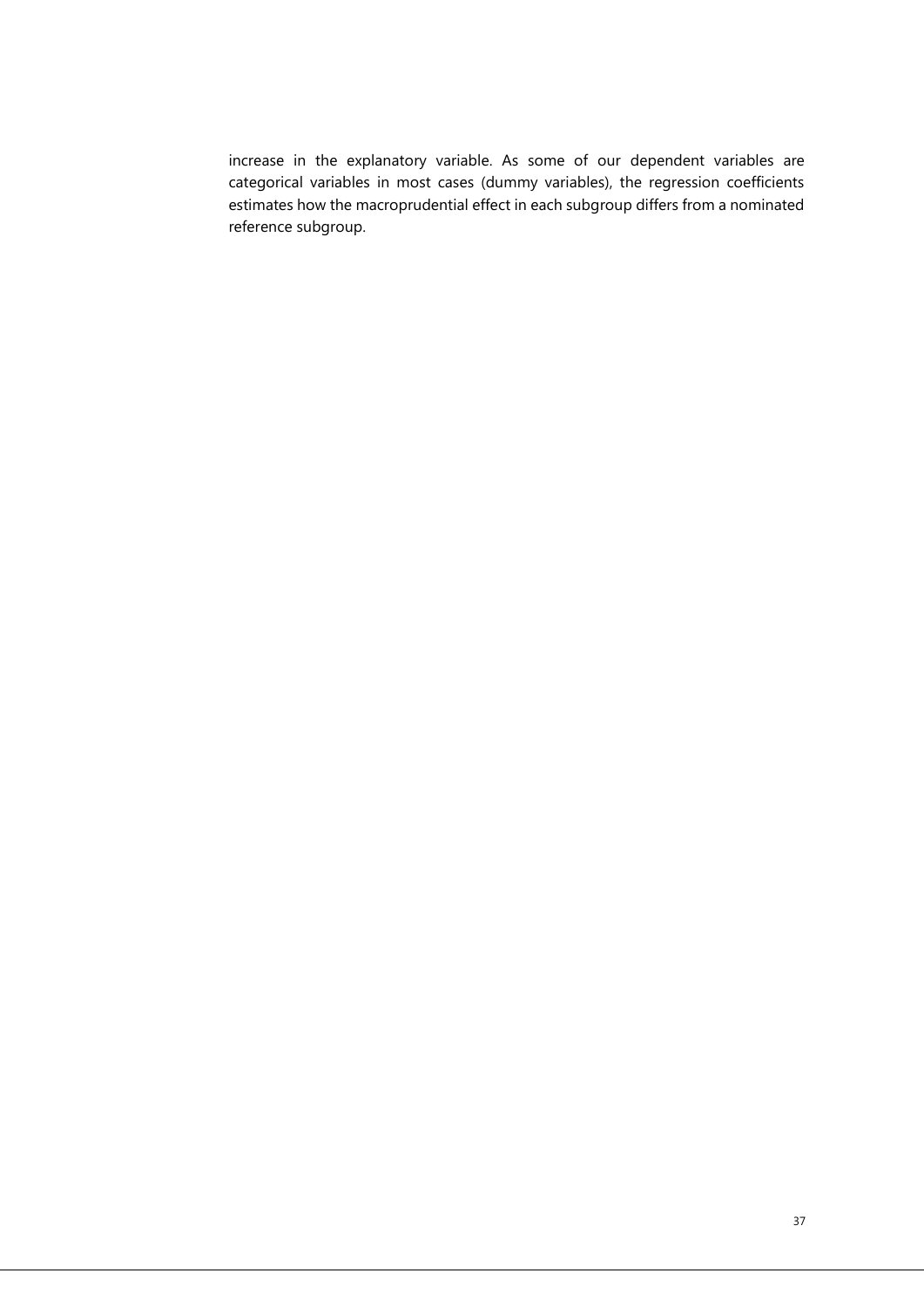

## Annex C Visual summary of meta-analysis techniques results

x-axis represents the level of the coefficient and the country coefficients are embodied by black dots. Each point is crossed by a line which represents the confidence interval of the estimated value. The blue rhombus represents the estimated range of the effect using random effects analysis. Convention of policies evaluated: Argentina 1: Introduction of capital buffer; Argentina 2: tightening of capital buffer; Argentina 3: Introduction of limits on net global position; Argentina 4: tightening in the limits on net global position; Brazil 1: Use of reserve requirements; Colombia 1 1 introduction of dynamic provisioning system. Evaluation made on loans to individuals; Colombia 2 1: requirement on external borrowing. Evaluation made on loans to individuals; Colombia 3 1 Marginal reserve requirements. Evaluation made on loans to individuals; Colombia 1 2 : introduction of dynamic provisioning. Evaluation made on loans to firms; Colombia 2 2 requirement on external borrowing. Evaluation made on loans to firms; Colombia 3 2 Marginal reserve requirements. Evaluation made on loans to firms; Mexico 1: Provisions on expected losses. Evaluation for loans denominated in local currency; Mexico 2: Provisions on expected losses. Evaluation for loans denominated in foreign currency. Peru 1: Introduction of dynamic provisioning system.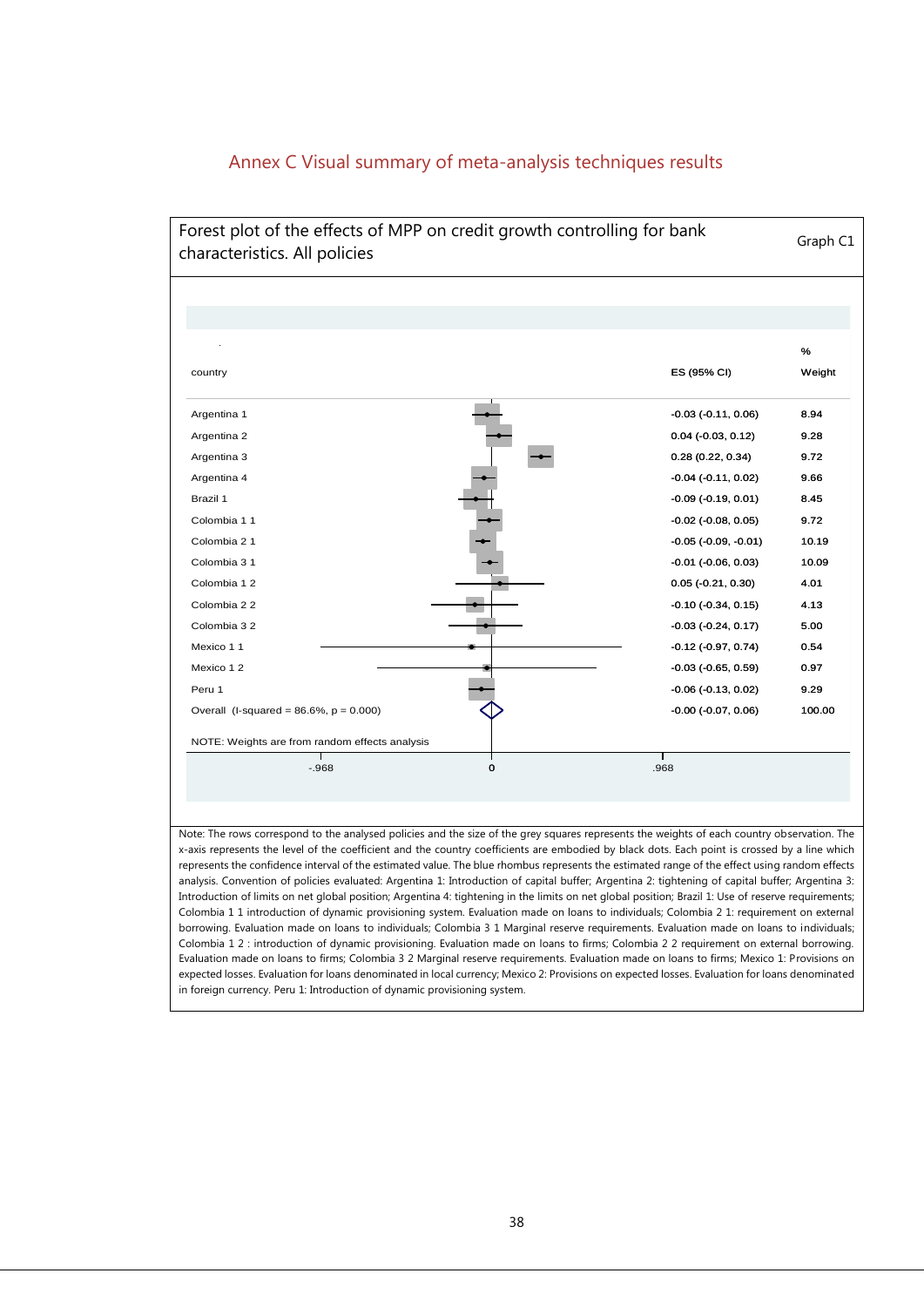

on loans to firms; Colombia 3 2 Marginal reserve requirements. Evaluation made on loans to firms.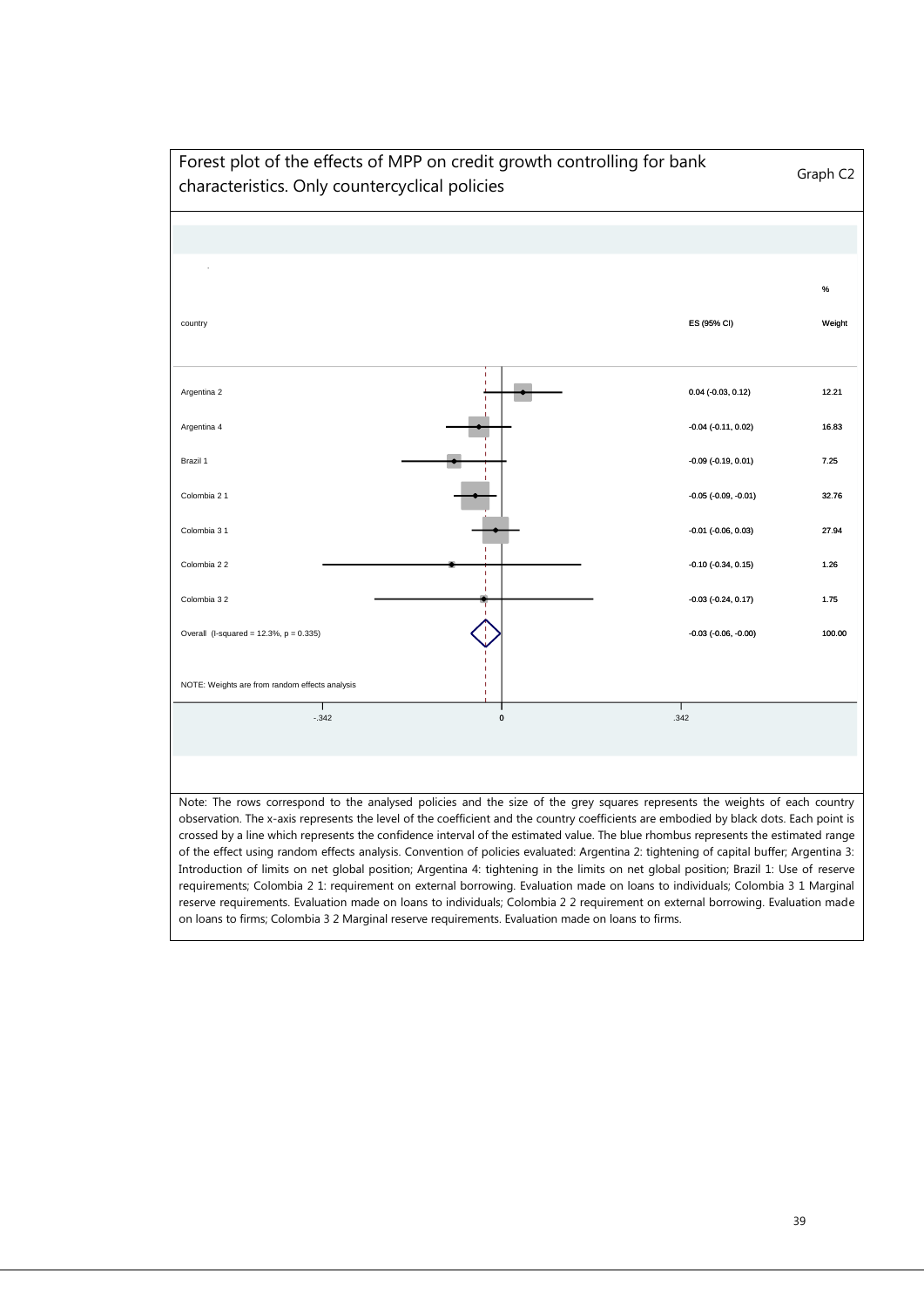

#### 40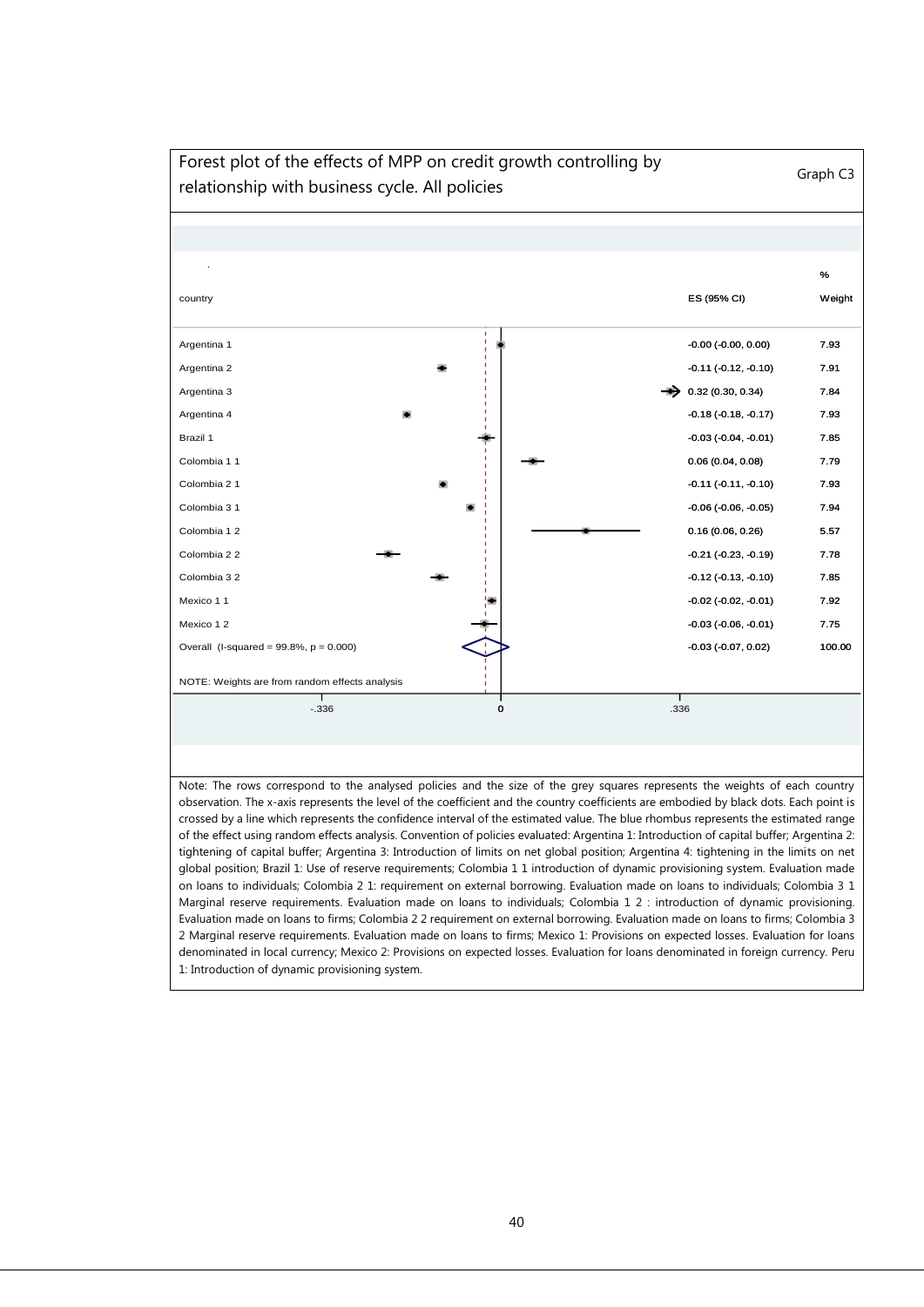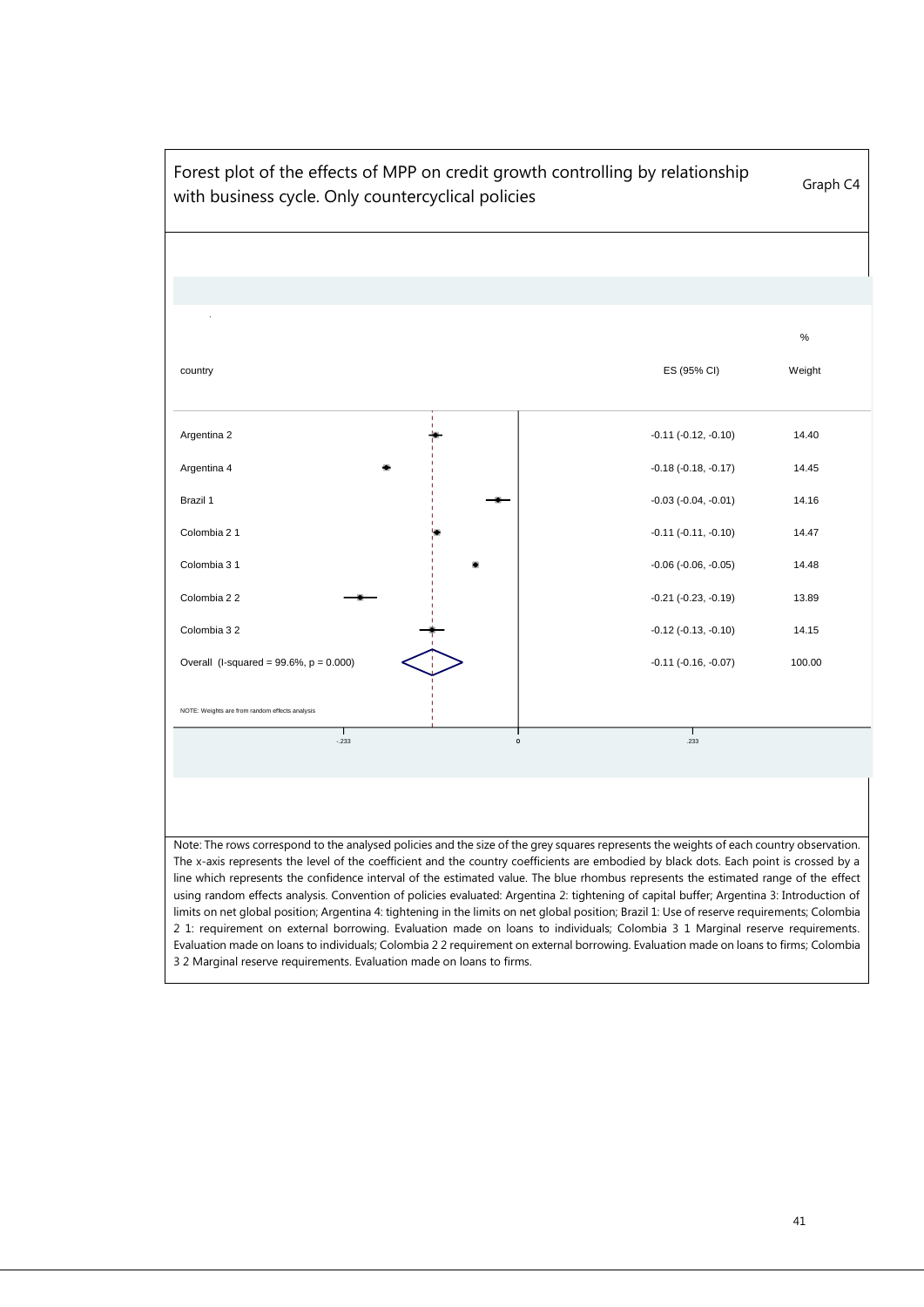

Note: The rows correspond to the analysed policies and the size of the grey squares represents the weights of each country observation. The x-axis represents the level of the coefficient and the country coefficients are embodied by black dots. Each point is crossed by a line which represents the confidence interval of the estimated value. The blue rhombus represents the estimated range of the effect using random effects analysis. Convention of policies evaluated: Argentina 1: Introduction of capital buffer; Argentina 2: tightening of capital buffer; Argentina 3: Introduction of limits on net global position; Argentina 4: tightening in the limits on net global position; Colombia 1 1 introduction of dynamic provisioning system. Evaluation made on loans to individuals; Colombia 2 1: requirement on external borrowing. Evaluation made on loans to individuals; Colombia 3 1 Marginal reserve requirements. Evaluation made on loans to individuals; Colombia 1 2 : introduction of dynamic provisioning. Evaluation made on loans to firms; Colombia 2 2 requirement on external borrowing. Evaluation made on loans to firms; Colombia 3 2 Marginal reserve requirements. Evaluation made on loans to firms; Mexico 1: Provisions on expected losses. Evaluation for loans denominated in local currency; Mexico 2: Provisions on expected losses. Evaluation for loans denominated in foreign currency.